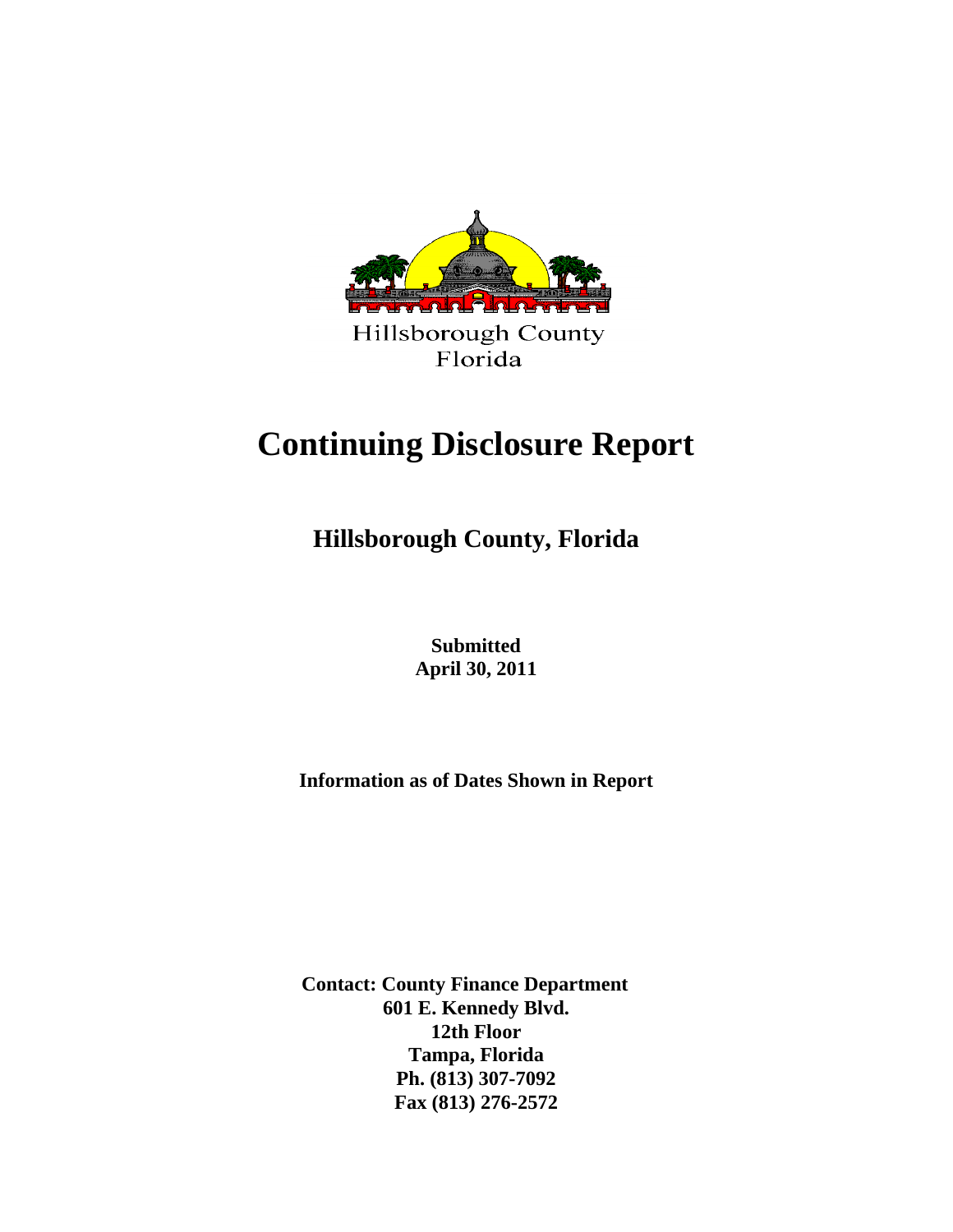

**Hillsborough County Board of County Commissioners:** 

**Ken Hagan, Chair Mark Sharpe, Vice-Chair Kevin Beckner Rose Ferlita Al Higginbotham Jim Norman Kevin White** 

**Michael S. Merrill, Interim County Administrator** 

**Submitted April 30, 2011 by County Finance Department Pat Frank, Clerk of Circuit Court**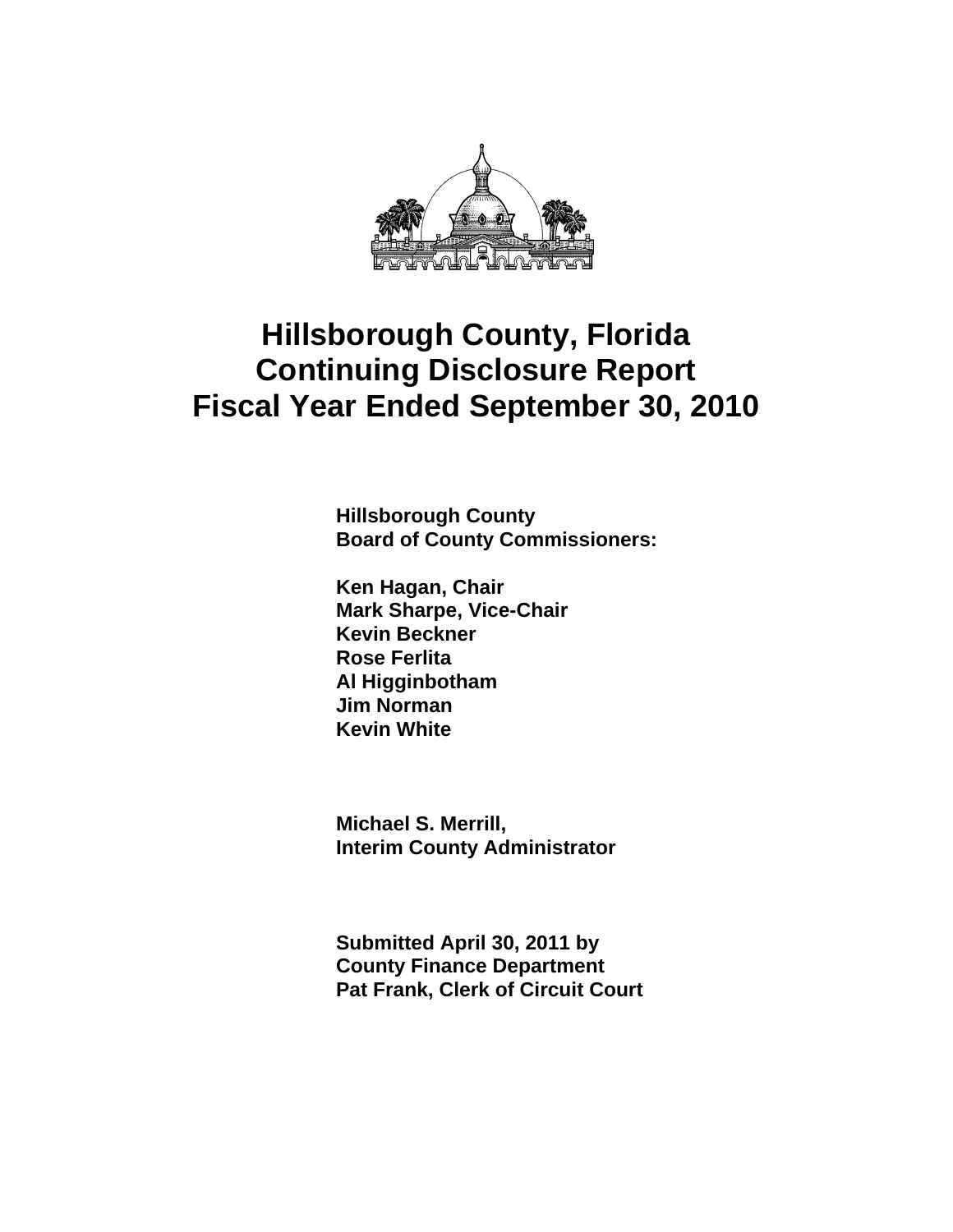## **Securities and Exchange Commission Rule 15c2-12**

Rule 15c2-12 of the Securities and Exchange Commission (the "Rule") requires bond issuers to undertake to continually disclose certain information to the municipal marketplace for those bonds delivered on July 3, 1995, and thereafter (the "effective date"). Hillsborough County has provided disclosure in each of the official statements for bonds issued since the Rule's effective date. The information provided in this report updates that information required by the Rule and is not an update of each respective official statement in its entirety.

There are two aspects to continuing disclosure reporting. First, there is the obligation to provide notices of twelve significant events, as listed, when and if they occur and if determined material. Additionally, issuers are obligated to disclose certain financial operating information. Specific financial and operating information disclosure requirements are defined in the continuing disclosure certificates approved with each bond issue subsequent to the Rule's effective date. This information requires annual update and reporting to the Municipal Securities Rulemaking Board website at **www.emma.msrb.org**.

Included within this report is a summary listing, which the County is required to provide annually by bond issue. Also included in this report is a disclosure prepared by the County Attorney's Office describing outstanding litigation, which may be material to the County (see Appendix A). The information contained in this report is for the County's fiscal year ended September 30, 2010. The Comprehensive Annual Financial Report contains the County's audited financial statements, as well as certain statistical and other general information which current and potential bondholders may find informative. The (CAFR) is available at **www.hillsclerk.com/publicweb/CountyFinancialReports.aspx**.

## **Significant Events**

The following is a list of events which require immediate reporting to the Municipal Securities Rulemaking Board, if such an event has a material impact on the applicable bonds in accordance with the Rule:

- 1. Principal and interest payment delinquencies.
- 2. Non-payment related defaults.
- 3. Unscheduled draws on the debt service reserve fund reflecting financial difficulties.
- 4. Unscheduled draws on credit enhancement reflecting financial difficulties.
- 5. Substitution of credit or liquidity providers, or their failure to perform.
- 6. Adverse tax opinions or events affecting the tax-exempt status of the applicable bonds.
- 7. Modifications to rights of holders of the applicable bonds.
- 8. Calls on the applicable bonds.
- 9. Defeasance of the applicable bonds.
- 10. Release, substitution or sale of property securing repayment of the applicable bonds.
- 11. Rating changes.
- 12. Notice of failure on the part of the County to disclose information or provide updates to information as undertaken with each issuance of bonds since the effective date of the Rule.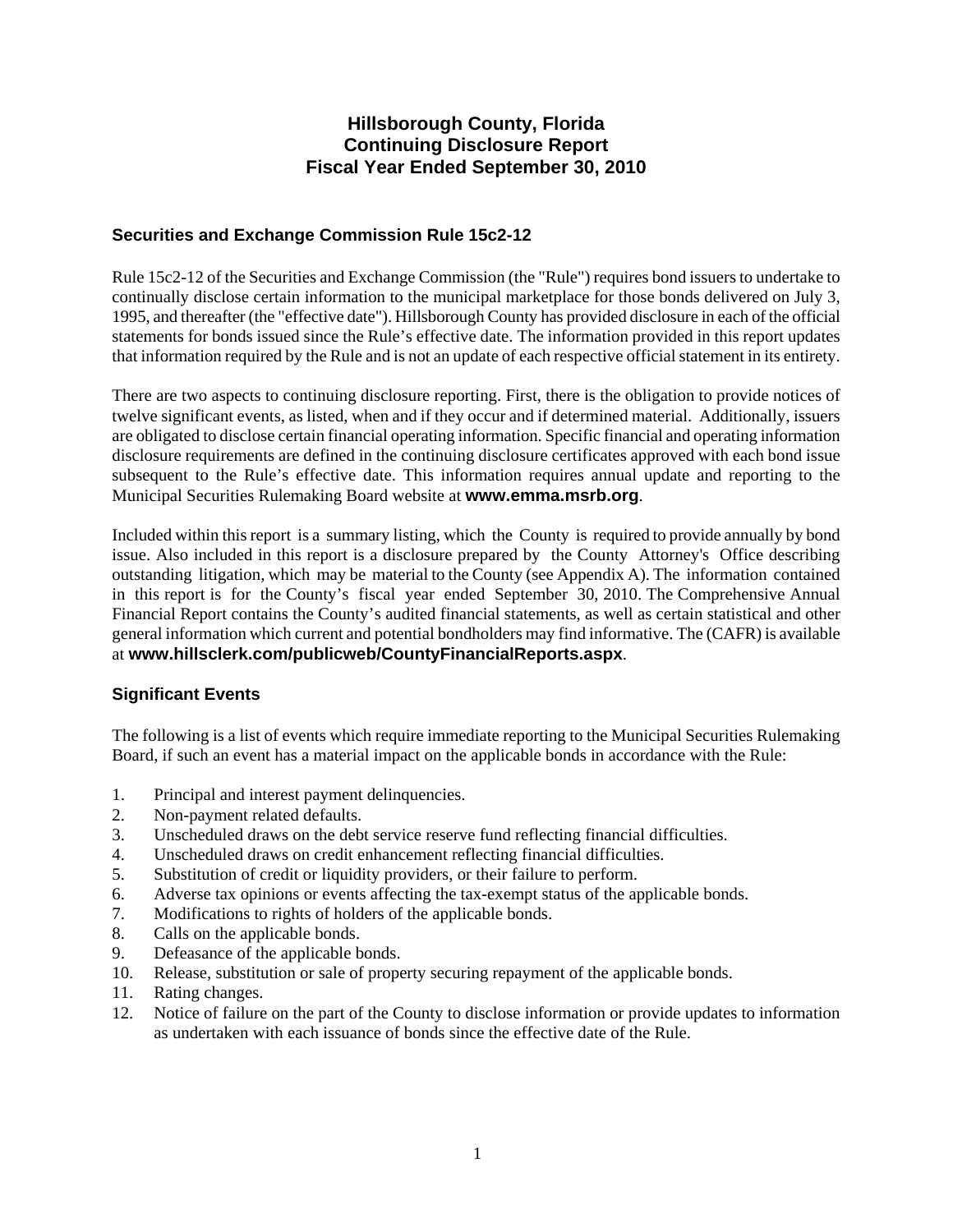# **Hillsborough County Bonds Outstanding on September 30, 2010:**

| <b>Bond Issue</b>                                                                                                                                                                            | <b>Par Amount</b><br><b>Outstanding</b> |
|----------------------------------------------------------------------------------------------------------------------------------------------------------------------------------------------|-----------------------------------------|
| \$19,965,000 Hillsborough County, FL, Fuel Tax Refunding Revenue Bonds,<br>Taxable Series 1998, issued January 27, 1998                                                                      | 1,665,000<br>\$                         |
| \$28,190,000 Hillsborough County, FL, Limited Ad Valorem Tax Refunding Bonds,<br>(Environmentally Sensitive Lands Acquisition and Protection Program), Series<br>1998, issued August 6, 1998 | 3,540,000                               |
| \$4,930,000 Hillsborough County, FL, Reclaimed Water Special Assessment<br>Revenue Bonds, Series 2000, issued December 8, 2000                                                               | 2,450,000                               |
| \$29,575,000 Hillsborough County, FL, Capacity Assessment Special Assessment<br>Revenue Bonds, Series 2000, issued December 8, 2000                                                          | 16,820,000                              |
| \$186,105,000 Hillsborough County, FL, Junior Lien Refunding Utility Revenue<br>Bonds, Series 2001, issued May 17, 2001                                                                      | 64,255,000                              |
| \$49,725,000 Hillsborough County, FL, Community Investment Tax Revenue<br>Bonds, Series 2001A (Jail Project), issued October 30, 2001                                                        | 38,415,000                              |
| \$14,490,000 Hillsborough County, FL, Community Investment Tax Revenue<br>Bonds, Series 2001B, (Stormwater Project), issued October 30, 2001                                                 | 11,430,000                              |
| \$18,540,000 Hillsborough County, FL, General Obligation Refunding Bonds<br>Unincorporated Area Parks and Recreation Program, Series 2002, issued August 28,<br>2002                         | 13,355,000                              |
| \$10,105,000 Hillsborough County, FL, Limited Ad Valorem Tax Refunding Bonds<br>(Environmentally Sensitive Lands Acquisition and Protection Program), Series<br>2003, issued June 10, 2003   | 1,405,000                               |
| \$90,000,000 Hillsborough County, FL, Community Investment Tax Revenue<br>Bonds, Series 2004, issued August 12, 2004                                                                         | 71,795,000                              |
| \$38,305,000 Hillsborough County, FL, Court Facilities Refunding Revenue Bonds,<br>Series 2005, issued August 23, 2005                                                                       | 34,150,000                              |
| \$17,920,000 Hillsborough County, FL, Tampa Bay Arena Refunding Revenue<br>Bonds, Series 2005, issued June 8, 2005                                                                           | 15,460,000                              |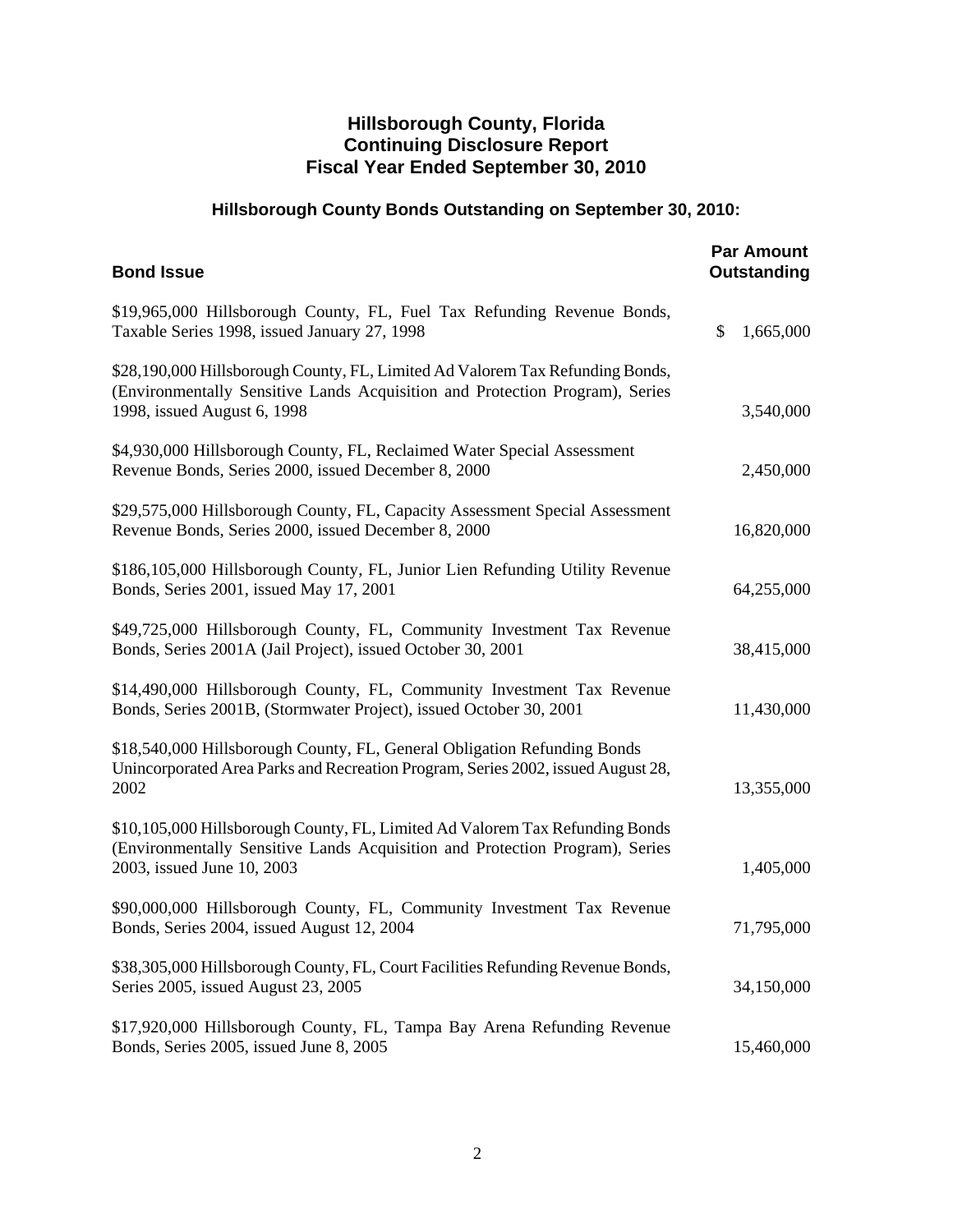| <b>Par Amount</b><br>Outstanding |
|----------------------------------|
| \$100,730,000                    |
| 23,325,000                       |
| 84,110,000                       |
| 33,750,000                       |
| 108,265,000                      |
| 40,360,000                       |
| 17,040,000                       |
| 27,125,000                       |
| 177,170,000                      |
| 17,845,000                       |
| 11,305,000                       |
| 48,125,000                       |
|                                  |

\*Bonds issued by the Tampa Sports Authority.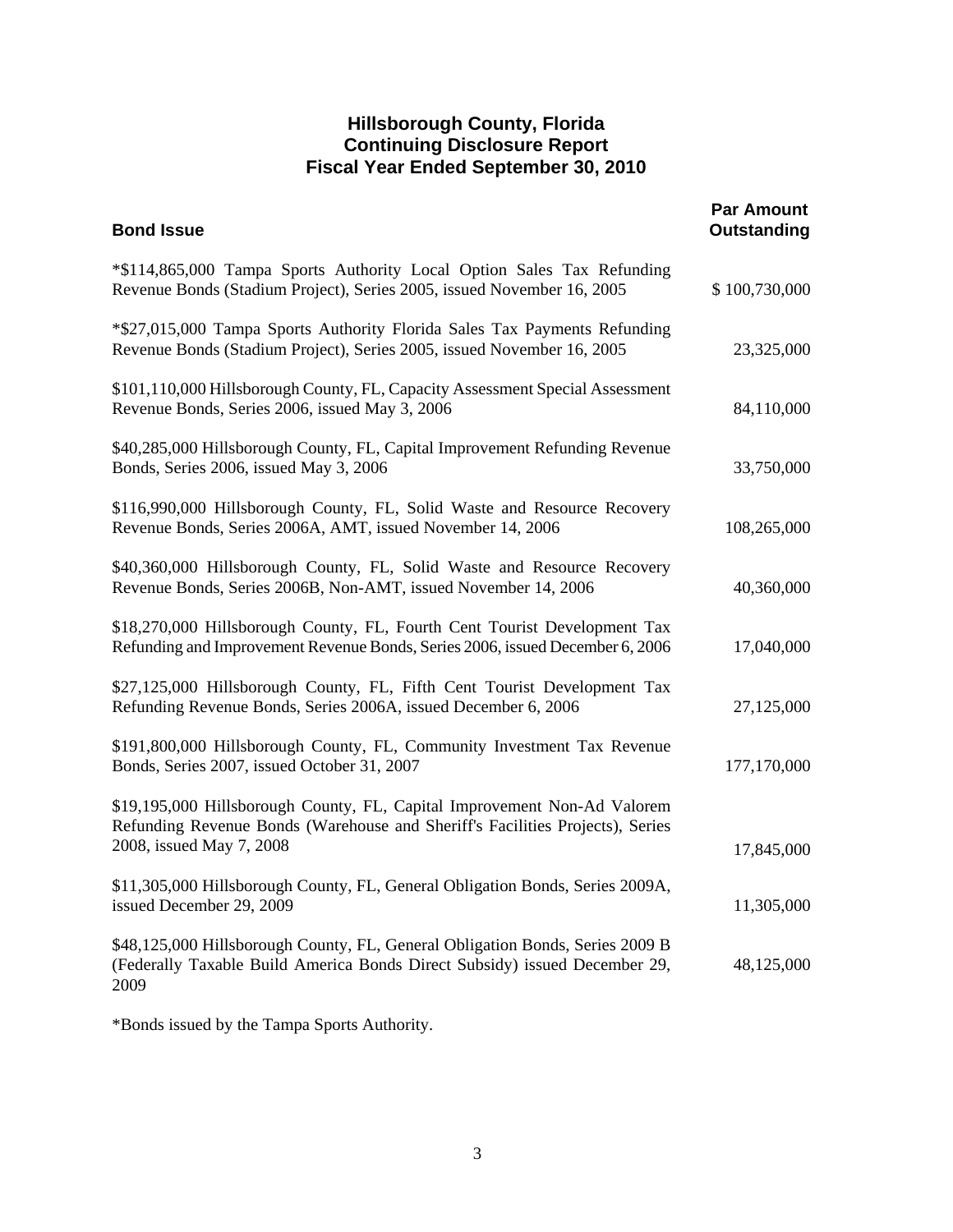## **Required Disclosure by Bond Issue**

The following is a listing of the disclosures required to be provided by the County with respect to each bond issue. These disclosures update the information contained in the official statements for these bond issues and in previous continuing disclosure reports. These disclosures should be considered in conjunction with the content of the related official statements.

### **\$19,965,000 Fuel Tax Refunding Revenue Bonds, Taxable Series 1998**

| a.              |                                                                                                                                                | Table 6-A  |
|-----------------|------------------------------------------------------------------------------------------------------------------------------------------------|------------|
| $\mathbf b$ .   | Historical Receipts by County of County Fuel Tax                                                                                               | Table 6-B  |
| $\mathbf{c}$ .  |                                                                                                                                                | Table 6-C  |
| $\mathbf{d}$ .  | Distribution of Hillsborough County Local Option Fuel Tax                                                                                      | Table 6-D  |
| e.              |                                                                                                                                                | Table 6-E  |
| f.              |                                                                                                                                                | Table 6-F  |
|                 | \$28,190,000 Limited Ad Valorem Tax Refunding Bonds (Environmentally<br><b>Sensitive Lands Acquisition and Protection Program) Series 1998</b> |            |
| a.              | Table of Countywide Assessed Values for Ad Valorem Tax Purposes                                                                                | Table 11-A |
| $\mathbf{b}$ .  |                                                                                                                                                | Table 11-C |
| c.              |                                                                                                                                                | Table 11-A |
|                 |                                                                                                                                                |            |
| Series 2000     | \$4,930,000 Reclaimed Water Special Assessment Revenue Bonds, Series                                                                           |            |
| a.              |                                                                                                                                                | Table 8-A  |
| b.              |                                                                                                                                                | Table 8-B  |
| Series 2000     | \$29,575,000 Capacity Assessment Special Assessment Revenue Bonds,                                                                             |            |
| a.              |                                                                                                                                                | Table 9-A  |
| $\mathbf{b}$ .  |                                                                                                                                                | Table 9-B  |
|                 | \$186,105,000 Junior Lien Refunding Utility Revenue Bonds, Series 2001                                                                         |            |
| a.              |                                                                                                                                                | Table 10-A |
| $\mathbf{b}$ .  |                                                                                                                                                | Table 10-B |
| c.              |                                                                                                                                                | Table 10-C |
|                 |                                                                                                                                                |            |
|                 | \$49,725,000 Community Investment Tax Revenue Bonds, Series 2001A                                                                              |            |
| (Jail Project). |                                                                                                                                                |            |
| $a_{-}$         | Historical CIT Sales Surtax Collections and Distributions                                                                                      | Table 7-B  |
| $\mathbf{b}$ .  |                                                                                                                                                | Table 7-D  |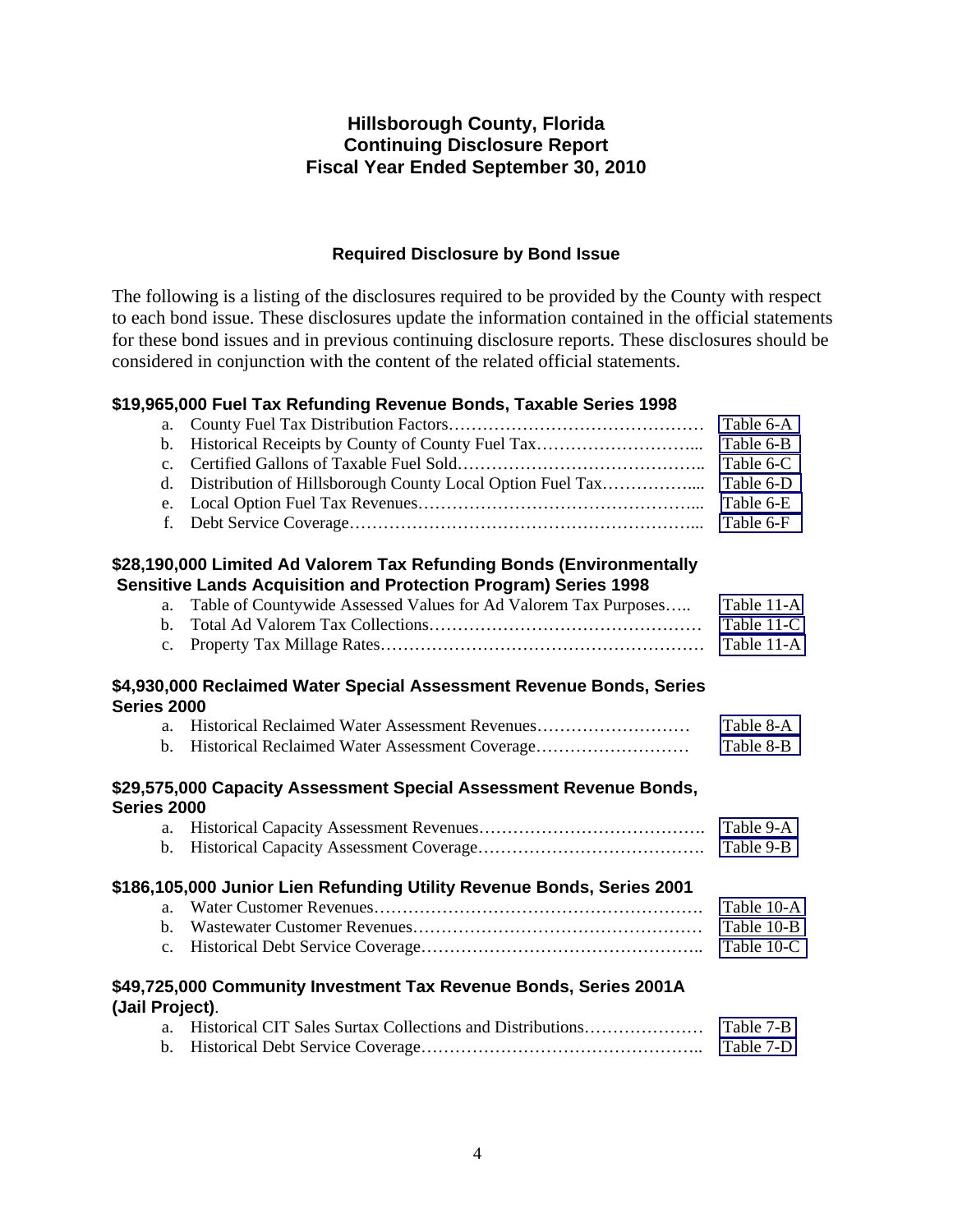|                | \$14,490,000 Community Investment Tax Revenue Bonds, Series 2001B<br>(Stormwater Project)                                                                                                                |            |
|----------------|----------------------------------------------------------------------------------------------------------------------------------------------------------------------------------------------------------|------------|
| a.             | Historical CIT Sales Surtax Collections and Distributions                                                                                                                                                | Table 7-B  |
| b.             |                                                                                                                                                                                                          | Table 7-D  |
|                | \$18,540,000 General Obligation Refunding Bonds (Unincorporated<br>Parks and Recreation Program) Series 2002                                                                                             |            |
| a.             |                                                                                                                                                                                                          | Table 11-A |
| $\mathbf{b}$ . | Ad Valorem tax collections for the unincorporated area of the County                                                                                                                                     | Table 11-B |
| c.             |                                                                                                                                                                                                          | Table 11-C |
| d.             |                                                                                                                                                                                                          | Table 11-D |
| e.             | Table of Countywide Assessed Values for Ad Valorem Tax Purposes                                                                                                                                          | Table 11-E |
| f.             | Population of the unincorporated area of the County                                                                                                                                                      | Table 11-F |
| g.             | Population Countywide (including municipalities)                                                                                                                                                         | Table 11-F |
| a.             | \$10,105,000 Limited Ad Valorem Tax Refunding Bonds (Environmentally<br><b>Sensitive Lands Acquisition and Protection Program) Series 2003</b><br>Table of Countywide Assessed Values for Ad Valorem Tax |            |
|                |                                                                                                                                                                                                          | Table 11-E |
| $\mathbf{b}$ . |                                                                                                                                                                                                          | Table 11-C |
| c.             |                                                                                                                                                                                                          | Table 11-A |
|                |                                                                                                                                                                                                          |            |
|                | \$90,000,000 Community Investment Tax Revenue Bonds, Series 2004                                                                                                                                         |            |
| a.             | Historical CIT Sales Surtax Collections and Distributions                                                                                                                                                | Table 7-B  |
| b.             |                                                                                                                                                                                                          | Table 7-D  |
|                | \$38,305,000 Court Facilities Revenue Bonds, Series 2005                                                                                                                                                 |            |
| a.             | Table of Historical paid Non-Criminal Traffic Infraction and Criminal                                                                                                                                    |            |
|                |                                                                                                                                                                                                          | Table 7-A  |
| $\mathbf{b}$ . | Historical CIT Sales Surtax Collections and Distributions                                                                                                                                                | Table 7-B  |
| c.             | Debt Service Coverage - Court Surcharge Revenue                                                                                                                                                          | Table 7-C  |
| d.             |                                                                                                                                                                                                          | Table 7-D  |
|                | \$17,920,000 Tampa Bay Arena Refunding Revenue Bonds, Series 2005                                                                                                                                        |            |
|                | a. Historical Non-Ad Valorem Revenue, Covenant Debt Service and                                                                                                                                          |            |
|                |                                                                                                                                                                                                          | Table 1-A  |
|                | \$114,865,000 Tampa Sports Authority Local Option Sales Tax Refunding                                                                                                                                    |            |
|                | Revenue Bonds (Stadium Project), Series 2005                                                                                                                                                             |            |
| a.             | Historical Community Investment Tax Collections and Distributions in                                                                                                                                     |            |
|                |                                                                                                                                                                                                          | Table 5-A  |
|                |                                                                                                                                                                                                          |            |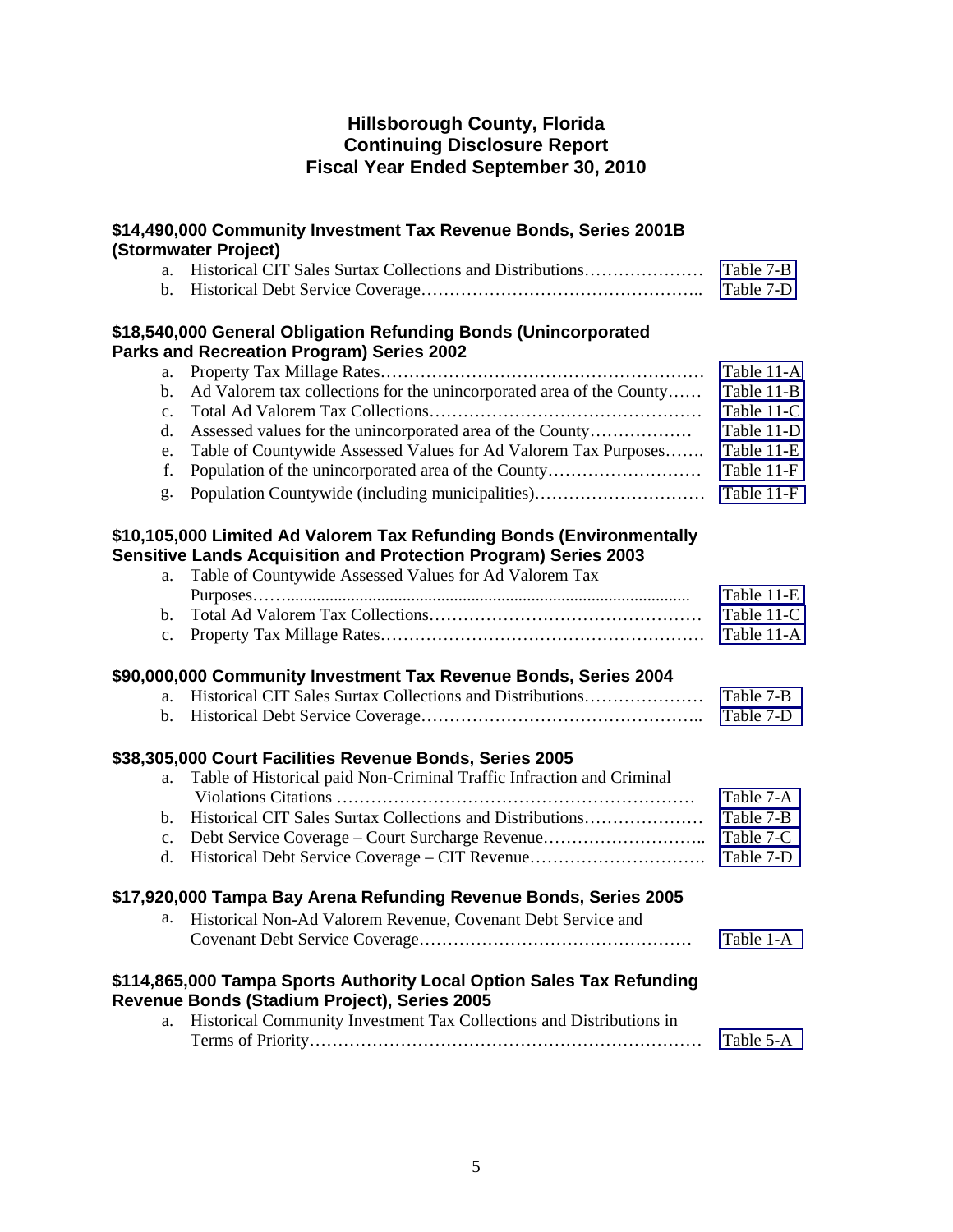## **\$27,015,000 Tampa Sports Authority Florida Sales Tax Payments Refunding Revenue Bonds (Stadium Project), Series 2005**

Disclosure requirement for these bonds is for provision of audited financial statements only. See link to CAFR under heading Incorporation by Reference below.

## **\$40,285,000 Capital Improvement Program Refunding Revenue Bonds, Series 2006**

| a. Historical Sales Tax Collections Hillsborough County and state of Florida. | Table 2-A |
|-------------------------------------------------------------------------------|-----------|
|                                                                               | Table 2-B |
| c. Distribution of Local Government Half-Cent Sales Tax among                 |           |
| Hillsborough County, City of Tampa, City of Temple Terrace, and City of       |           |
|                                                                               | Table 2-C |
|                                                                               |           |

## **\$101,110,000 Capacity Assessment Special Assessment Revenue Bonds, Series 2006**

|  | Table 13-A |
|--|------------|
|  |            |

## **\$116,990,000 Solid Waste and Resource Recovery Revenue Bonds, Series 2006A, AMT**

| b. Resource Recovery Facility Historical Refuse Throughput           | Table 12-B |
|----------------------------------------------------------------------|------------|
| c. Resource Recovery Facility Historical Steam/Electrical Generation | Table 12-C |
|                                                                      | Table 12-D |
|                                                                      | Table 12-E |
|                                                                      |            |

## **\$40,360,000 Solid Waste and Resource Recovery Revenue Bonds, Series 2006B, Non-AMT**

| b. Resource Recovery Facility Historical Refuse Throughput                   | Table 12-B |
|------------------------------------------------------------------------------|------------|
| c. Resource Recovery Facility Historical Steam/Electrical Generation         | Table 12-C |
|                                                                              | Table 12-D |
|                                                                              | Table 12-E |
| f. Historical Operating Statistics and Coverage Levels for Five Fiscal Years | Table 12-F |

## **\$18,270,000 Fourth Cent Tourist Development Tax Refunding and Improvement Revenue Bonds, Series 2006**

a. Historical Tourist Development Tax Revenue of the County……………… [Table 4-A](#page-15-0)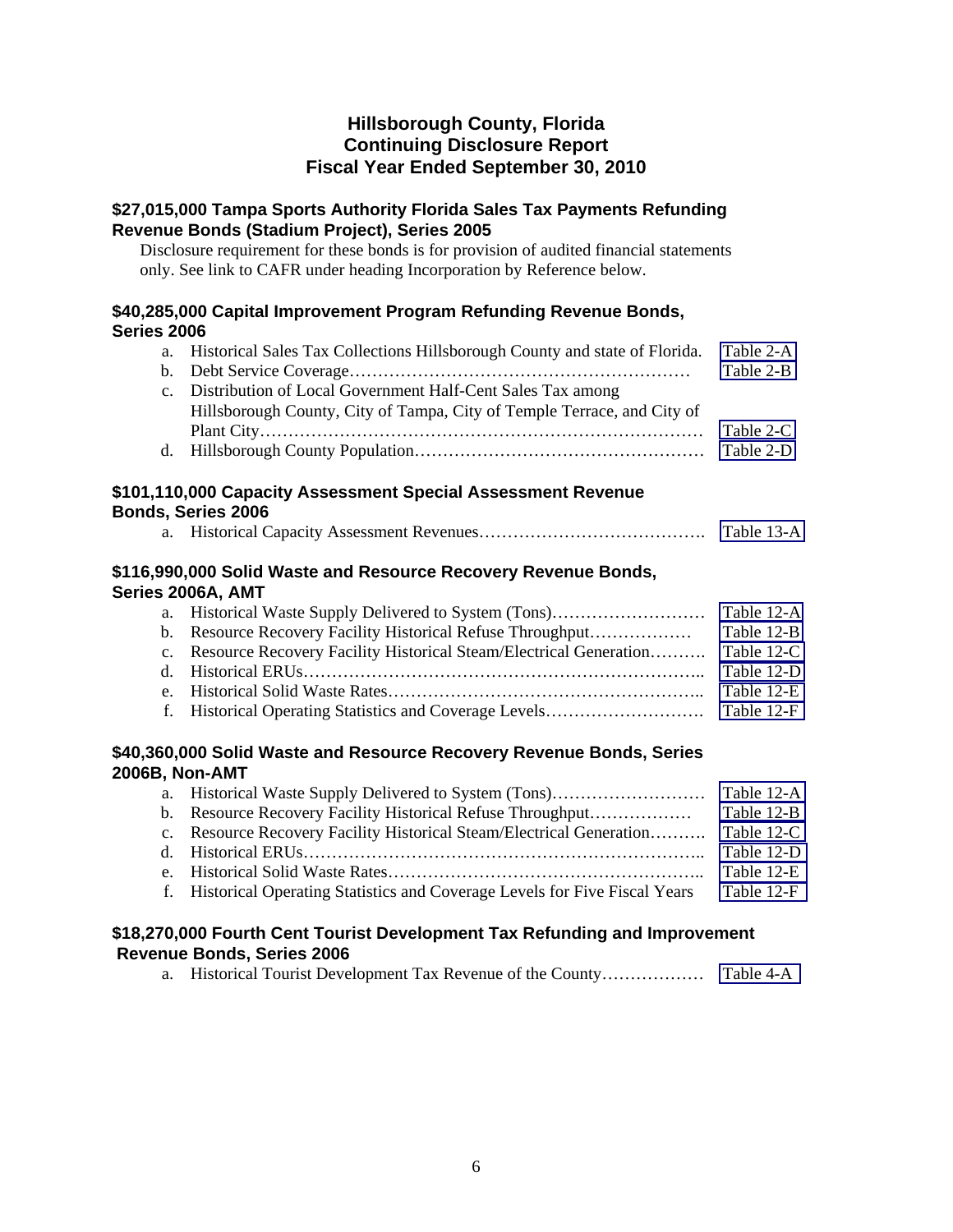## **\$27,125,000 Fifth Cent Tourist Development Tax Refunding Revenue Bonds, Series 2006A**

| a.             |                                                                                                                                                                                                                              | Table 3-A  |
|----------------|------------------------------------------------------------------------------------------------------------------------------------------------------------------------------------------------------------------------------|------------|
| b.             | Historical Tourist Development Tax Revenue of the County                                                                                                                                                                     | Table 4-B  |
|                | \$190,800,000 Community Investment Tax Revenue Bonds, Series 2007                                                                                                                                                            |            |
| a <sub>z</sub> | Historical CIT Sales Surtax Collections and Distributions                                                                                                                                                                    | Table 7-B  |
| b.             |                                                                                                                                                                                                                              | Table 7-D  |
| c.             | Distribution Percentage for Community Investment Tax                                                                                                                                                                         | Table 7-E  |
| a.             | \$19,195,000 Capital Improvement Non-Ad Valorem Refunding Revenue<br><b>Bonds (Warehouse and Sheriff's Facilities Project) Series 2008</b><br>Historical Non-Ad Valorem Revenue, Covenant Debt Service and                   |            |
|                |                                                                                                                                                                                                                              | Table 1-A  |
|                | \$11,305,000 General Obligation Bonds (Environmental Lands Acquisition<br>and Protection Program), Series 2009A; and \$48,125,000 Taxable General<br><b>Obligation Bonds (Environmental Lands Acquisition and Protection</b> |            |
|                | Program), Series 2009B, (Federally Taxable Build America Bonds Direct                                                                                                                                                        |            |
| Subsidy)       |                                                                                                                                                                                                                              |            |
| a.             |                                                                                                                                                                                                                              | Table 11-B |
| $\mathbf{b}$ . | Property Tax Millage rates for Direct and Overlapping Governments                                                                                                                                                            | Table 11-A |
| $\mathbf{c}$ . | Taxable Assessed Value and Actual Property Values                                                                                                                                                                            | Table 11-E |

d. Principal Taxpayers………………………………………………………… [Table 13-B](#page-49-0) 

## **Incorporation by Reference**

SEC Rule 15c2-12 provides that any or all of the information required to be disclosed may be incorporated by reference from other documents, including official statements of debt issues of the County or related public entities, which have been submitted to EMMA or the Securities and Exchange Commission. For this reporting period, Hillsborough County does not elect to include in this document any information incorporated by reference from these other documents.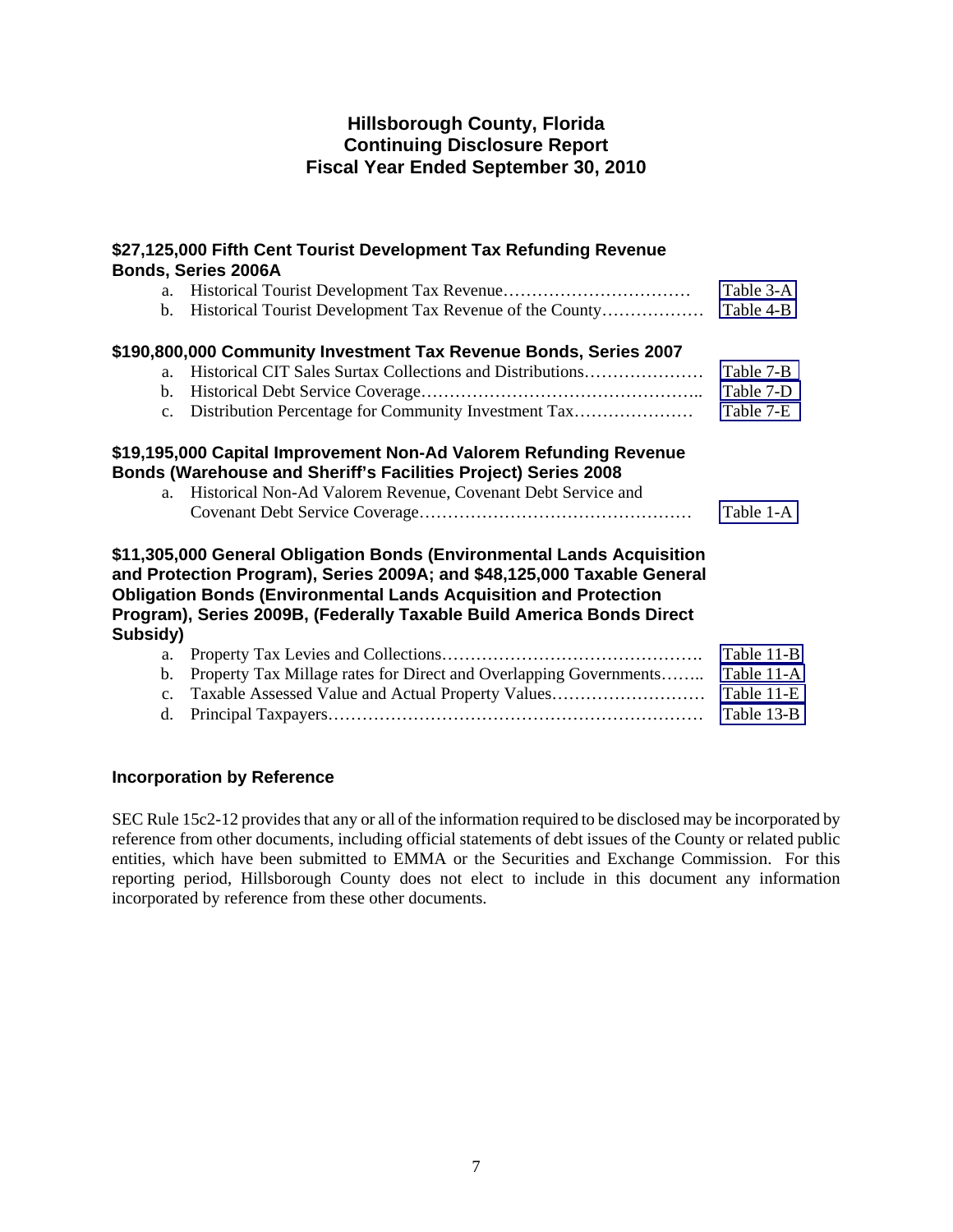**Table 1-A**

#### **Historical Legally Available Non-Ad Valorem Revenue, Covenant Debt Service and Covenant Debt Service Coverage (amounts in thousands)**

<span id="page-9-0"></span>

| <b>Fiscal Year</b>                                     | 2010        | 2009     | 2008    | 2007    | 2006    | 2005    | 2004   |
|--------------------------------------------------------|-------------|----------|---------|---------|---------|---------|--------|
| Available Non-Ad Valorem Revenue Sources (a)           |             |          |         |         |         |         |        |
| <b>Guaranteed Entitlement</b>                          | 1,836<br>\$ | 1,836    | 1,836   | 1,836   | 1,836   | 1,836   | 1,836  |
| Second Guaranteed Entitlement                          | 4,916       | 4,916    | 4,916   | 4,916   | 4,916   | 4,916   | 4,916  |
| Available Half-Cent Sales Tax (b)                      | 73,553      | 63,479   | 71,575  | 78,933  | 83,132  | 76,515  | 70,024 |
| Available Communication Service Tax (c)                | 15,544      | 16,664   | 17,317  | 17,023  | 14,737  | 14.070  | 11,319 |
| Beverage License Fees                                  | 386         | 386      | 399     | 391     | 380     | 354     | 367    |
| Mobile Home Fees                                       | 446         | 440      | 409     | 418     | 423     | 421     | 410    |
| Clerk Of Circuit Excess Other Fees (d)                 | 0           | $\Omega$ | 0       | 1,931   | 6,366   | 7,465   | 2,806  |
| Available Fifth Cent Tourist Development Tax (TDT) (e) | 1,712       | 1,889    | 2,463   | 526     | 2,145   | 1,979   | 1,353  |
| Professional And Occupational License Fees             | 1,928       | 2,223    | 2,357   | 2,067   | 2,048   | 2,469   | 2,290  |
| St. Pete Times Forum Ticket Surcharges                 | 286         | 329      | 304     | 344     | 348     | 243     | 369    |
| Total                                                  | 100,607     | 92,162   | 101,576 | 108,385 | 116,331 | 110,268 | 95,690 |
| Non-Ad Valorem Maximum Annual Debt Service             |             |          |         |         |         |         |        |
| 1996/2006 CIP Non Ad Valorem Refunding Revenue Bonds   | 3,429       | 3,429    | 3,429   | 5,189   | 5,189   | 5,388   | 5,388  |
| 1995/2005 Tampa Bay Arena Refunding Revenue Bonds      | 1,334       | 1,334    | 1,334   | 1,334   | 1,334   | 1,334   | 1,500  |
| Non-Ad Valorem CIP Commercial Paper Notes (f)          | 6,580       | 6,525    | 7,847   | 3,417   | 2,651   | 2,911   | 2,146  |
| 1998/2008 CIP Refunding Non-Ad Valorem Bonds (q)       | 1,442       | 1,442    | 1,442   | 1,499   | 1,499   | 1,499   | 1,499  |
| Total                                                  | 12,785      | 12,730   | 14,052  | 11,439  | 10,673  | 11,132  | 10,533 |
| Debt Service Coverage                                  | 7.87x       | 7.24x    | 7.23x   | 9.48x   | 10.90 x | 9.91x   | 9.08x  |

 ordinance, limited the use of such funds to projects expressly approved as using the procedure in the enacting ordinance. (a) This table does not include collections from the Community Investment Tax ("CIT") nor any indebtedness pledging the CIT proceeds. The County has, by

 defeased during fiscal year 2010 using cash reserves. (b) The amount shown is total Half-Cent Sales Tax collections. The 2003 Criminal Justice Refunding Bonds and the 2006 MOSI/County Center Refunding Bonds were

 CST specifically to public safety (\$24,871 x 62.5%=\$15,544). (c) The amount shown is 62.5% of total Communications Service Tax ("CST") collections. The Board of County Commissioners formally allocated 37.5% of the

(d) The Clerk of the Circuit Court has no expectation that this revenue source will continue in the future.

 any of the items in the "Non-Ad Valorem Maximum Annual Debt Service" section of the table except for the 1995/2005 Tampa Bay Arena Refunding Revenue Bonds and is not legally available to pay debt service on the Series 2008 Bonds. (e) The amount shown is total Fifth Cent TDT collections less maximum annual debt service on Fifth Cent TDT pledged bonds. This excess may not be used to pay

(f) Commercial paper is amortized over thirty years utilizing the Bond Buyer Revenue Bond Index.

(g) The Series 1998 Bonds were refunded by the \$19,195,000 Non-Ad Valorem Refunding Bonds, Series 2008.

Source: Hillsborough County, Florida Comprehensive Annual Financial Report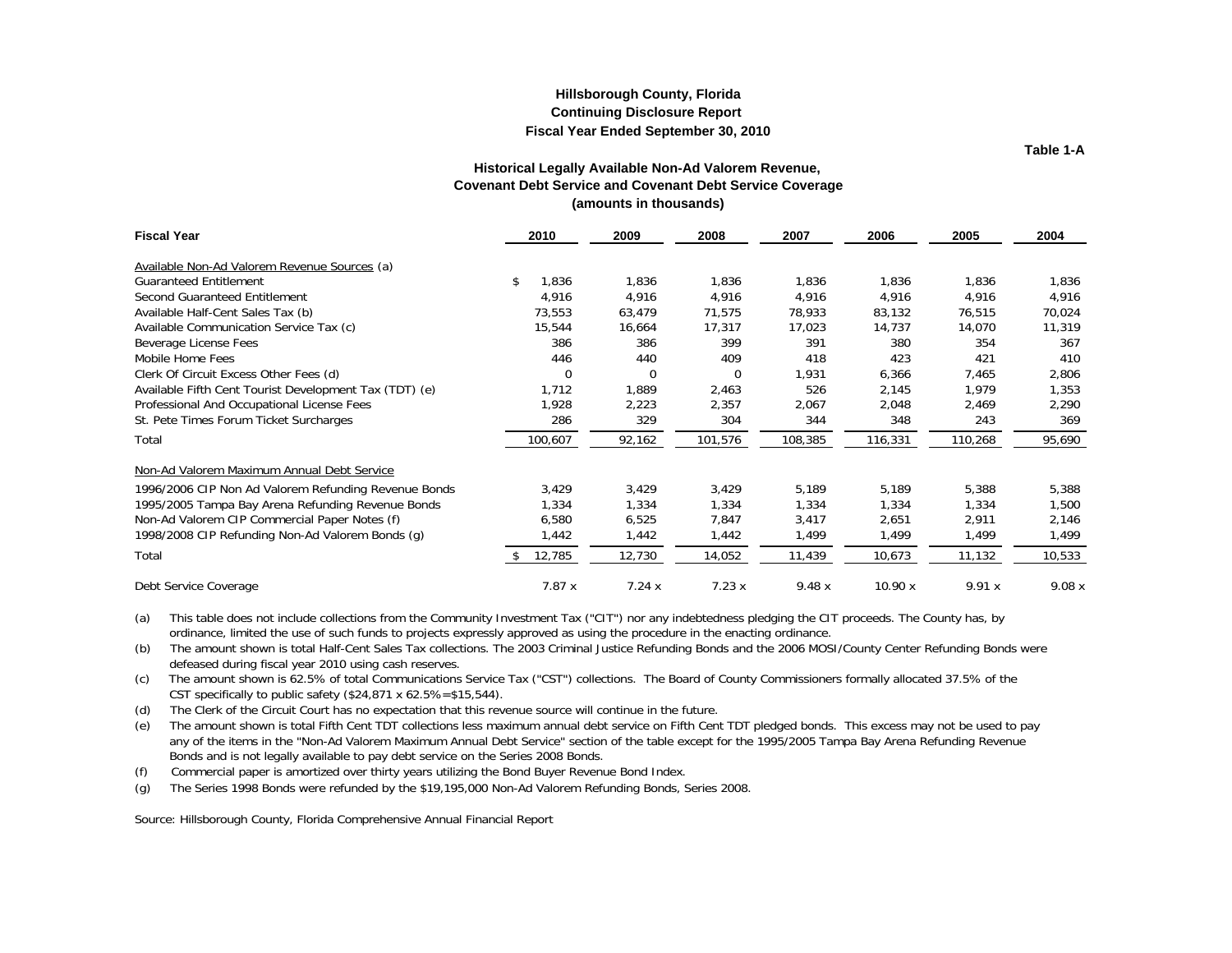**Table 2-A**

## **Historical Half-Cent Sales Tax Collections Hillsborough County and State of Florida**

<span id="page-10-0"></span>

| <b>State Fiscal</b><br><b>Year Ended</b><br>June 30 | <b>State</b><br>οf<br><b>Florida</b> | <b>Percent</b><br>Change | <b>Hillsborough</b><br>County | <b>Percent</b><br>Change |
|-----------------------------------------------------|--------------------------------------|--------------------------|-------------------------------|--------------------------|
| 2004                                                | 17,639,363,906<br>\$                 | Base                     | 1.122.964.036                 | Base                     |
| 2005                                                | 19,847,945,740                       | 12.52                    | 1,343,381,143                 | 19.63                    |
| 2006                                                | 21.813.625.970                       | 9.90                     | 1,500,203,126                 | 11.67                    |
| 2007                                                | 21,750,646,000                       | $-0.29$                  | 1,489,352,417                 | $-0.72$                  |
| 2008                                                | 20.569.094.349                       | $-5.43$                  | 1,379,220,188                 | $-7.39$                  |
| 2009                                                | 17,368,889,418                       | $-15.56$                 | 1,134,106,531                 | $-17.77$                 |
| 2010                                                | 16.768.677.229                       | $-3.46$                  | 1.081.797.464                 | $-4.61$                  |
|                                                     |                                      |                          |                               |                          |

Source: State of Florida Department of Revenue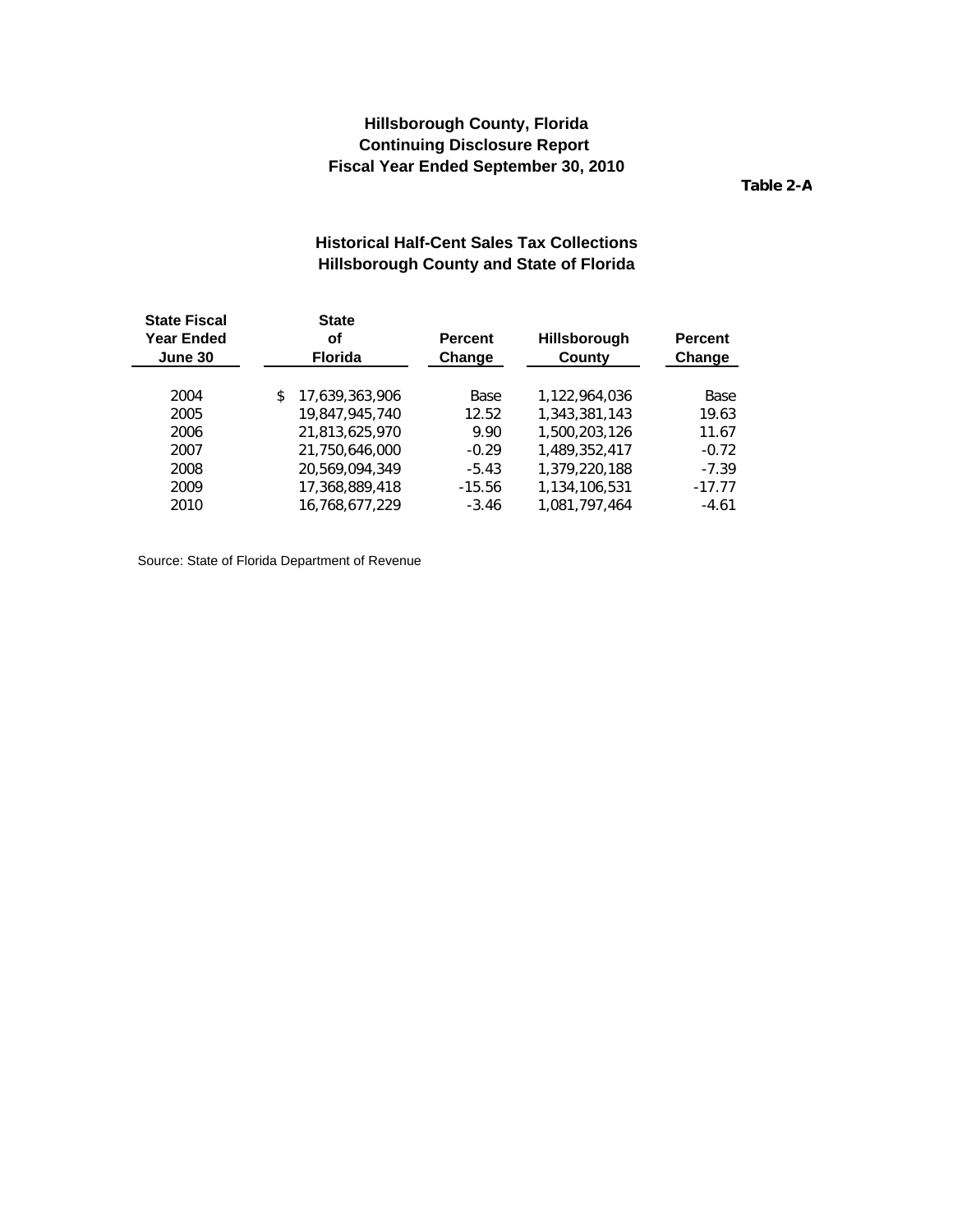**Table 2-B**

#### **Debt Service Coverage Fiscal Years Ended September 30, 2004 through 2010 (amounts in thousands)**

<span id="page-11-0"></span>

| <b>Fiscal Year</b>                             | 2010                     | 2009    | 2008    | 2007    | 2006   | 2005   | <u> 2004</u>     |
|------------------------------------------------|--------------------------|---------|---------|---------|--------|--------|------------------|
| Sales tax revenue (a)                          | 73,553                   | 75,275  | 83,997  | 90.714  | 94.754 | 88,529 | 82,259           |
| Debt service on senior lien bonds (b), (e)     | 3.249                    | 3.249   | 3.249   | 3.249   | 3.249  | 3.489  | 3,488            |
| Debt service coverage on senior lien bonds (c) | 22.64                    | 23.17   | 25.85   | 27.92   | 29.16  | 25.37  | 23.58            |
| Sales tax available to pay debt service        |                          |         |         |         |        |        |                  |
| on bonds after payment of senior lien bonds    | 70.304                   | 72.026  | 80.748  | 87.465  | 91,505 | 85,040 | 78.771           |
| Bonds debt service $(d)$ , $(e)$ , $(q)$       | -                        | 10.001  | 10,001  | 10,001  | 10,001 | 10,001 | 9.997            |
| Debt service coverage on bonds (f)             | $\overline{\phantom{0}}$ | 07.20 x | 08.07 x | 08.75 x | 09.15x | 08.50x | $07.88$ $\times$ |

(a) Audited amounts provided by the Clerk of the Circuit Court.

(b) The Senior Lien Bonds consist of only the Series 1996 Bonds.

(c) Debt service coverage for senior lien bonds only.

(d) For purposes of this table, Bonds consist of only the Series 2003 Bonds.

(e) Upon issuance of the Series 2006 Bonds and the defeasance of the Refunded Bonds, there will be no Senior Lien Bonds outstanding under the Senior Lien Bond Resolution and, so long as Bonds are outstanding under the Bond Resolution, no additional Senior Lien Bonds may be issued under the Senior Lien Bond Resolution in the future.

(f) Coverage is calculated based on the ratio of the Sales Tax remaining after payment of debt service on the Senior Lien Bonds to the debt service on the Bonds.

(g) Series 2003 bonds defeased during fiscal year 2010.

Source: Hillsborough County, Florida Comprehensive Annual Financial Report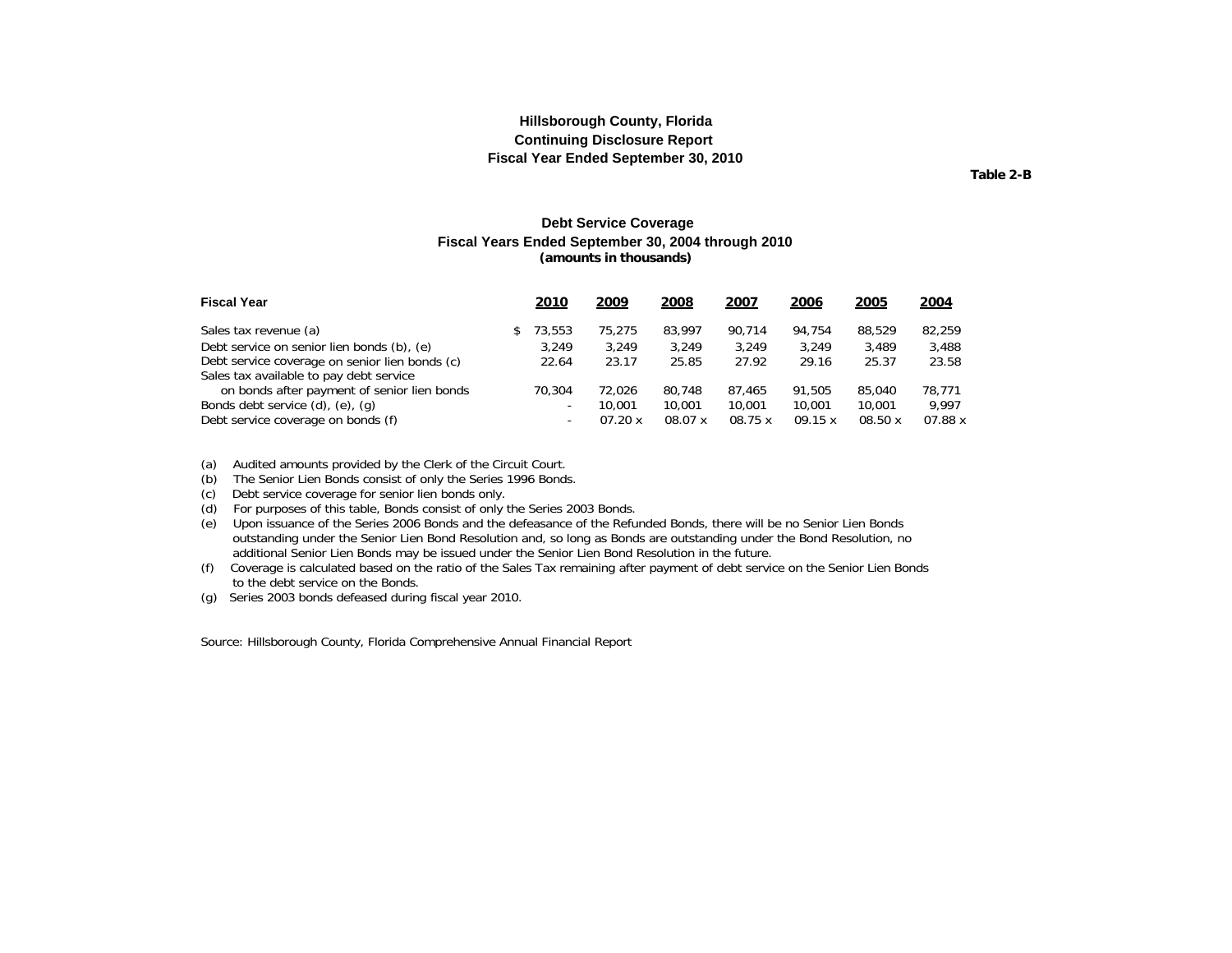**Table 2-C**

#### **Distribution of Half-Cent Sales Tax Among Hillsborough County, City of Tampa, City of Temple Terrace, and City of Plant City (amounts in thousands)**

<span id="page-12-0"></span>

| <b>Fiscal Year</b>      | 2010     |         | %   | 2009        |       | %    | 2008      | %    | 2007        | %   | 2006    | %   | 2005    | %   |
|-------------------------|----------|---------|-----|-------------|-------|------|-----------|------|-------------|-----|---------|-----|---------|-----|
| Tampa                   | \$23,348 |         | -23 | 24,028 23   |       |      | 27,010 23 |      | 29,598      | -24 | 31,165  | -24 | 29,005  | -24 |
| Temple Terrace          |          | 1,644   | -2  |             | 1.748 | -2   | 1,884     | 2    | 2,013       | -2  | 2,118   | - 2 | 1.997   | 2   |
| Plant City              |          | 2.310   | -2  | 2,383       |       | 2    | 2,685     | 2    | 2.944       | -2  | 3,088   | -2  | 2.908   | -2  |
| Hillsborough County (a) |          | 73,553  | 73  | 75,949      |       | - 73 | 84,618    | - 73 | 91,166      | -73 | 94,745  | -72 | 87,194  | -72 |
| Total                   |          | 100,855 | 100 | 104,108 100 |       |      | 116,197   | 100  | 125,721 100 |     | 131,116 | 100 | 121,104 | 100 |

(a) The difference between the amounts shown for Hillsborough County in this table and the amounts in the first line (Sales Tax) in Table 2-B (entitled "Debt Service Coverage") is due to the time lapse between distribution by the State and receipt by the County.

Source: Florida Department of Revenue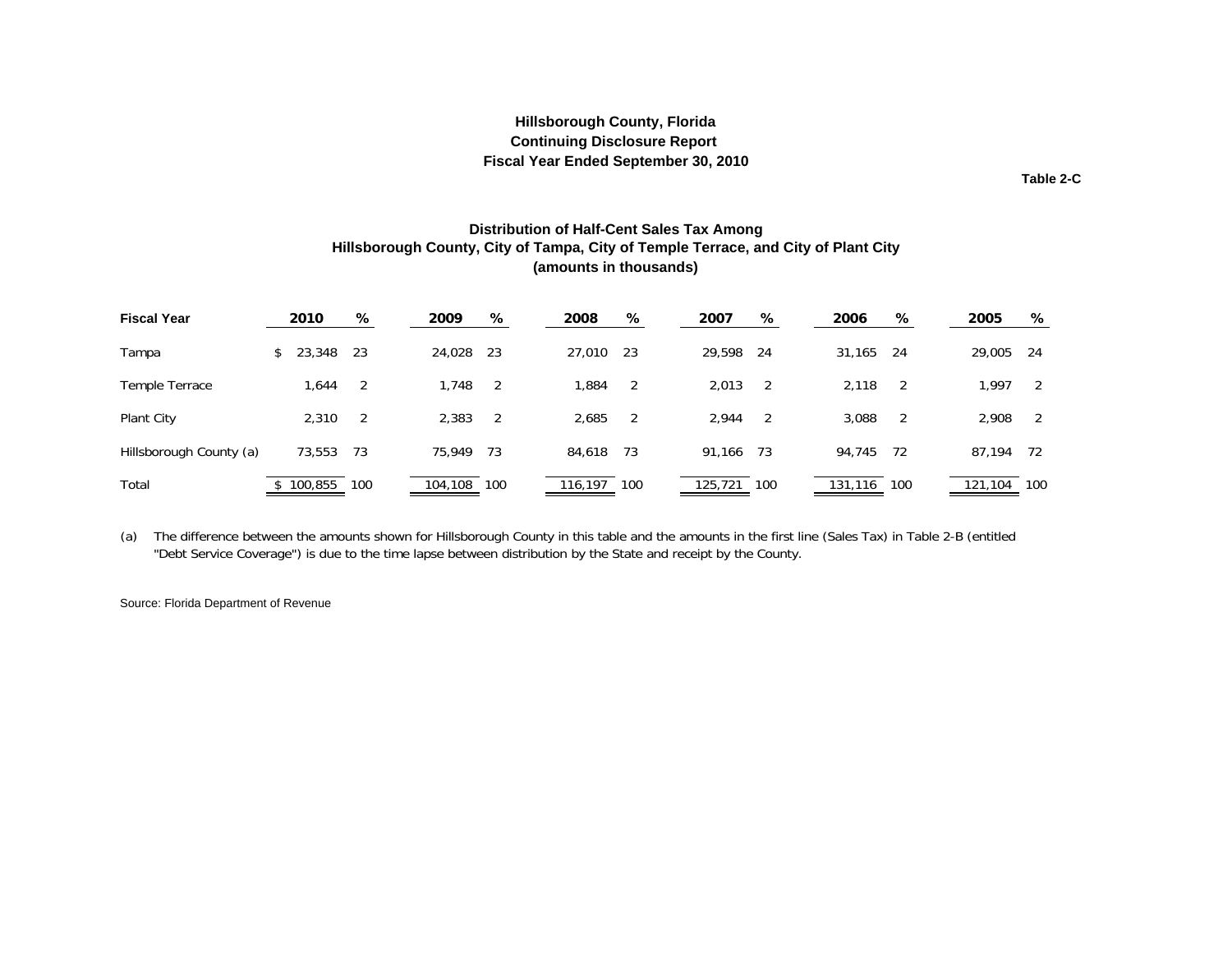**Table 2-D**

## **Hillsborough County Population**

<span id="page-13-0"></span>

| <b>Fiscal Year</b>                                               | 2010      | 2009      | 2008      | 2007      | 2006      | 2000    |
|------------------------------------------------------------------|-----------|-----------|-----------|-----------|-----------|---------|
| City of Tampa                                                    | 353,640   | 350.150   | 349.250   | 342.060   | 334,810   | 303,447 |
| City of Temple Terrace                                           | 24,680    | 24,620    | 24,600    | 24,100    | 23,510    | 20,918  |
| City of Plant City                                               | 35,120    | 34,860    | 34,760    | 34,250    | 33,300    | 29,915  |
| Unincorporated Area of County                                    | 832,430   | 824,380   | 815,910   | 804,340   | 781,350   | 644,668 |
| <b>TOTAL</b>                                                     | 1,245,870 | 1,234,010 | 1,224,520 | 1,204,750 | 1,172,970 | 998,948 |
| Percentage of Total Population<br>Located in Unincorporated Area | 66.82     | 66.80     | 66.63     | 66.76     | 66.61     | 64.53   |

Sources: Bureau of the Census, U.S. Department of Commerce; Hillsborough County City-County Planning Commission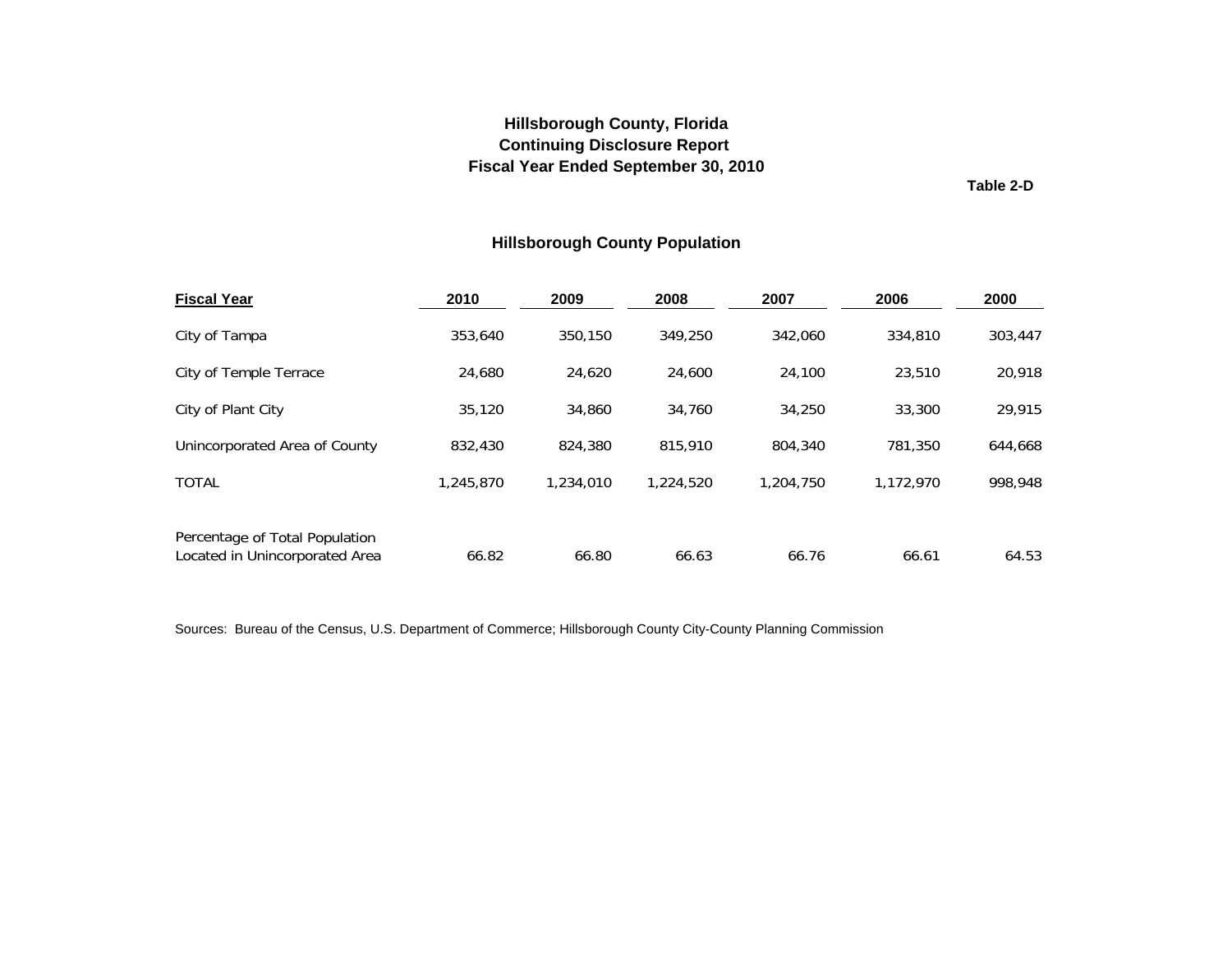**Table 3-A**

### **Historical Tourist Development Tax Collections**

<span id="page-14-0"></span>

| <b>Fiscal</b> |              |           |           |            |                  | % Change       |
|---------------|--------------|-----------|-----------|------------|------------------|----------------|
| Year          | 3 Cents      | 4th Cent  | 5th Cent  | Total      | <b>Per Penny</b> | From Prior Yr. |
| 2004          | \$10,036,919 | 3,345,640 | 3,345,640 | 16.728.199 | 3,345,640        | Base           |
| 2005          | 11,915,118   | 3.971.706 | 3.971.706 | 19,858,530 | 3.971.706        | 18.71          |
| 2006          | 12,414,565   | 4,138,188 | 4,138,188 | 20.690.941 | 4,138,188        | 4.19           |
| 2007          | 13,104,521   | 4.368.174 | 4.368.174 | 21,840,869 | 4.368.174        | 5.56           |
| 2008          | 12.776.995   | 4,258,998 | 4.258.998 | 21.294.991 | 4,258,998        | $-2.50$        |
| 2009          | 11.053.974   | 3.684.658 | 3.684.658 | 18,423,290 | 3.684.658        | $-13.49$       |
| 2010          | 10,522,797   | 3,507,599 | 3,507,599 | 17,537,995 | 3,507,599        | $-4.80$        |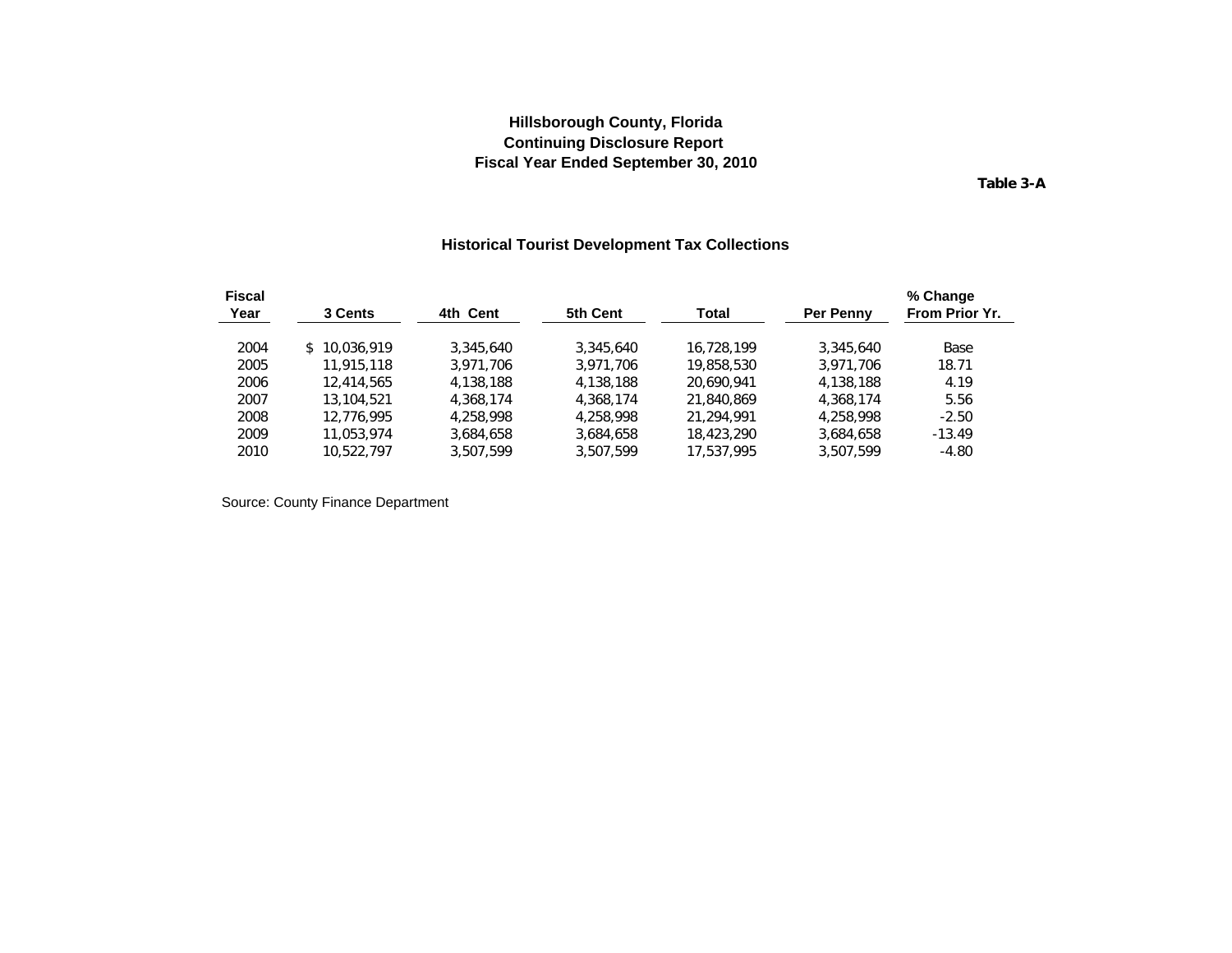**Table 4-A**

# <span id="page-15-0"></span>**Historical Fourth Cent Tourist Development Tax Revenues**

| Fiscal<br>Year | <b>4th Cent Tourist</b><br><b>Development Tax</b><br><b>Revenues Received</b> | % Change<br><b>From Prior Year</b> |  |  |
|----------------|-------------------------------------------------------------------------------|------------------------------------|--|--|
| 2005           | \$<br>3,971,706                                                               | Base                               |  |  |
| 2006           | 4,138,188                                                                     | 4.19                               |  |  |
| 2007           | 4.368.174                                                                     | 5.56                               |  |  |
| 2008           | 4,258,998                                                                     | $-2.50$                            |  |  |
| 2009           | 3,684,658                                                                     | $-13.49$                           |  |  |
| 2010           | 3.507.599                                                                     | $-4.81$                            |  |  |
|                |                                                                               |                                    |  |  |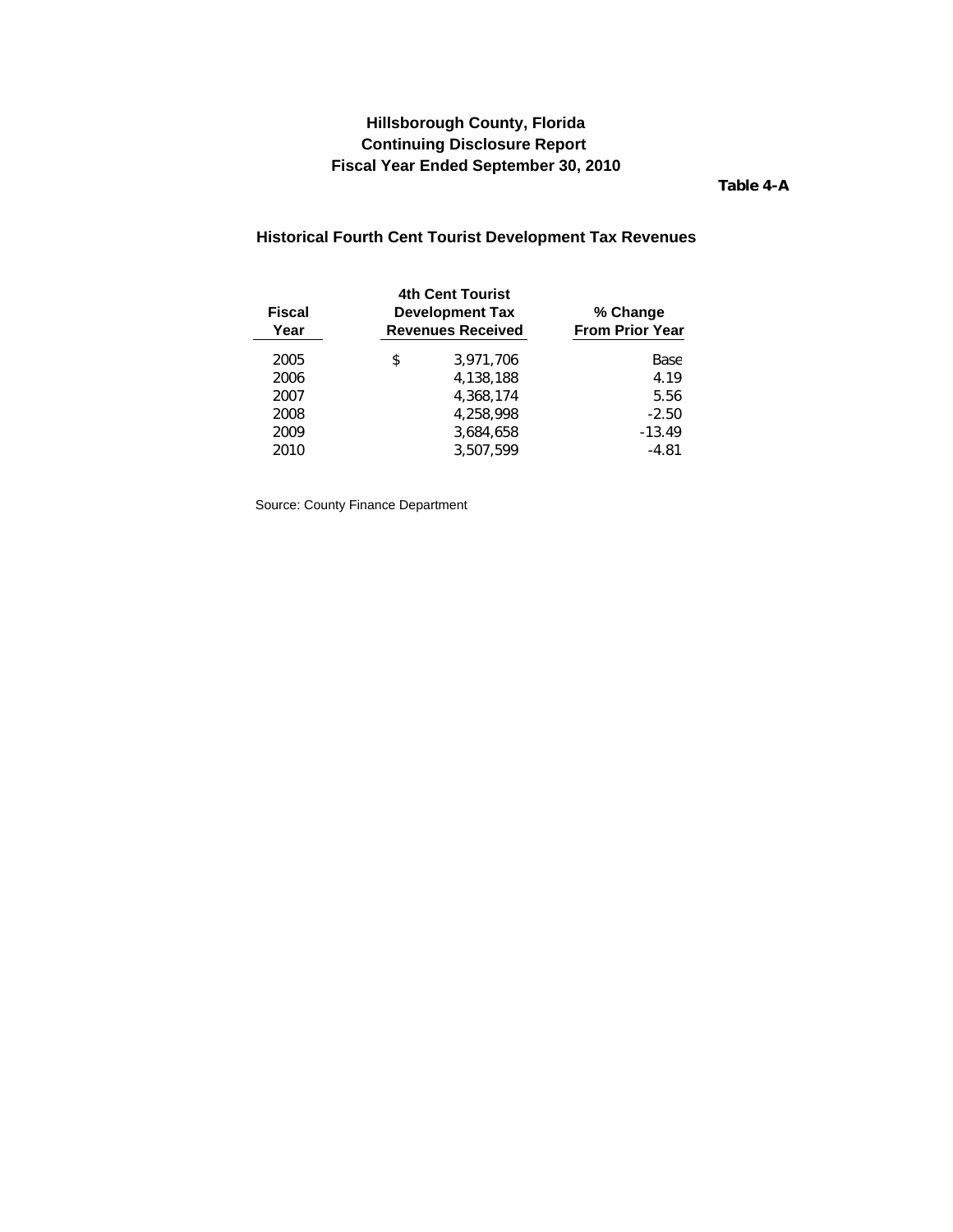**Table 4-B**

### <span id="page-16-0"></span>**Historical Fifth Cent Tourist Development Tax Revenues**

| <b>Fiscal</b><br>Year | <b>5th Cent Tourist</b><br><b>Development Tax</b><br><b>Revenues Received</b> | <b>Percent</b><br><b>Change From</b><br><b>Prior Year</b> |  |
|-----------------------|-------------------------------------------------------------------------------|-----------------------------------------------------------|--|
| 2005                  | \$<br>3,971,706                                                               | Base                                                      |  |
| 2006                  | 4,138,188                                                                     | 4.19                                                      |  |
| 2007                  | 4,368,174                                                                     | 5.56                                                      |  |
| 2008                  | 4,258,998                                                                     | $-2.50$                                                   |  |
| 2009                  | 3,684,658                                                                     | $-13.49$                                                  |  |
| 2010                  | 3.507.599                                                                     | $-4.81$                                                   |  |
|                       |                                                                               |                                                           |  |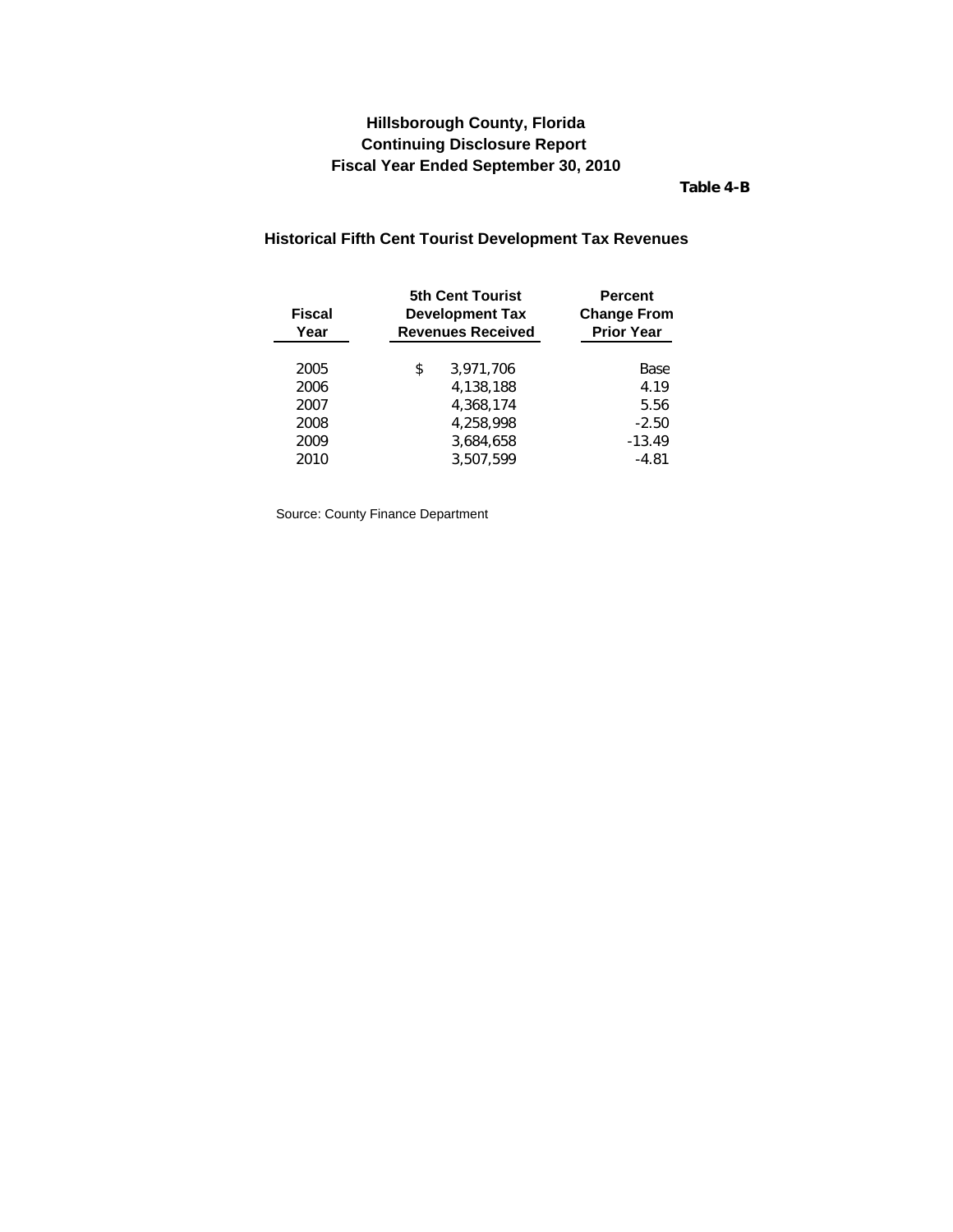**Table 5-A**

#### **Historical Community Investment Tax Collections and Distributions by Priority**

<span id="page-17-0"></span>

|                    |                                    | <b>Distributions</b>          |                            |                             |                           |  |  |  |
|--------------------|------------------------------------|-------------------------------|----------------------------|-----------------------------|---------------------------|--|--|--|
|                    | Community<br><b>Investment Tax</b> | <b>Hillsborough</b><br>County | <b>Deposits to Capital</b> |                             | <b>County and</b>         |  |  |  |
| <b>Fiscal Year</b> | Revenues (a)                       | <b>School Board</b>           |                            | <b>Improvement Fund (b)</b> | <b>Municipalities (c)</b> |  |  |  |
| 2005               | \$<br>99.381.752                   | 24,845,438                    |                            | 9,564,000                   | 64.972.314                |  |  |  |
| 2006               | 107.126.448                        | 26.781.612                    |                            | 12.064.000                  | 68,280,836                |  |  |  |
| 2007               | 104.914.648                        | 26,228,662                    |                            | 10.314.000                  | 68,371,986                |  |  |  |
| 2008               | 98,386,405                         | 24,596,601                    |                            | 9,683,460                   | 64,106,344                |  |  |  |
| 2009               | 89,105,847                         | 22,276,462                    |                            | 9,686,119                   | 57.143.266                |  |  |  |
| 2010               | 88,073,757                         | 22,018,439                    |                            | 9,570,000                   | 56,485,318                |  |  |  |
| Total              | 586,988,857                        | 146,747,214                   |                            | 60,881,579                  | 379,360,064               |  |  |  |

(a) Amounts are net of state of Florida administrative charges, if any.

- (b) These amounts are described in Section 2(b) of the Community Investment Interlocal Agreement, and are generally comprised of (1) principal and interest payments relating to the Tampa Sports Authority Local Option Sales Tax Refunding Bonds, Series 2005 which are deposited with the Trustee, and (2) amounts deposited to the Capital Improvement Fund (established pursuant to the Stadium Agreement) to be held by the Issuer.
- (c) Any amounts remaining after the Section 2(b) distributions are distributed to the County and municipalities located therein pursuant to Section 2(c) of the Community Investment Interlocal Agreement.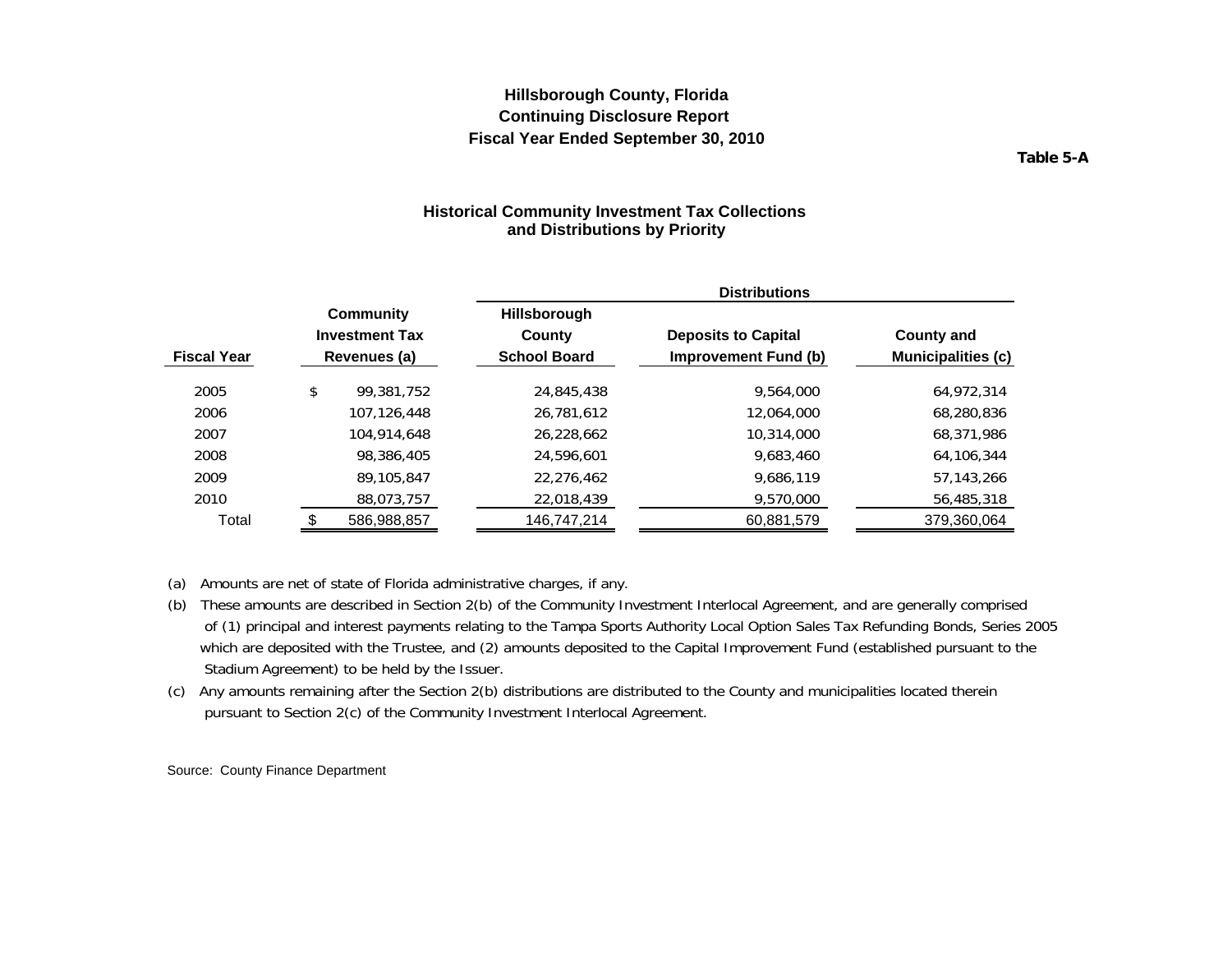**Table 6-A**

#### **County Fuel Tax Distribution Factors**

<span id="page-18-0"></span>

|                       | Population (a) |           | Retail Sales (in Gallons) (b) | <b>Total</b>  |                                                 |
|-----------------------|----------------|-----------|-------------------------------|---------------|-------------------------------------------------|
| <b>Fiscal</b><br>Year | <b>State</b>   | County    | <b>State</b>                  | County        | <b>Distribution</b><br><b>Factor for County</b> |
| 2004                  | 15,885,672     | 997.471   | \$9,823,350,302               | \$658,358,755 | 5.4412                                          |
| 2005                  | 15,885,672     | 997.471   | 10,280,203,542                | 687,097,342   | 5.4320                                          |
| 2006                  | 15,885,672     | 997.471   | 10,457,483,909                | 701.053.500   | 5.4421                                          |
| 2007                  | 15,885,672     | 997.471   | 10,414,763,747                | 708.271.674   | 5.4905                                          |
| 2008                  | 15,885,672     | 997.471   | 10,079,132,914                | 690,810,745   | 5.5171                                          |
| 2009                  | 15,885,672     | 997.471   | 9,624,038,845                 | 666,510,202   | 5.5529                                          |
| 2010                  | 18,801,310     | 1,229,226 | 9,605,551,915                 | 675,483,294   | 5.5069                                          |

(a) Population figures are based on the latest federal census and as a result, do not correspond to the updated figures presented in Table 11-F of this report.

(a) Retail sales figures are based on sales in the immediately preceding fiscal year

Source: Florida Department of Revenue United States 2000 and 2010 Census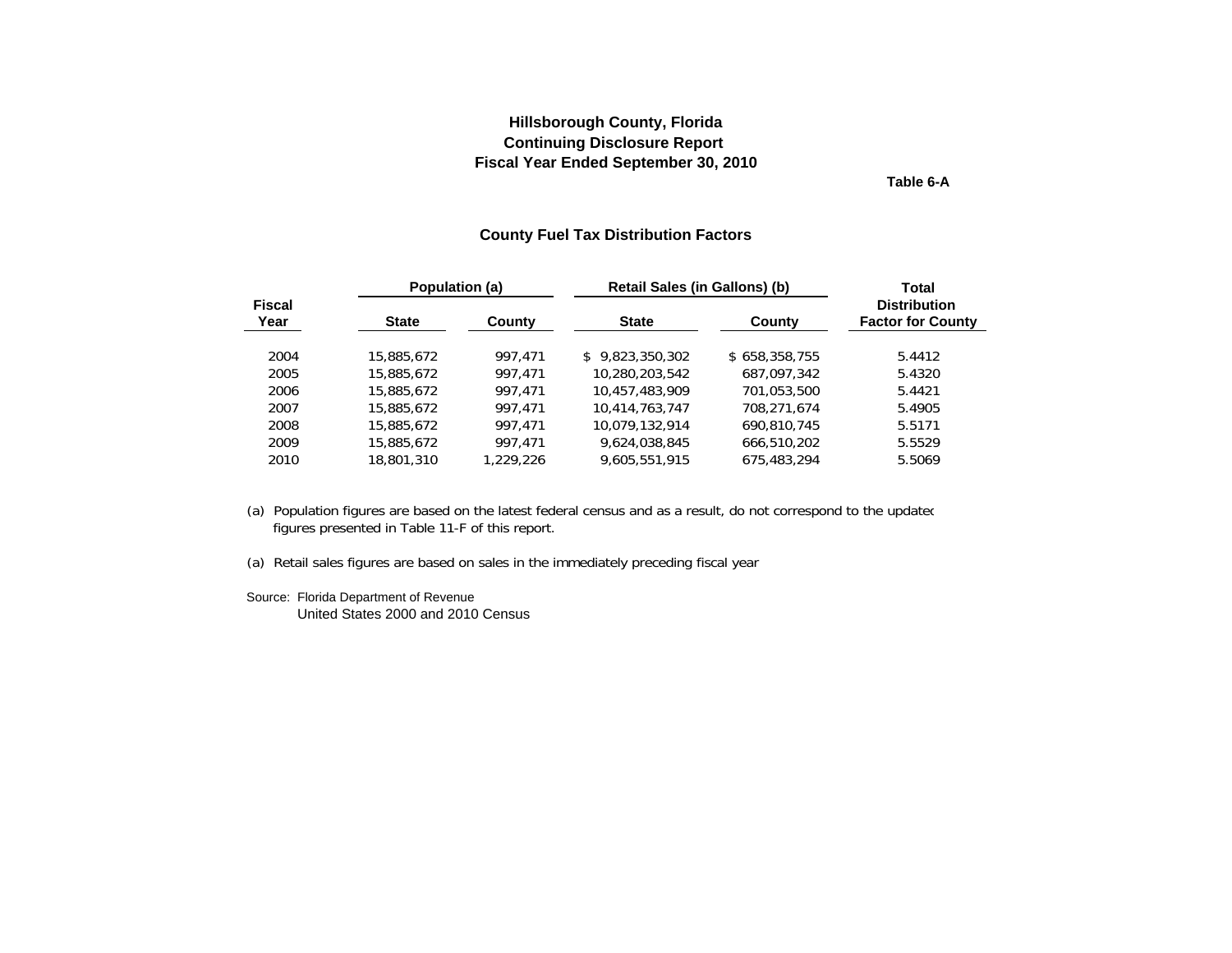## <span id="page-19-0"></span>**Continuing Disclosure Report Hillsborough County, Florida Fiscal Year Ended September 30, 2010**

**Table 6-B**

#### **Historical Receipts of County Fuel Tax**

| <b>Fiscal</b><br>Year | <b>Total Distribution</b><br>To All Counties (a) | <b>Distribution</b><br>to County (b) |
|-----------------------|--------------------------------------------------|--------------------------------------|
|                       |                                                  |                                      |
| 2004                  | \$<br>87,450,956                                 | 4,818,373                            |
| 2005                  | 90,827,429                                       | 4,942,102                            |
| 2006                  | 92,570,196                                       | 5,028,413                            |
| 2007                  | 92,308,691                                       | 5,004,806                            |
| $2008$ (c)            | 88,900,317                                       | 4,881,072                            |
| 2009                  | 85,132,412                                       | 4,696,840                            |
| 2010                  | 84,213,489                                       | 4,692,665                            |

- (a) Total collections in the State less amounts retained by the Department as administrative costs of collections and service charges. The basis of these numbers is the state of Florida fiscal year.
- (b) Based on Hillsborough County's fiscal year.

(c) Amounts differ from those shown in 2008 Continuing Disclosure Report because corrections were made by the Florida Department of Revenue in a subsequent year.

Source: Florida Department of Revenue County Finance Department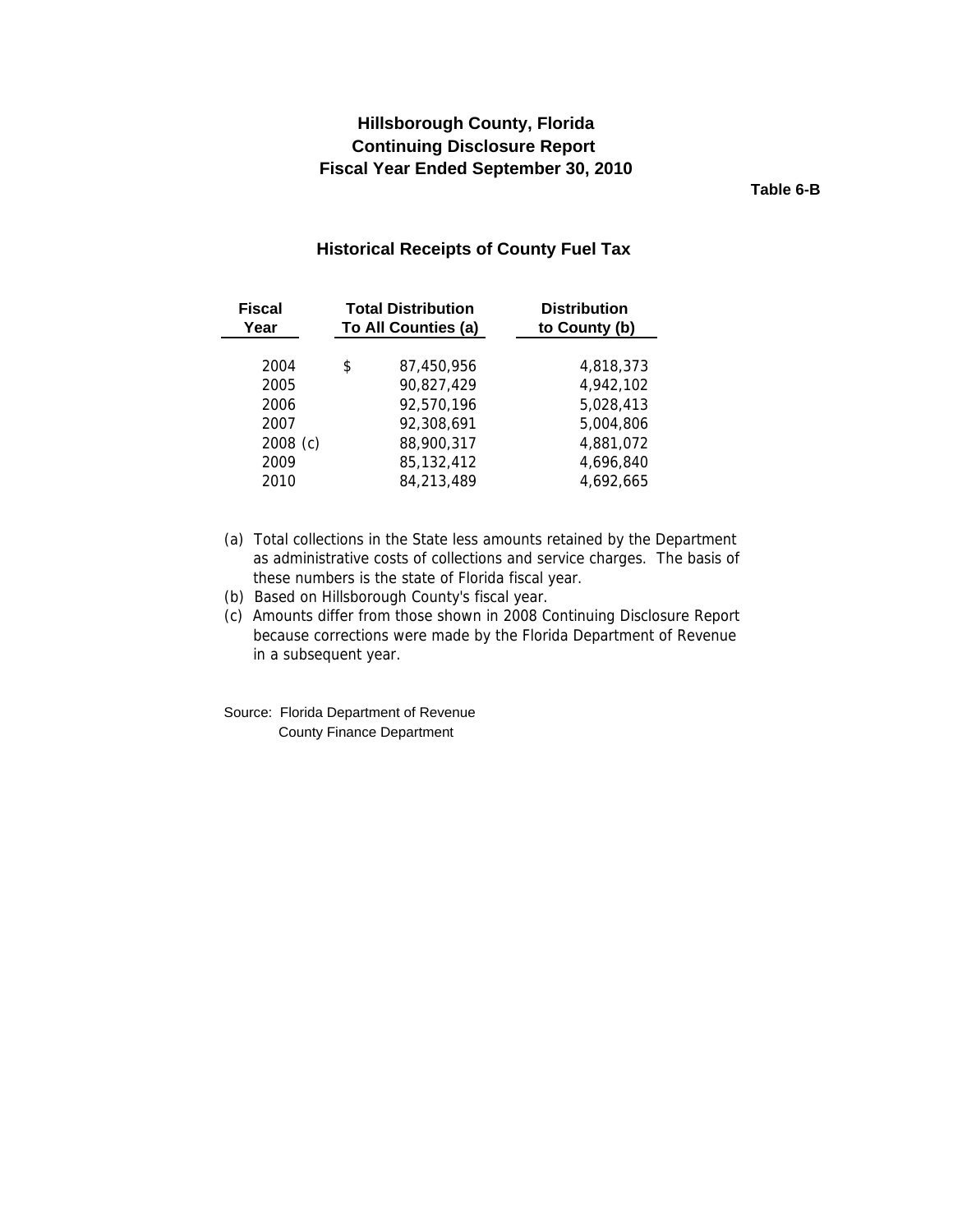**Table 6-C**

### **Certified Gallons of Taxable Fuel Sold**

<span id="page-20-0"></span>

| Fiscal<br>Year (a) | <b>Motor Fuel</b> | <b>Special Fuel</b> |            | Total       |  |
|--------------------|-------------------|---------------------|------------|-------------|--|
| 2004               | \$<br>550,444,099 | 107,914,656         |            | 658,358,755 |  |
|                    |                   |                     |            |             |  |
| 2005               | 567,717,702       | 119,379,639         |            | 687,097,342 |  |
| 2006               | 573,752,900       | 127,300,599         |            | 701,053,500 |  |
| 2007               | 583,098,665       | 125,173,009         |            | 708,271,674 |  |
| 2008               | 574,493,227       | 116,317,518         |            | 690,810,745 |  |
| 2009               | 562,935,413       | 103,574,790         |            | 666,510,202 |  |
| 2010               | 576,147,107       |                     | 99,336,188 | 675,483,294 |  |

(a) Based on state of Florida fiscal year ended June 30.

Source: Florida Department of Revenue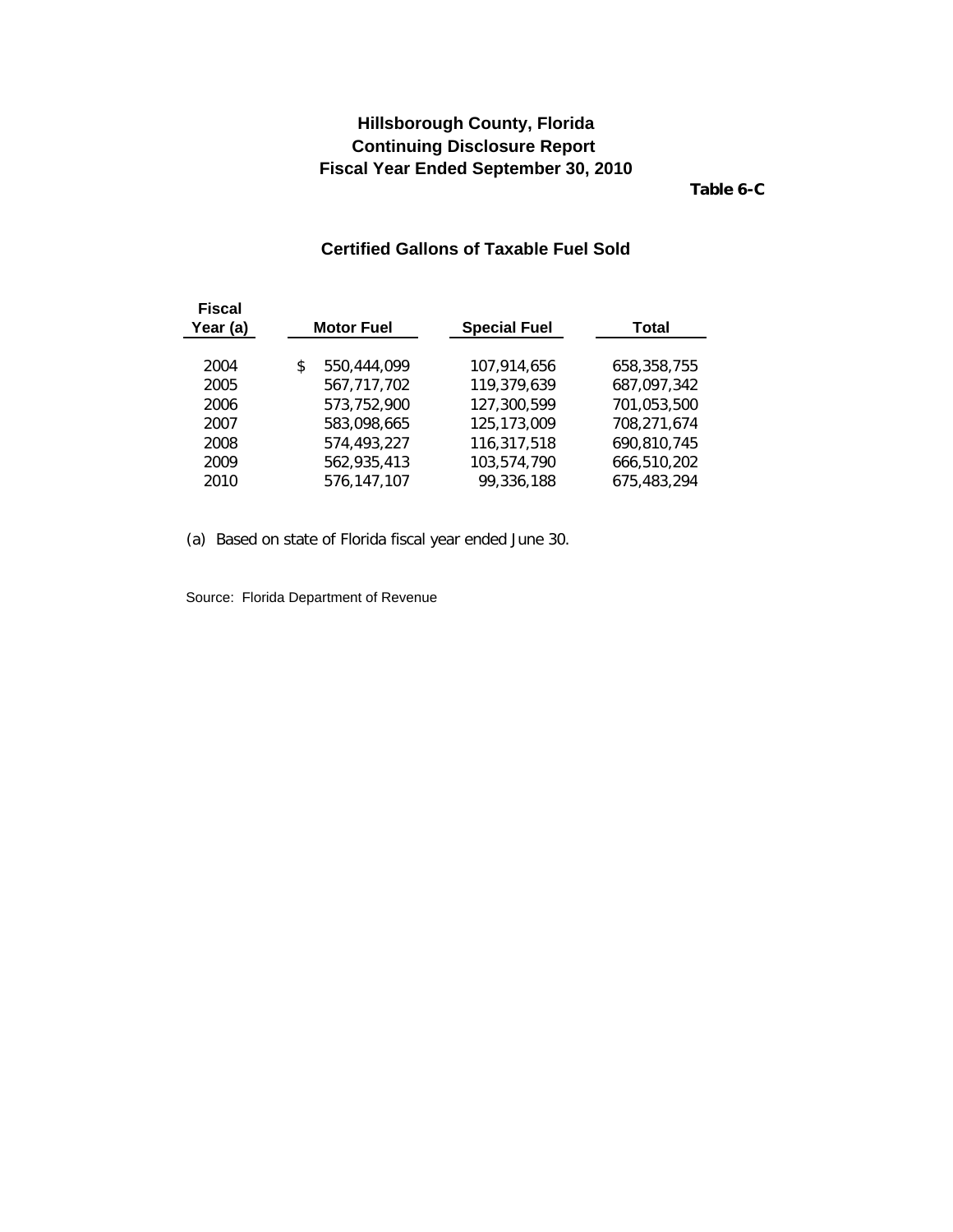**Table 6-D**

### **Local Option Fuel Tax Distribution**

<span id="page-21-0"></span>

| <b>Fiscal Year</b>     | 2010    | 2009    | 2008    | 2007    | 2006    | 2005    |
|------------------------|---------|---------|---------|---------|---------|---------|
| Hillsborough County    | 66.96%  | 66.95%  | 67.01%  | 66.78%  | 66.33%  | 65.93%  |
| City of Tampa          | 28.24%  | 28.27%  | 28.19%  | 28.42%  | 28.86%  | 29.20%  |
| City of Temple Terrace | 1.98%   | 1.99%   | 2.01%   | 1.98%   | 1.95%   | 1.98%   |
| City of Plant City     | 2.82%   | 2.79%   | 2.79%   | 2.82%   | 2.86%   | 2.89%   |
|                        | 100.00% | 100.00% | 100.00% | 100.00% | 100.00% | 100.00% |

Source: Florida Department of Revenue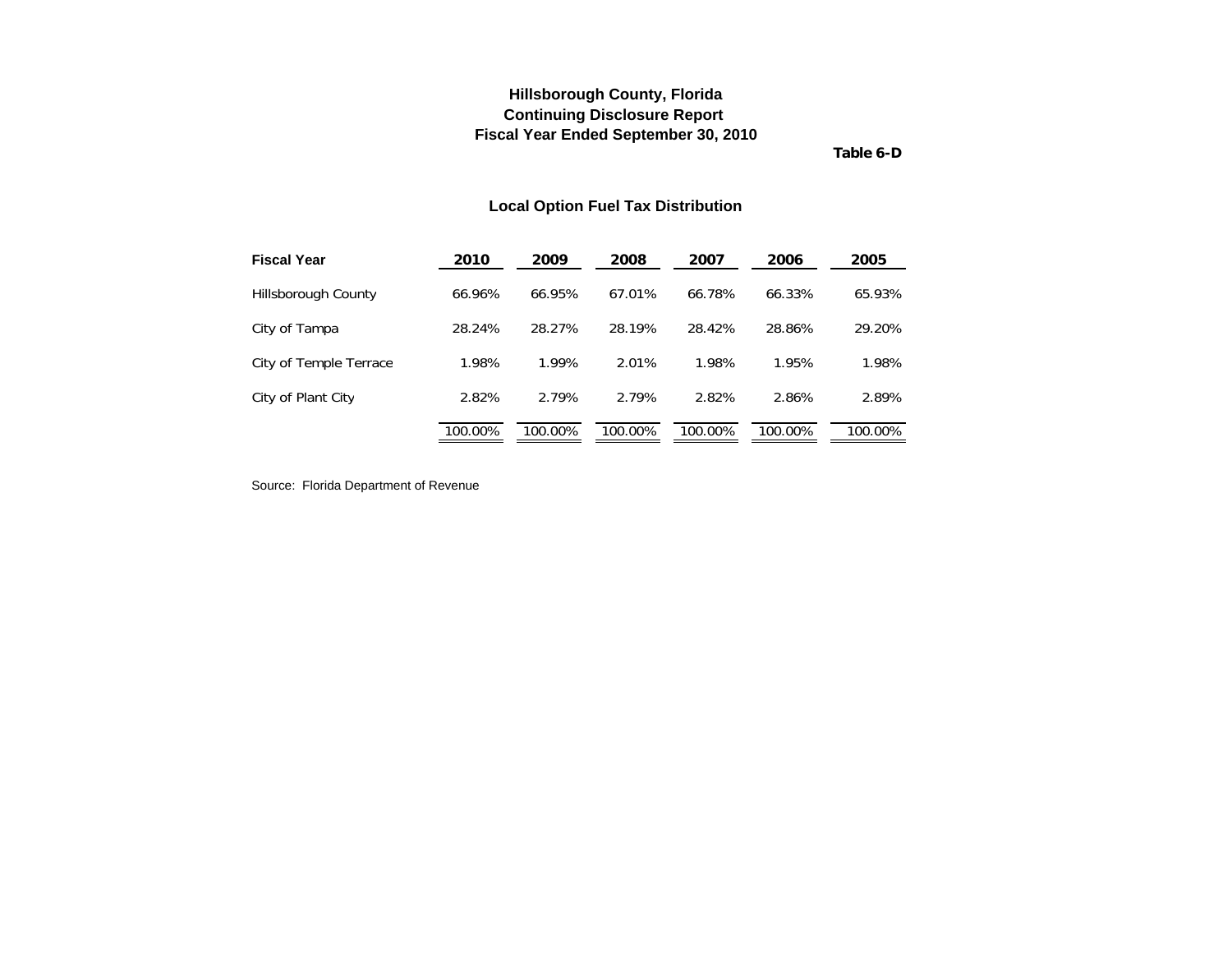**Table 6-E**

## <span id="page-22-0"></span>**Local Option Fuel Tax Revenues**

| Fiscal<br>Year | Amount           |
|----------------|------------------|
|                |                  |
| 2003           | \$<br>23,316,252 |
| 2004           | 24,112,403       |
| 2005           | 25,166,471       |
| 2006           | 25,630,347       |
| 2007           | 25.633.941       |
| 2008           | 24,818,724       |
| 2009           | 24,725,050       |
| 2010           | 24,830,105       |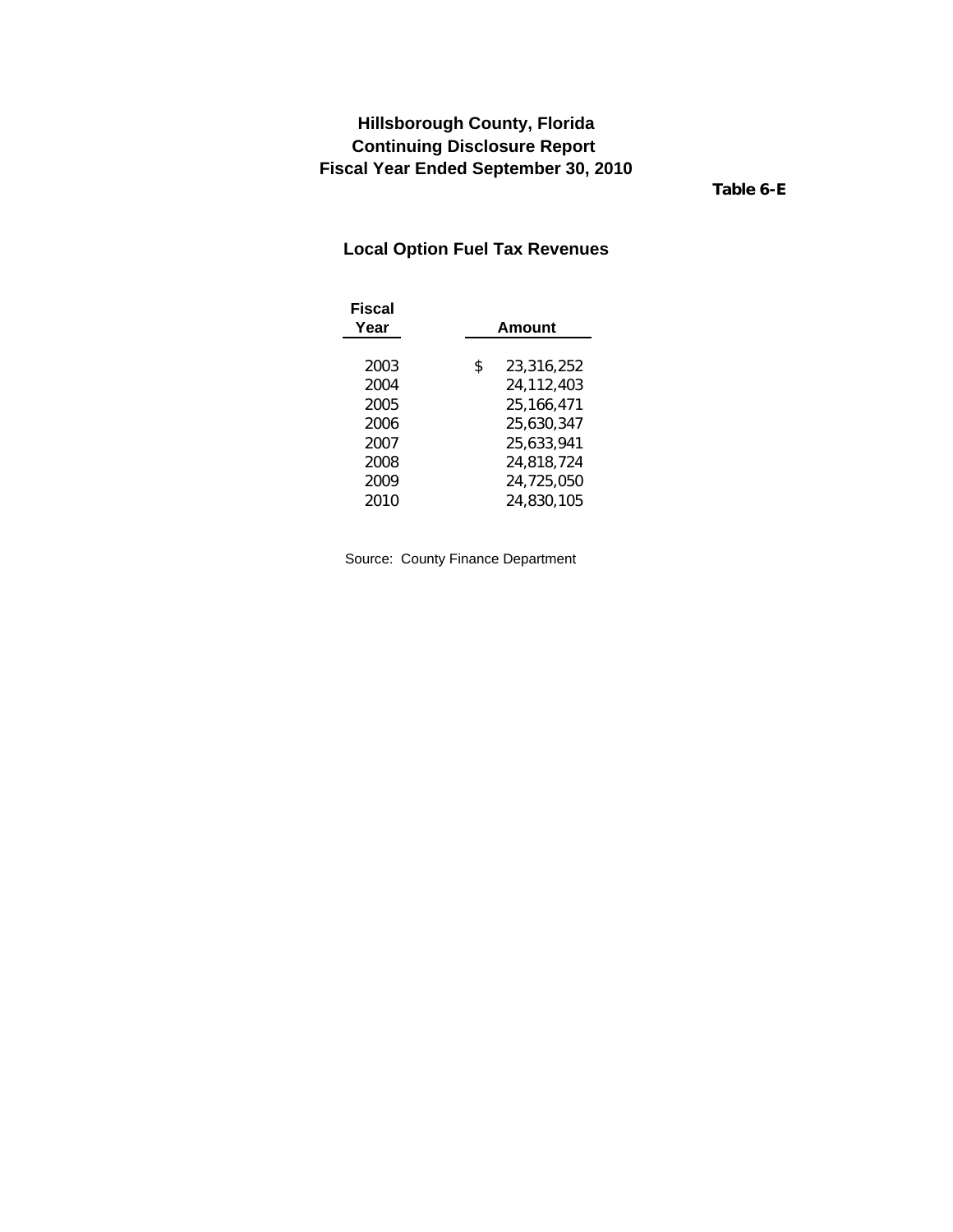**Table 6-F**

#### **Historical Debt Service Coverage (amounts in thousands)**

<span id="page-23-0"></span>

| <b>Fiscal Year</b>                           | 2010        | 2009   | 2008   | 2007    | 2006   | 2005    |
|----------------------------------------------|-------------|--------|--------|---------|--------|---------|
| County Fuel Tax                              | 4,693<br>\$ | 4.705  | 4.794  | 5,005   | 5.039  | 5,004   |
| Local Option Fuel Tax                        | 24,830      | 24,725 | 24,819 | 25,634  | 25,630 | 25,166  |
| Total                                        | \$29,523    | 29,430 | 29,613 | 30.639  | 30.669 | 30,170  |
| Max Annual Debt Service<br>Series 1998 Bonds | 1.372       | 1,375  | 1.375  | 2.379   | 2.379  | 2,379   |
| Coverage                                     | 21.52x      | 21.40x | 21.54x | 12.88 x | 12.89x | 12.68 x |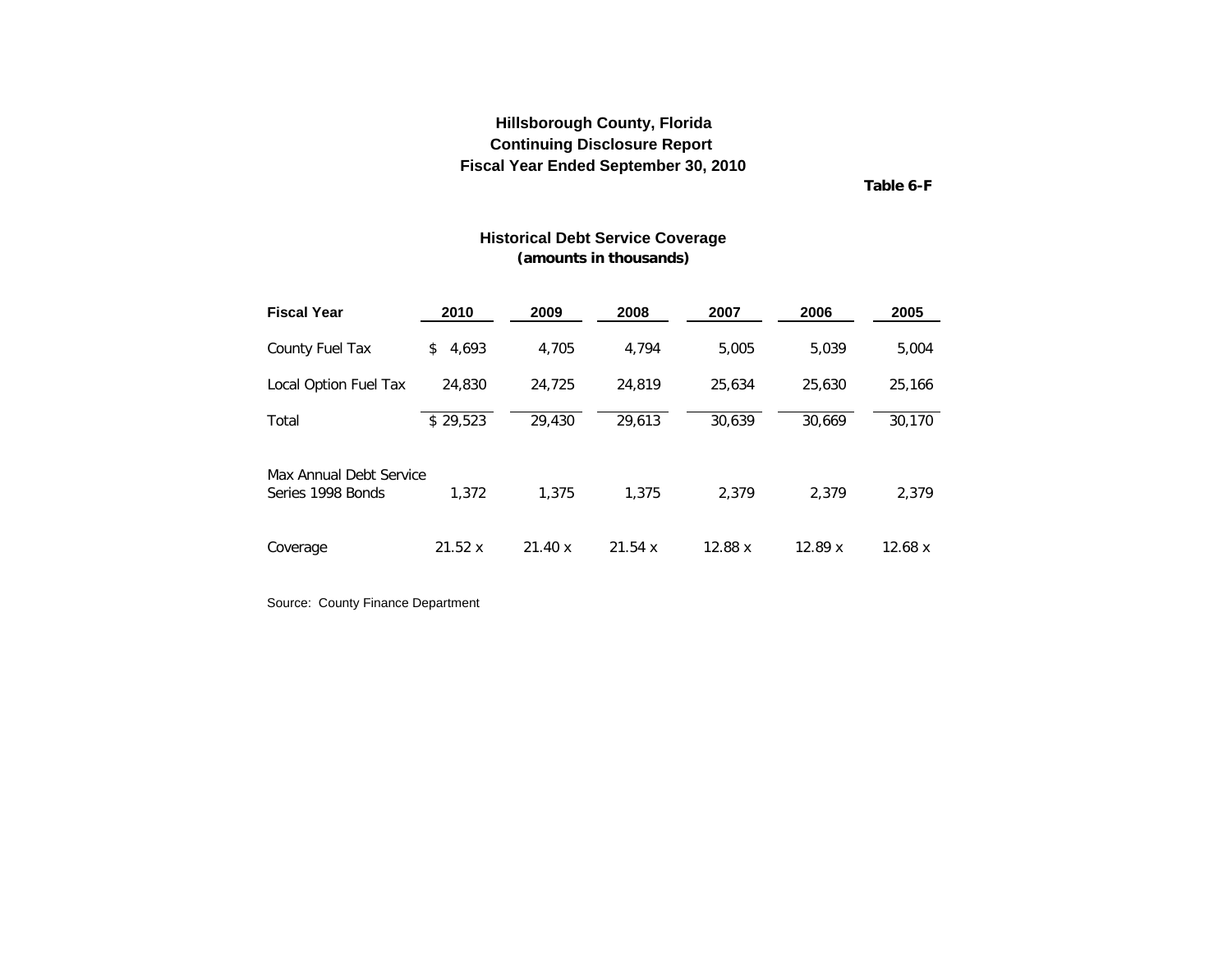**Table 7-A**

#### <span id="page-24-0"></span>**Historical Number of Paid Non-Criminal Traffic Infraction and Criminal Violation Citations**

| <b>Fiscal Year</b>                                                 | 2010    | 2009    | 2008    | 2007    | 2006    | 2005    |
|--------------------------------------------------------------------|---------|---------|---------|---------|---------|---------|
| Number of Non-Criminal Traffic<br><b>Infraction Citations Paid</b> | 161,012 | 160.865 | 190.676 | 247.469 | 254.957 | 228,928 |
| Number of Criminal Traffic<br>Infraction Citations Paid            | 7,114   | 5,422   | 7,212   | 9,662   | 9,470   | 9,502   |
| Total                                                              | 168,126 | 166,287 | 197,888 | 257,131 | 264,427 | 238,430 |

Source: Clerk of Circuit Court Accounting Department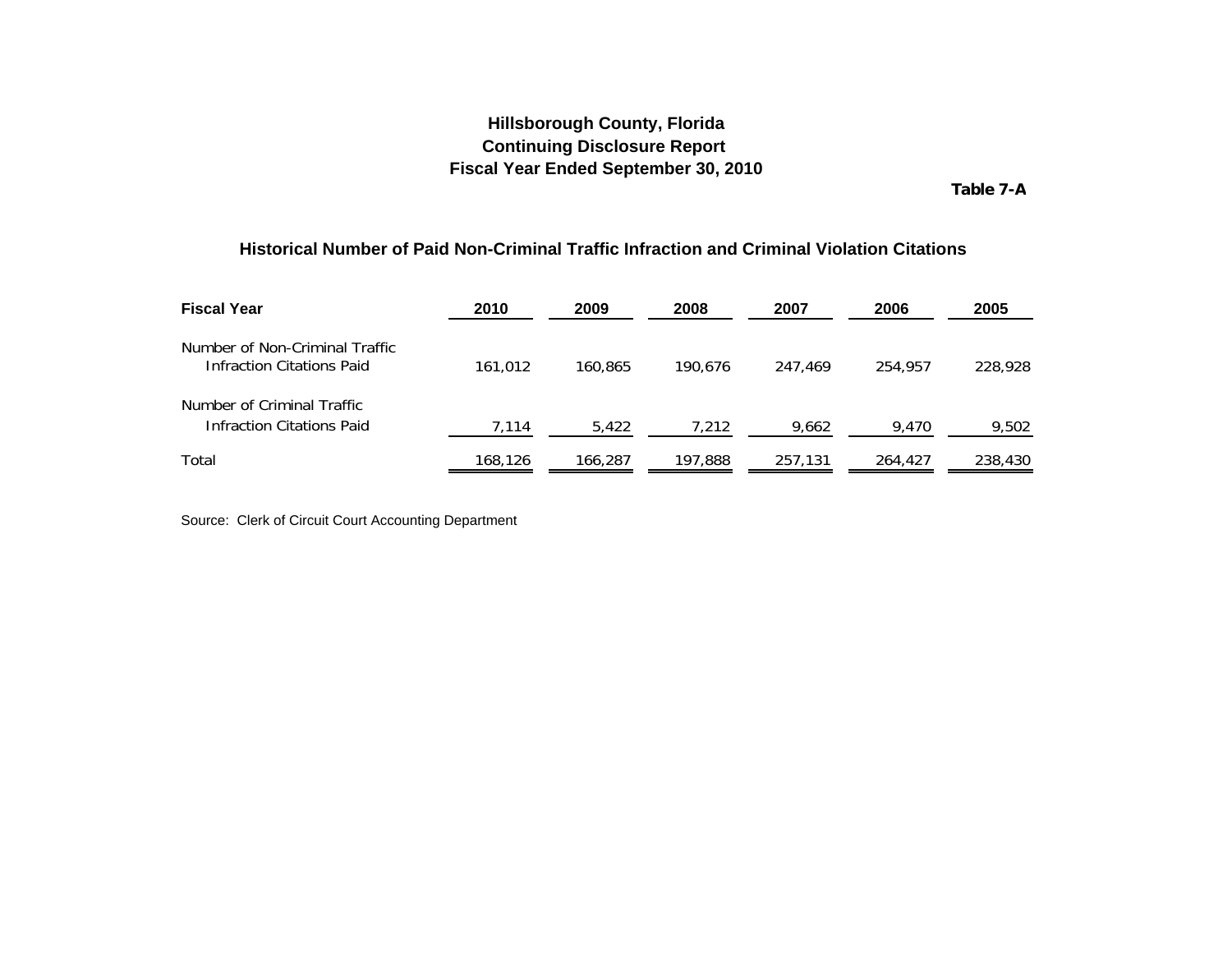**Table 7-B**

#### <span id="page-25-0"></span>**Historical Community Investment Tax (CIT) Sales Surtax Collections (a) and Distributions**

| <b>Fiscal</b><br>Year | <b>CIT</b><br><b>Revenues</b><br>Collected (b) | <b>Distributions to</b><br><b>Hillsborough</b><br>County<br><b>School Board</b> | Deposits for<br><b>Tampa Sports</b><br><b>Authority</b><br>Bonds (c) | <b>Distributions</b><br>to County (d) | <b>Distributions</b><br>to Cities (d) |
|-----------------------|------------------------------------------------|---------------------------------------------------------------------------------|----------------------------------------------------------------------|---------------------------------------|---------------------------------------|
| 2002                  | \$79,858,938                                   | 19,983,153                                                                      | 9,540,000                                                            | 35,883,239                            | 14,452,546                            |
| 2003                  | 83,022,440                                     | 20.755.610                                                                      | 9,540,000                                                            | 37.736.549                            | 14,990,281                            |
| 2004                  | 85.617.242                                     | 21,404,310                                                                      | 9.577.000                                                            | 39,289,888                            | 15,346,044                            |
| 2005                  | 99,381,752                                     | 24,845,438                                                                      | 9,564,000                                                            | 46.779.829                            | 18.192.485                            |
| 2006                  | 107.126.448                                    | 26.781.612                                                                      | 12,064,000                                                           | 49,332,904                            | 18,947,932                            |
| 2007                  | 104,914,648                                    | 26.228.662                                                                      | 10,314,000                                                           | 49,583,364                            | 18.788.622                            |
| 2008                  | 98,386,405                                     | 24,596,601                                                                      | 9,683,460                                                            | 46.682.240                            | 17,424,105                            |
| 2009                  | 89,105,847                                     | 22.276.462                                                                      | 9.686.119                                                            | 41.697.441                            | 15,445,825                            |
| 2010                  | 88.073.757                                     | 22.018.439                                                                      | 9,570,000                                                            | 41.193.759                            | 15.291.559                            |

- (a) The County's authority to impose the CIT Surtax expires on December 1, 2026. Accordingly, the County will not receive CIT Revenues after December 1, 2026.
- (b) Amounts are net of state of Florida administrative charges, if any.
- (c) These amounts are described in Section 2(b) of the Community Investment Interlocal Agreement, and are generally comprised of (i) principal and interest payments relating to the Tampa Sports Authority Local Option Sales Tax Refunding Revenue Bonds, Series 2005 (Refunded Series 1997) which are deposited with the Trustee, and (ii) certain other amounts deposited in a capital improvement fund established in connection with such bonds.
- (d) Any amounts remaining after the distribution to the School Board and the Section 2(b) distributions are distributed to the County and the Cities pursuant to Section 2(c) of the CIT Revenues Interlocal Agreement.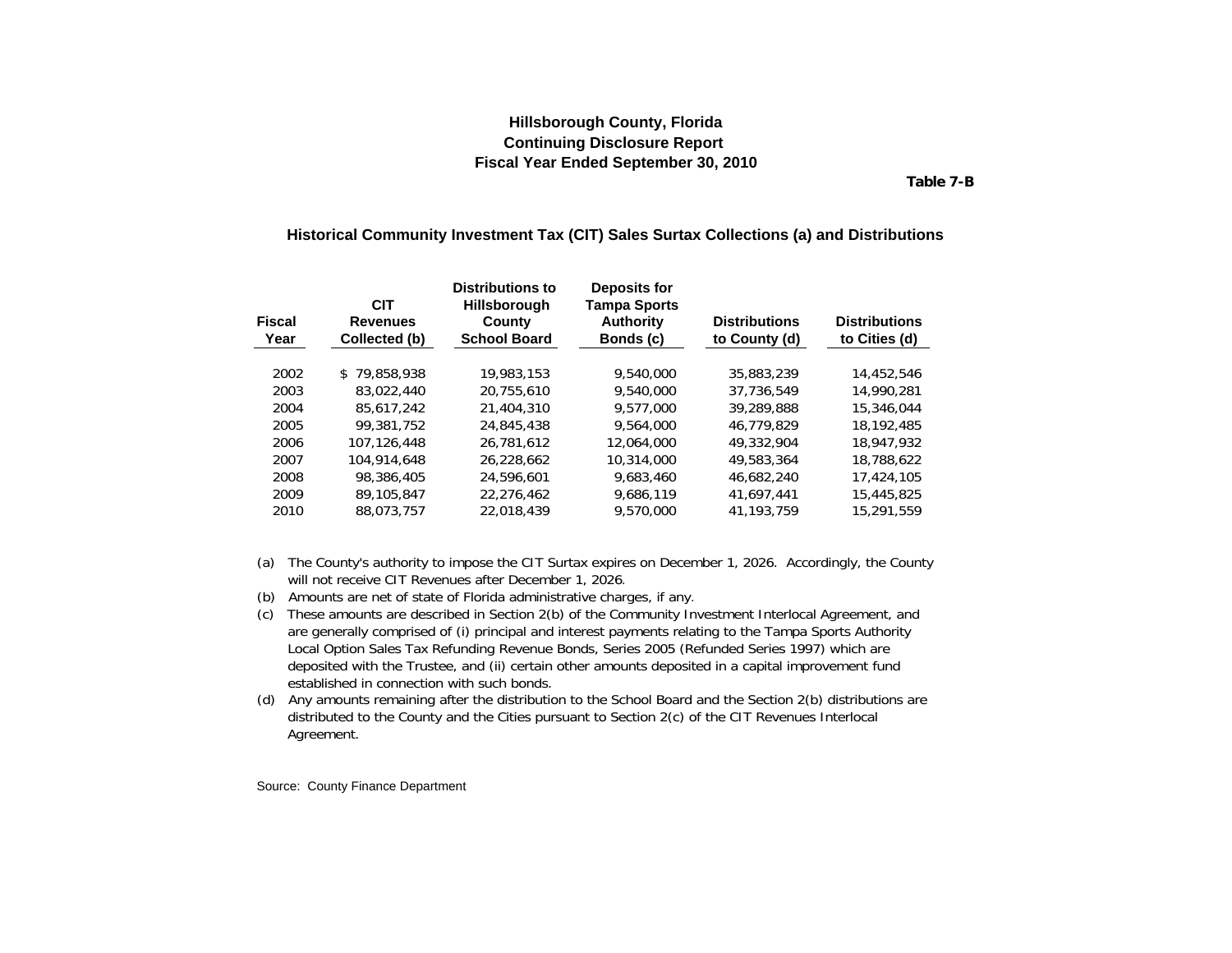**Table 7-C**

#### **Debt Service Coverage Court Surcharge Revenue**

<span id="page-26-0"></span>

| <b>Fiscal Year</b>                                      | 2010        | 2009      | 2008      | 2007      | 2006      | 2005(a)   |
|---------------------------------------------------------|-------------|-----------|-----------|-----------|-----------|-----------|
| Court Surcharge Revenues                                | \$3.141.103 | 3.285.761 | 3,886,000 | 4,027,242 | 4.133.599 | 3,640,720 |
| Aggregrate Maximum Bond Service Reguirement             | 2.534.412   | 2.534.412 | 2.534.412 | 2.534.412 | 2.534.412 | 2,534,421 |
| Debt Service Coverage based on Court Surcharge Revenues | 1.24 x      | 1.30 x    | 1.53 x    | 1.59x     | 1.63 x    | 1.44x     |

(a) The effective date of the Traffic Surcharge statute and ordinance was July 1, 2004. Fiscal Year 2005 was the first full year of collections under the levy Amounts shown in the Official Statement for the Series 2005 Court Facilities Refunding Revenue Bonds represented 11 months of collections, July 1, 2004 through May 31, 2005.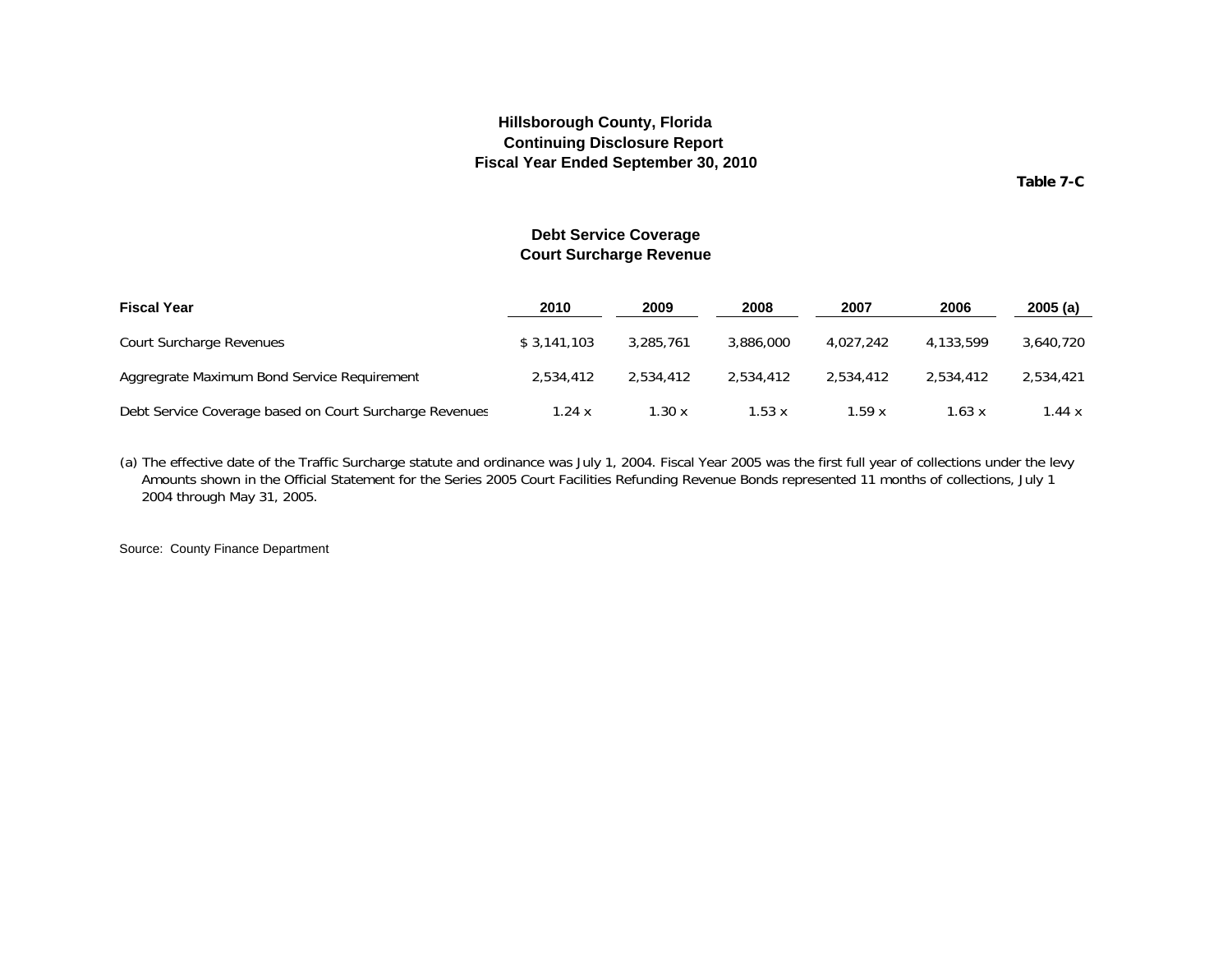**Table 7-D**

#### **Historical Debt Service Coverage CIT Revenue**

<span id="page-27-0"></span>

| <b>Fiscal Year</b>                                                                    | 2010         | 2009       | 2008(c)    | 2007       | 2006       | 2005(b)    | 2004         | 2003(a)    |
|---------------------------------------------------------------------------------------|--------------|------------|------------|------------|------------|------------|--------------|------------|
| <b>CIT Revenues</b>                                                                   | \$41,193,759 | 41,697,441 | 46,682,350 | 49,583,364 | 49,332,904 | 46,779,829 | 39,289,887   | 37,736,548 |
| Aggregate maximum bond<br>service requirement (MADS)                                  | 29,735,392   | 29,735,392 | 29,735,392 | 13,612,096 | 13,612,096 | 13,612,096 | 14, 167, 706 | 7,633,331  |
| Debt service coverage<br>based on CIT Revenues<br>and MADS                            | 1.39x        | 1.40x      | 1.57x      | 3.64 x     | 3.62 x     | 3.44x      | 2.77x        | 4.94 $x$   |
| Combined annual debt<br>service (actual)                                              | 29.718.689   | 29,706,108 | 18,099,121 | 13,399,364 | 11,948,971 | 14,051,724 | 7,618,338    | 6,591,738  |
| Debt service coverage<br>based on CIT Revenues<br>and combined annual debt<br>service | 1.39x        | 1.40x      | 2.58x      | 3.70x      | 4.13x      | 3.33x      | 5.16x        | 5.72x      |

(a) Prior to fiscal year 2001, maximum annual debt service included only debt service on the Series 1999 Court & Facilities Bonds. Beginning fiscal yea 2001, maximum annual debt service on the 2001 CIT Revenue Bonds, Series A and B, was also included. Beginning in fiscal year 2004, the Series Series A and B, was also included. Beginning in fiscal year 2004, the Series 2004 CIT Revenue Bonds were included in this aggregate amount

includes maximum debt service on the CIT Series 2001 (Series A and B) Bonds, the CIT Series 2004 Bonds and the Series 2005 Court Facilitie: Refunding Bonds. (b) The 1999 Court Facilities Bonds were refunded by the 2005 Court Facilities Refunding Revenue Bonds. Beginning in 2005, aggregate debt service

(c) Beginning fiscal year 2008, aggregate debt service includes debt service on the \$191,800,000 CIT Revenue Bonds, Series 2007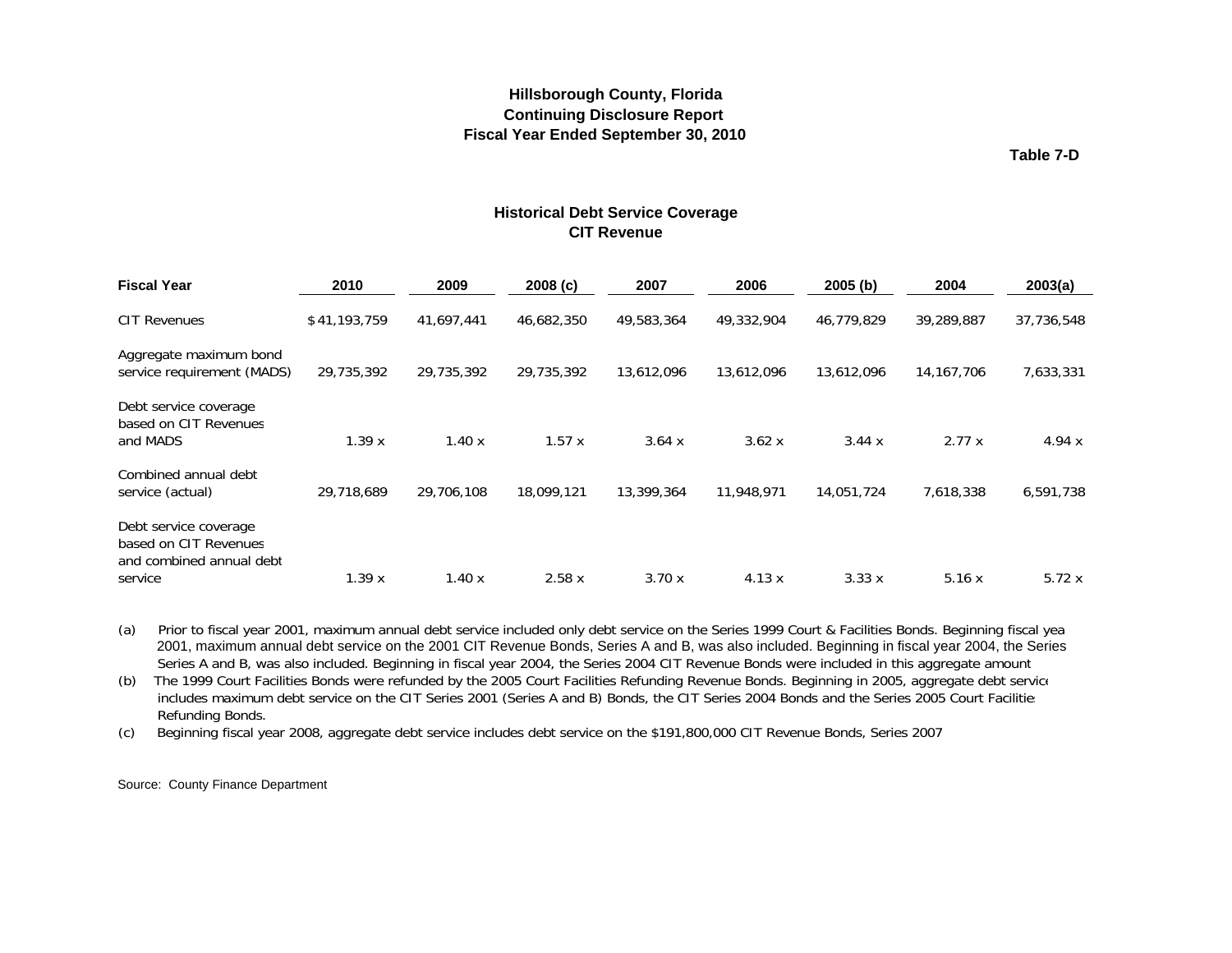**Table 7-E**

#### **Distribution Percentage for the Community Investment Tax (a)**

<span id="page-28-0"></span>

| <b>Fiscal</b><br>Year | <b>Hillsborough</b><br>County<br>Percentage | <b>School</b><br><b>Board</b><br>Percentage | Tampa<br><b>Sports</b><br><b>Authority</b><br>Percentage | <b>Municipalities</b><br>Percentage | <b>Total</b><br><b>Distribution</b><br>Percentage |
|-----------------------|---------------------------------------------|---------------------------------------------|----------------------------------------------------------|-------------------------------------|---------------------------------------------------|
| 2004                  | 45.89                                       | 25.00                                       | 11.18                                                    | 17.93                               | 100.00                                            |
| 2005                  | 47.07                                       | 25.00                                       | 9.62                                                     | 18.31                               | 100.00                                            |
| 2006                  | 46.05                                       | 25.00                                       | 11.26<br>(b)                                             | 17.69                               | 100.00                                            |
| 2007                  | 47.26                                       | 25.00                                       | 9.83                                                     | 17.91                               | 100.00                                            |
| 2008                  | 47.45                                       | 25.00                                       | 9.84                                                     | 17.71                               | 100.00                                            |
| 2009                  | 46.80                                       | 25.00                                       | 10.87                                                    | 17.33                               | 100.00                                            |
| 2010                  | 46.78                                       | 25.00                                       | 10.86                                                    | 17.36                               | 100.00                                            |

- (a) Based on population as of February of the year prior to distribution, as required by the Community Investment Tax Interlocal Agreement and Section 218.62, Florida Statutes.
- (b) Distributions to the Tampa Sports Authority for Fiscal Year 2006 included a \$2,500,000 payment for capital maintenance required by Interlocal Agreement, Hillsborough County Document No. 96-1426.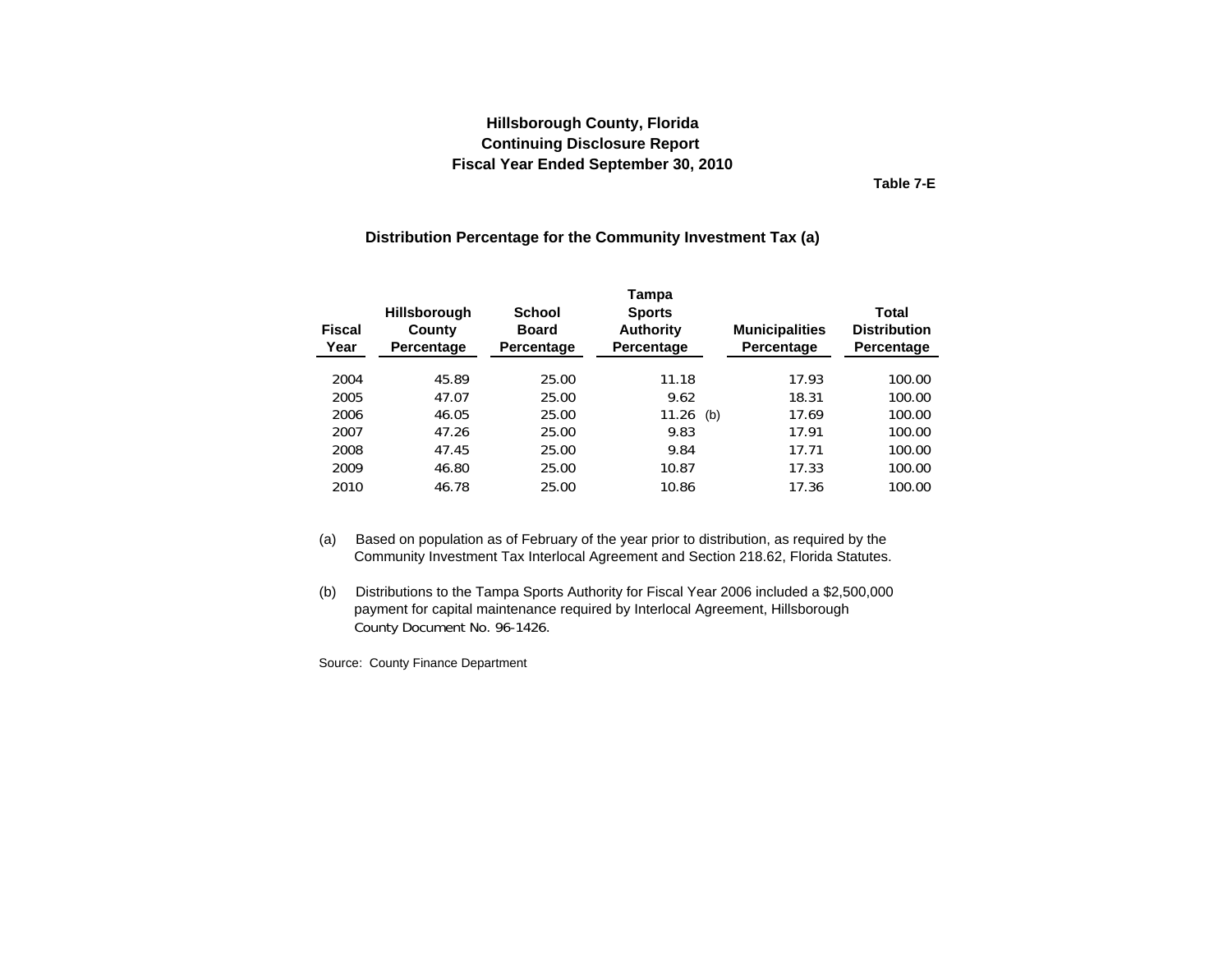**Table 8-A**

#### **Historical Reclaimed Water Assessment Revenues**

<span id="page-29-0"></span>

| <b>Fiscal</b><br>Year (a) | Total<br><b>Discounts</b><br>Total<br>Levied<br>Collected (c)<br>Allowed (b) |        |         | <b>Percent</b><br>Collected (d) |  |  |
|---------------------------|------------------------------------------------------------------------------|--------|---------|---------------------------------|--|--|
| 2004                      | 504,381<br>\$                                                                | 18,015 | 486,742 | 100.08                          |  |  |
| 2005                      | 504,381                                                                      | 18,308 | 487.864 | 100.37                          |  |  |
| 2006                      | 504,184                                                                      | 18.067 | 493,196 | 101.46                          |  |  |
| 2007                      | 504,068                                                                      | 17.967 | 488,374 | 100.47                          |  |  |
| 2008                      | 504,244                                                                      | 17.879 | 486,365 | 100.00                          |  |  |
| 2009                      | 504,282                                                                      | 17,845 | 486,446 | 100.00                          |  |  |
| 2010                      | 504,363                                                                      | 17.853 | 487.992 | 100.30                          |  |  |
|                           |                                                                              |        |         |                                 |  |  |

- (a) Based on assessed values and Reclaimed Water Assessments levied as of January 1 of the preceding calendar year.
- (b) Early payment discounts: 4% for November; 3% for December; 2% for January; and 1% for February.
- (c) Includes interest charged for late payments and proceeds of tax certificate sales, if any.
- (d) Total amount collected divided by total reclaimed water assessments levied net of discounts.

Source: Hillsborough County Tax Collector County Finance Department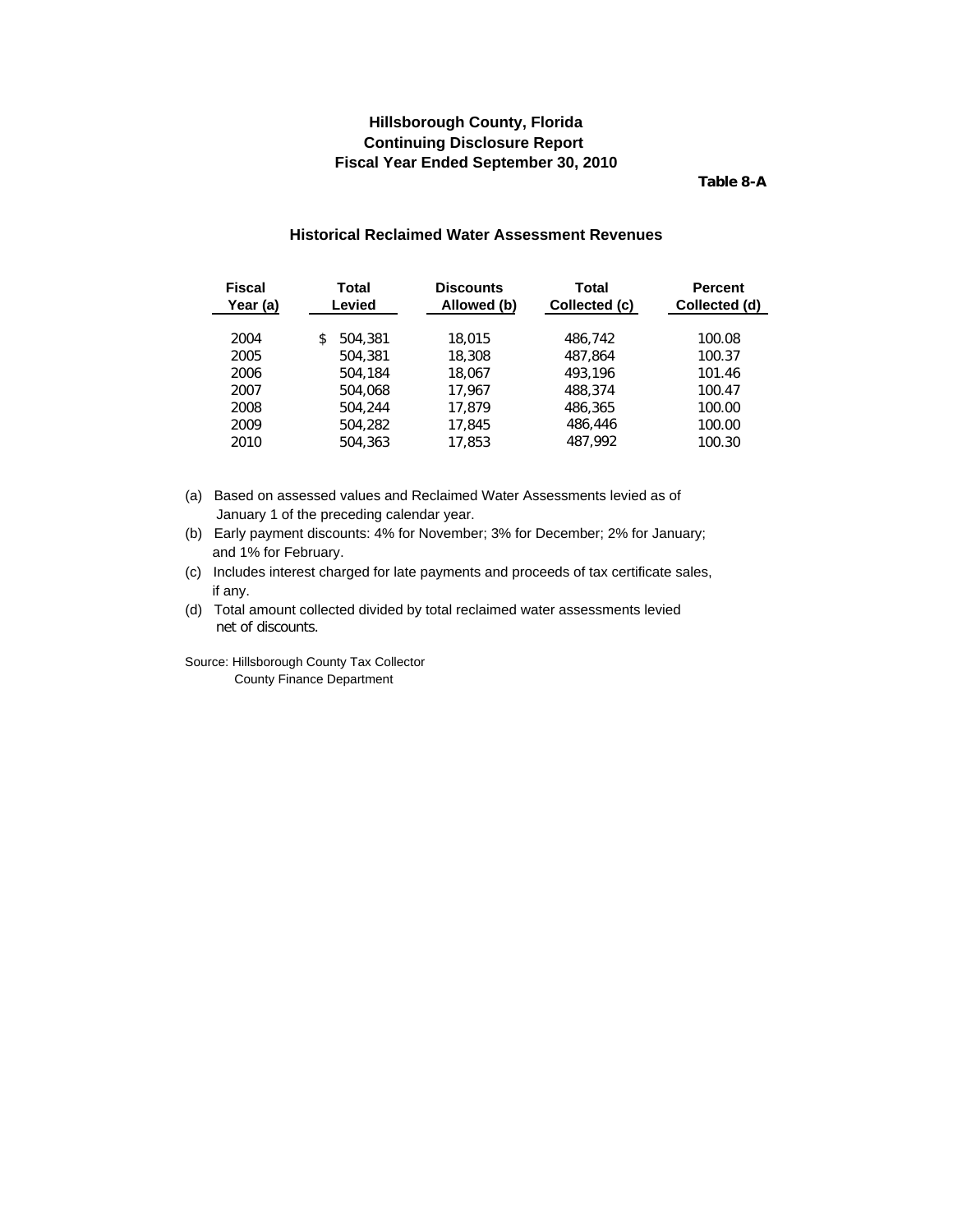**Table 8-B**

#### **Historical Reclaimed Water Assessment Collections and Coverage**

<span id="page-30-0"></span>

| <b>Fiscal Year</b>                      | 2010    | 2009    | 2008          | 2007    | 2006    | 2005    |
|-----------------------------------------|---------|---------|---------------|---------|---------|---------|
| Reclaimed water assessment revenues (a) | 485,651 | 486,446 | 486,365       | 488,374 | 493.196 | 487.864 |
| Maximum bond service requirement        | 429,213 | 429.213 | 429,319       | 429,319 | 429.319 | 429,319 |
| Debt service coverage based on revenues | 1.13 x  | 1.13 x  | $1.13 \times$ | 1.14 x  | 1.15x   | 1.14x   |

(a) Reclaimed water assessment revenues resulting from reclaimed water assessments levied in prior tax year.

Source: Hillsborough County Tax Collector and RWIU, Series 2000 Bonds, Debt Service Schedule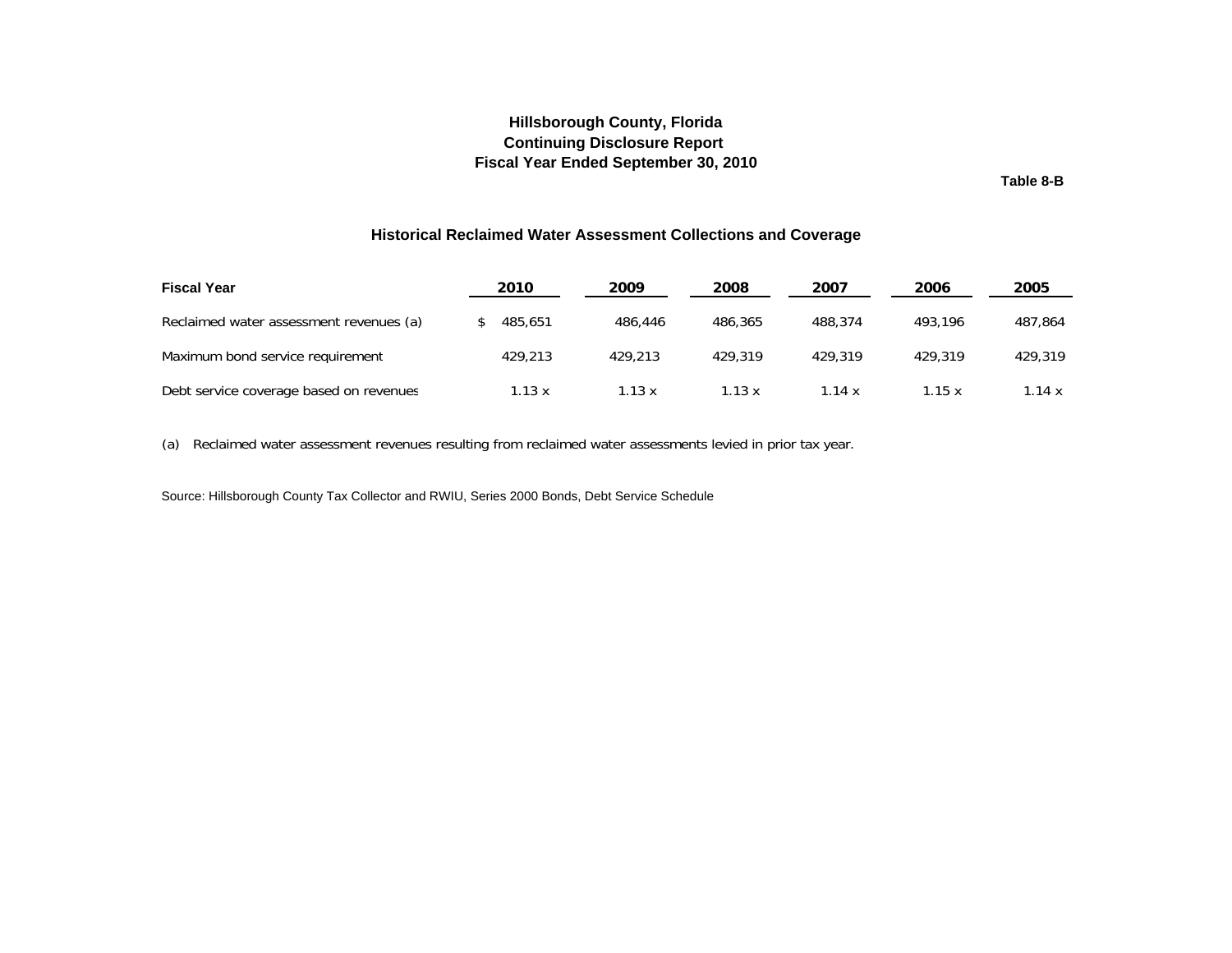**Table 9-A**

#### **Historical Capacity Assessment Revenues**

<span id="page-31-0"></span>

| <b>Fiscal</b><br>Year (a) | Total<br>Levied | <b>Discounts</b><br>Allowed (b) | Total<br>Collected (c) | <b>Percent</b><br>Collected (d) |
|---------------------------|-----------------|---------------------------------|------------------------|---------------------------------|
| 2004                      | 2,802,675       | 103,515                         | 2.699.608              | 100.02                          |
| 2005                      | 2,800,867       | 103,148                         | 2,730,632              | 101.22                          |
| 2006                      | 2.797.374       | 102,584                         | 2,698,771              | 100.15                          |
| 2007                      | 2,796,330       | 101,474                         | 2,702,435              | 100.28                          |
| 2008                      | 2,799,394       | 100,639                         | 2,707,848              | 100.34                          |
| 2009                      | 2,797,952       | 100,748                         | 2,703,586              | 100.24                          |
| 2010                      | 2,795,637       | 101,732                         | 2,701,924              | 100.30                          |

**Note: This table relates to the Series 2000 Capacity Assessment Revenue Bonds issued to finance capital improvements within the 47 Units on which Capacity Assessments were made.** 

- (a) Based on assessed values and Capacity Assessments levied as of January 1 of the preceding calendar year.
- (b) Early payment discount: 4% for November; 3% for December; 2% for January; and 1% for February.
- (c) Includes interest charged for late payments and proceeds of tax certificate sales, if any.
- (d) Total amount collected divided by total Capacity Assessments levied net of discounts.

Source: Hillsborough County Tax Collector Annual Reports County Finance Department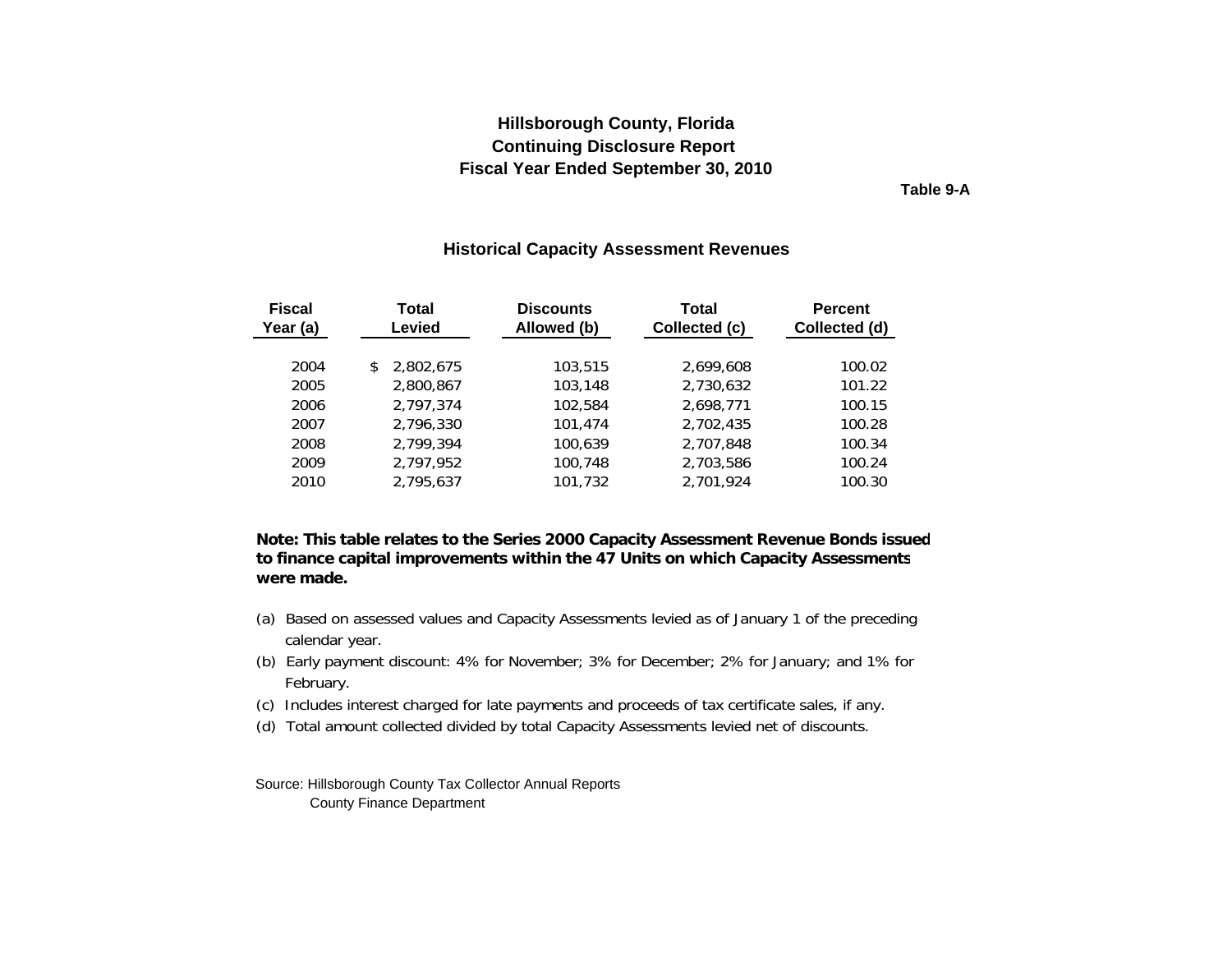#### **Hillsborough County, Florida Fiscal Year Ended September 30, 2010 Continuing Disclosure Report**

**Table 9-B**

#### **Historical Capacity Assessment Coverage**

<span id="page-32-0"></span>

| Fiscal Year (a)                         | 2010      | 2009      | 2008      | 2007      | 2006      | 2005      |
|-----------------------------------------|-----------|-----------|-----------|-----------|-----------|-----------|
| Capacity Assessment Revenues (b)        | 2.692.725 | 2.703.586 | 2.707.847 | 2.702.435 | 2.698.771 | 2,730,632 |
| Maximum Bond Service Requirement        | 2.407.321 | 2.407.321 | 2,407,321 | 2,408,038 | 2,408,038 | 2,408,038 |
| Debt Service Coverage Based on Revenues | 1.12 x    | 1.12 x    | 1.12 x    | 1.12 x    | 1.12 x    | 1.13 x    |

**Note: This table relates to the Series 2000 Capacity Assessment Revenue Bonds issued to finance capital improvements within the 47 units on which Capacity Assessments were made.** 

(a) Based on Capacity Assessment Revenues resulting from Capacity Assessments levied in prior tax roll year.

(b) Revenues based on 47 Capacity Assessment Units

Source: Hillsborough County Tax Collector and CAU Series 2000 Bonds Debt Service Schedule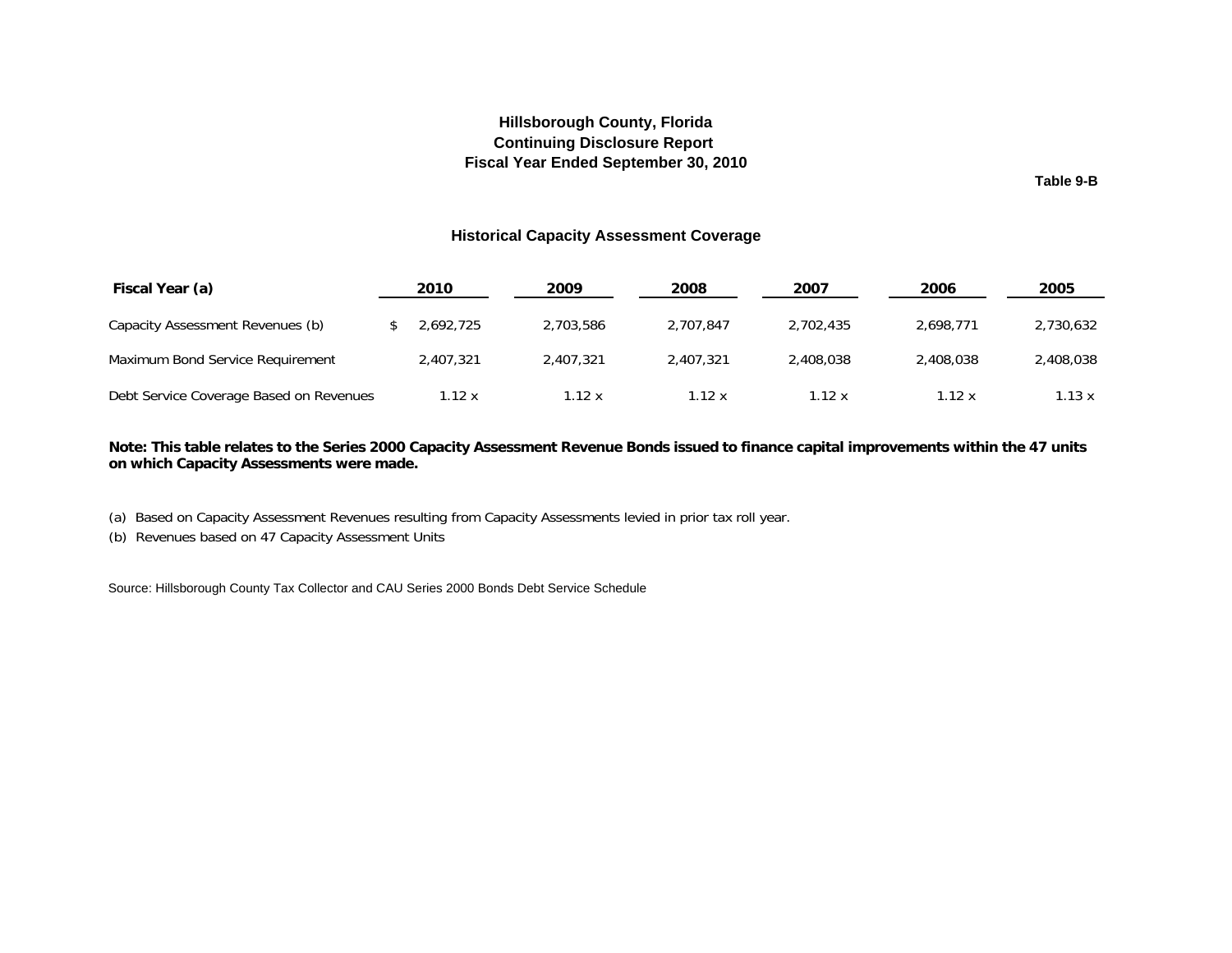**Table 10-A**

## **Water Customer Revenues(amounts in thousands)**

<span id="page-33-0"></span>

| <b>Fiscal Year</b>      | 2010      | 2009     | 2008   | 2007   | 2006   | 2005   |
|-------------------------|-----------|----------|--------|--------|--------|--------|
| Water Customer Revenues | \$ 77.859 | 76.203   | 79.101 | 82.788 | 80.008 | 67.638 |
| Increase (a)            | $2.2\%$   | $-3.7\%$ | -4.5%  | 3.5%   | 18.3%  | $- -$  |

(a) Change is due to customer base at fiscal year-end, increased rates from purchased water pass-through and high irrigation demand during dry periods.

Source: Public Utilities Department Water Resource Division Enterprise Fund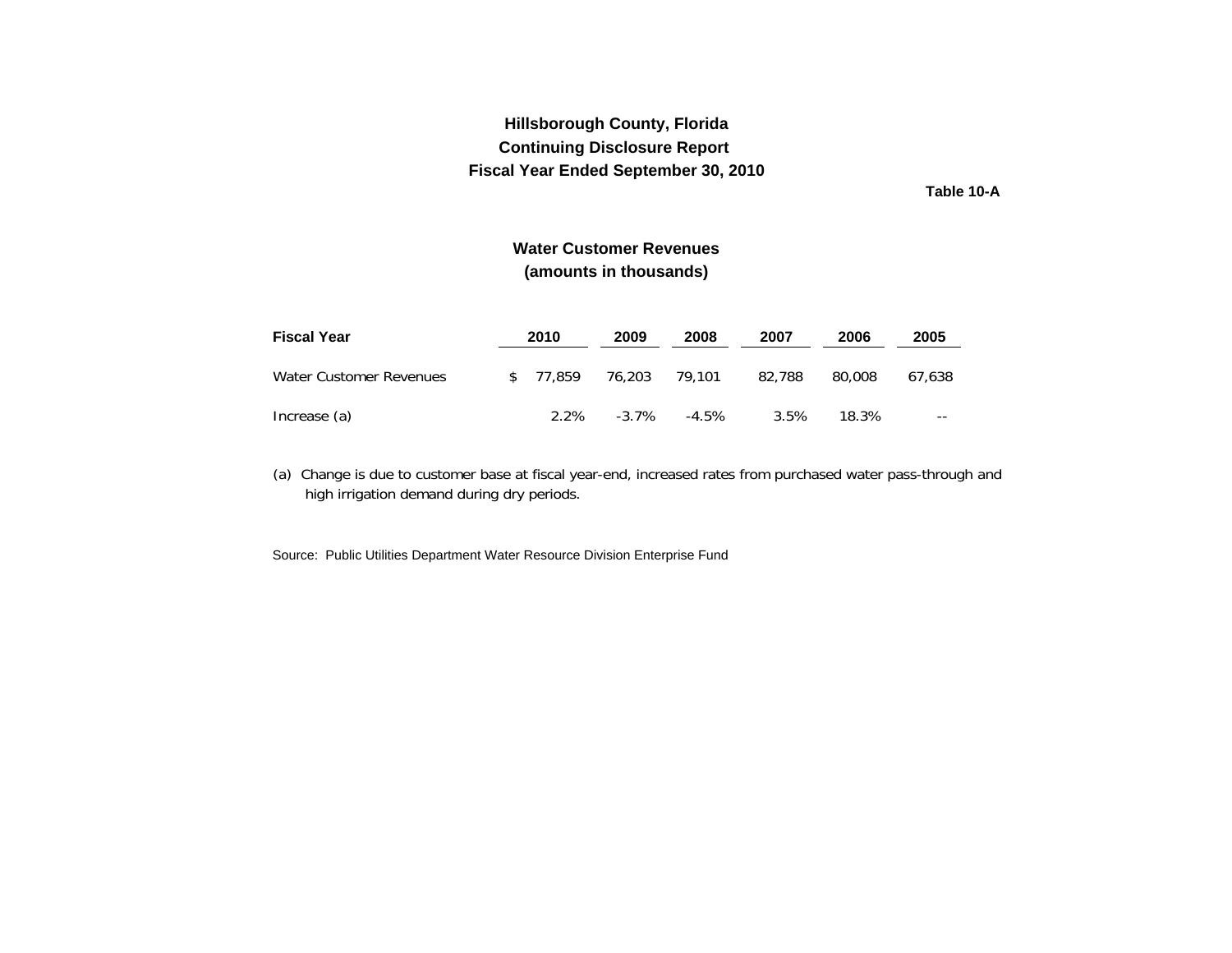**Table 10-B**

## **Wastewater Customer Revenues (amounts in thousands)**

<span id="page-34-0"></span>

| <b>Fiscal Year</b> | 2010         | 2009    | 2008   | 2007   | 2006   | 2005   |
|--------------------|--------------|---------|--------|--------|--------|--------|
| Total              | 84,114<br>\$ | 83,201  | 84,159 | 83,274 | 81,063 | 76.736 |
| Change (a)         | 1.1%         | $-1.1%$ | 1.1%   | 2.7%   | 5.6%   | base   |

(a) The change was due to various offsetting factors including general growth in the customer base, a downturn in the real estate market, mandatory water-use restrictions, and automatic index-based rate increases.

Source: Public Utilities Department Water Resource Division Enterprise Fund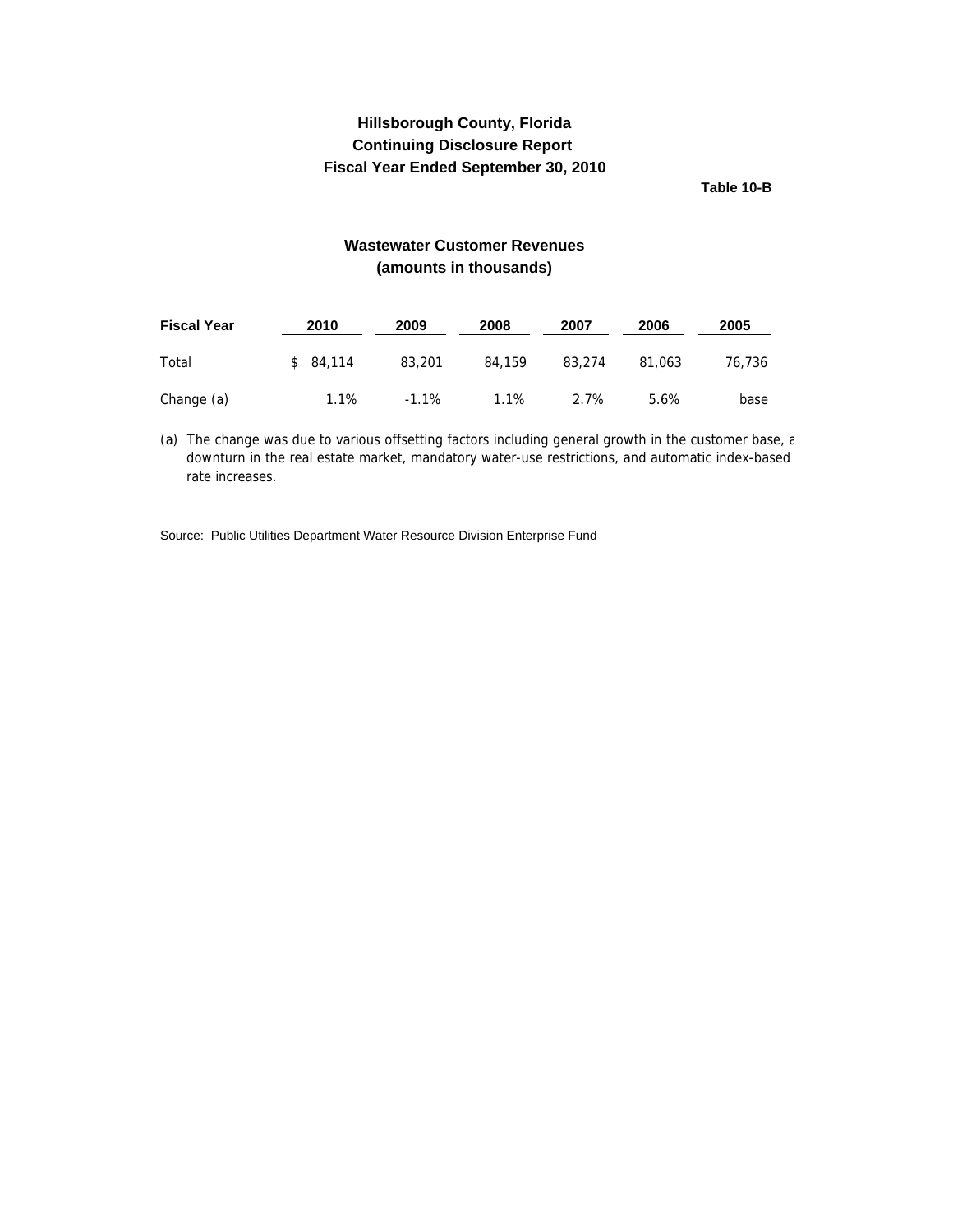**Table 10-C**

## <span id="page-35-0"></span>**Historical Revenues and Debt Service Coverage Refunding Utility Revenue Bonds, Series 2001 and Series 2003 (amounts in thousands)**

Note: The Series 2003 Hillsborough County Refunding Utility Revenue Bonds were defeased on June 16, 2009.

| <b>Fiscal Year</b>                               | 2010      | 2009    | 2008    | 2007    | 2006    | 2005    |
|--------------------------------------------------|-----------|---------|---------|---------|---------|---------|
| Gross Revenue (a)                                | 180,351   | 183,260 | 193,349 | 206,971 | 202,554 | 182,309 |
| Less Cost of Operation & Maintenance             | 128,323   | 139,269 | 145,429 | 134,471 | 118,220 | 110,271 |
| Net Revenues                                     | 52,028    | 43,991  | 47,920  | 72,500  | 84,334  | 72,038  |
| Total Pledged Capacity Fees (b)                  | 11,559    | 10,088  | 8,211   | 11,798  | 20,535  | 15,184  |
| <b>Total Pledged Revenues</b>                    | 63,587    | 54,079  | 56,131  | 84,298  | 104,869 | 87,222  |
| <b>Required Deposits</b>                         |           |         |         |         |         |         |
| Cost of Operation & Maintenance (c)              | 128,323   | 139,269 | 145,429 | 134,471 | 118,220 | 110,271 |
| Bond Service Requirement (d)                     | 20,347    | 20,820  | 26,912  | 26,455  | 26,506  | 27,556  |
| Deposit to Renewal & Replacement Account         | 9,163     | 9,667   | 10,446  | 10,161  | 9,083   | 8,603   |
| <b>Total Required Deposits</b>                   | \$157,833 | 169,756 | 182,787 | 171,087 | 153,809 | 146,430 |
| Gross Revenues Plus Pledged Capacity Fees        |           |         |         |         |         |         |
| Divided by Required Deposits (1.00 X Required)   | 1.22      | 1.14    | 1.10    | 1.28    | 1.45    | 1.35    |
| Pledged Revenues Divided by 120% of Maximum Bond |           |         |         |         |         |         |
| Service Requirement (1.20 X Required)            | 2.60      | 2.16    | 1.74    | 2.66    | 3.30    | 2.64    |
| Net Revenues Divided by Maximum Bond Service     |           |         |         |         |         |         |
| Requirement (1.00 X Required)                    | 2.56      | 2.11    | 1.78    | 2.74    | 3.18    | 2.61    |

(a) Includes meter installation fees and interest income on operating reserves.

(b) Pledge of Wastewater Capacity fees is limited to Wastewater Expansion Percentage multiplied by the Bond Service Requirement, plus the Capacity Fees Carryforward Amount; Pledge of Water Capacity Fees is limited to Water Expansion Percentage multiplied by the Bond Service Requirement, plus the Water Capacity Fees Carryforward Amount.

(c) Includes cost of water supply contracted with Tampa Bay Water.

(d) Includes Bond Service Requirement on Series 2001 and Series 2003 Bonds.

Source: Public Utilities Department Water Resource Division Enterprise Fund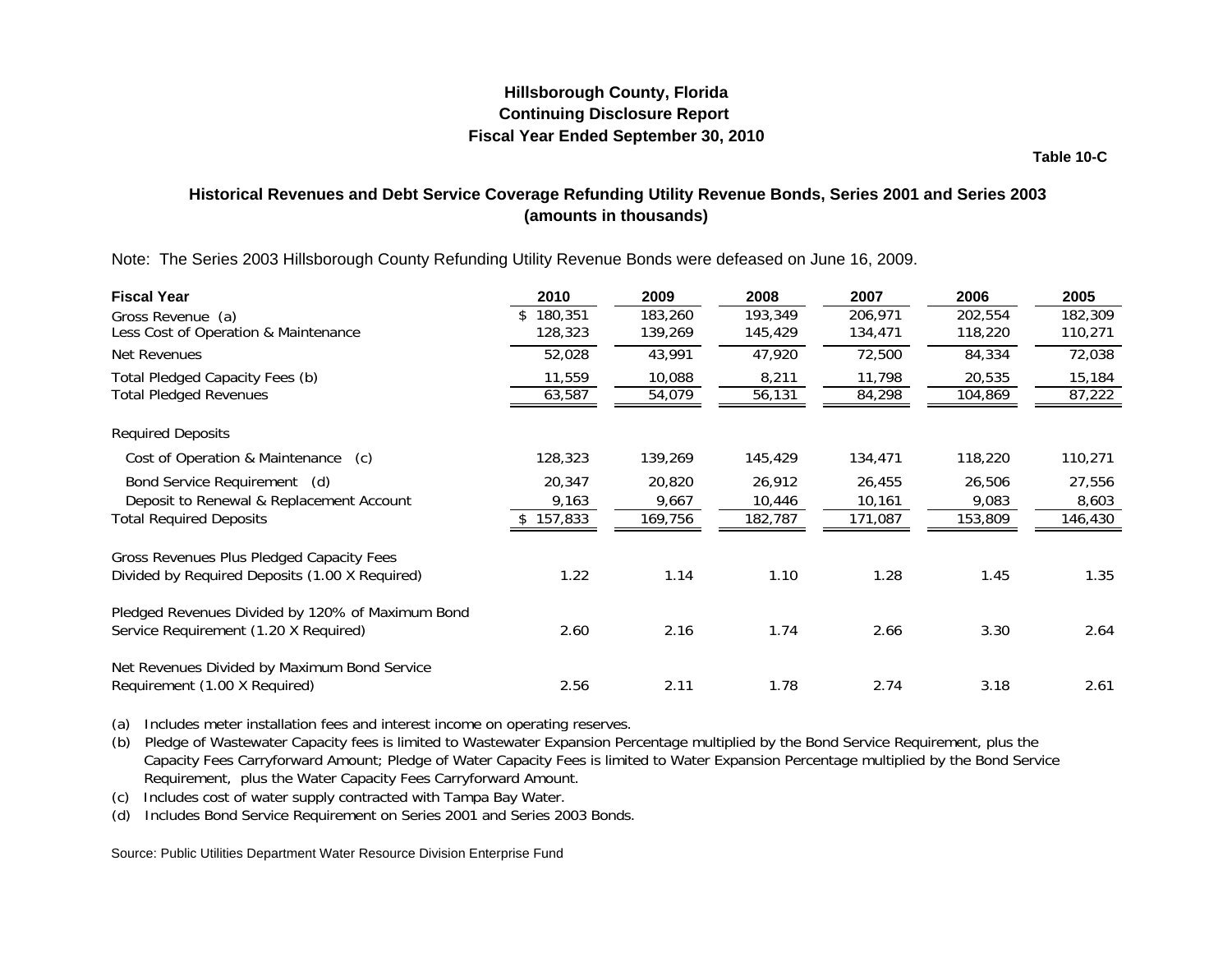**Table 11-A**

<span id="page-36-0"></span>

| Fiscal Year (a)                           | 2010    | 2009                         | 2008    | 2007    | 2006    | 2005    |
|-------------------------------------------|---------|------------------------------|---------|---------|---------|---------|
| Countywide:                               |         |                              |         |         |         |         |
| <b>BOCC</b> - General Revenue             | 5.7407  | 5.7423                       | 5.7439  | 5.7446  | 6.5200  | 6.9257  |
| Tampa Port Authority                      | 0.1900  | 0.1925                       | 0.1950  | 0.1982  | 0.0220  | 0.2600  |
| Environmentally Sensitive Lands (b)       | 0.0604  | 0.0604                       | 0.0604  | 0.0604  | 0.0667  | 0.0840  |
| Southwest Florida Water Mgt. Dist.        | 0.3770  | 0.3866                       | 0.3866  | 0.3866  | 0.4220  | 0.4220  |
| School Board                              | 7.5920  | 7.6920                       | 7.7770  | 7.5230  | 7.8230  | 7.9370  |
| Children's Board                          | 0.5000  | 0.5000                       | 0.5000  | 0.4634  | 0.5000  | 0.5000  |
| Total                                     | 14.4601 | 14.5738                      | 14.6629 | 14.3762 | 15.3537 | 16.1287 |
| Non-Countywide:                           |         |                              |         |         |         |         |
| <b>BOCC- Free Library Service</b>         | 0.5583  | 0.5583                       | 0.5583  | 0.6083  | 0.6923  | 0.6923  |
| BOCC - Municipal Service Taxing Unit (c)  | 4.3745  | 4.3745                       | 4.3745  | 4.3755  | 4.9954  | 5.1621  |
| Parks and Recreation (Unincorporated) (c) | 0.0259  | 0.0259                       | 0.0259  | 0.0259  | 0.0286  | 0.0359  |
| Southwest Florida Water Mgt. Dist. (d):   |         |                              |         |         |         |         |
| Alafia River Basin                        | 0.2163  | 0.2163                       | 0.2163  | 0.2163  | 0.2400  | 0.2400  |
| Hillsborough River Basin                  | 0.2300  | 0.2421                       | 0.2547  | 0.2547  | 0.2850  | 0.2850  |
| NW Hillsborough Basin                     |         | $\qquad \qquad \blacksquare$ | 0.2421  | 0.2421  | 0.2680  | 0.2680  |
| <b>Transit Authority</b>                  | 0.4682  | 0.4682                       | 0.4682  | 0.4495  | 0.5000  | 0.5000  |
| Tampa Palms CDD                           |         |                              |         |         | 2.6000  | 2.6000  |
| Municipalities:                           |         |                              |         |         |         |         |
| Tampa                                     | 5.7326  | 5.7326                       | 5.7326  | 5.7326  | 6.4080  | 6.5390  |
| Temple Terrace                            | 5.9500  | 5.2829                       | 4.5692  | 4.5692  | 4.9100  | 4.9100  |
| Plant City                                | 4.7157  | 4.7157                       | 4.1653  | 4.1653  | 4.7000  | 4.7000  |

#### **Property Tax Millage Rates Direct and Overlapping Governmental Entities**

(a) Property tax millage rates are shown in the fiscal year of adoption. Such millage rates apply to the succeeding fiscal year. For example, the millage rates shown for 2010 were adopted in fiscal year 2009 and related to taxes payable in fiscal year 2011.

(b) By referendum effective 1992, this millage rate was dedicated to the payment of debt service on bonds issued on behalf of the Environmentally Sensitive Lands Acquisition and Protection Program.

(c) Levied in the unincorporated area.

 or the NW Hillsborough Watershed Basin. Property in Plant City may be in either the Alafia or the Hillsborough River Basin. During fiscal year 2009, the NW Hillsborough Basin was merged into the Hillsborough River Basin. (d) Depending upon its location, property within Tampa may be in either the Alafia, Hillsborough River,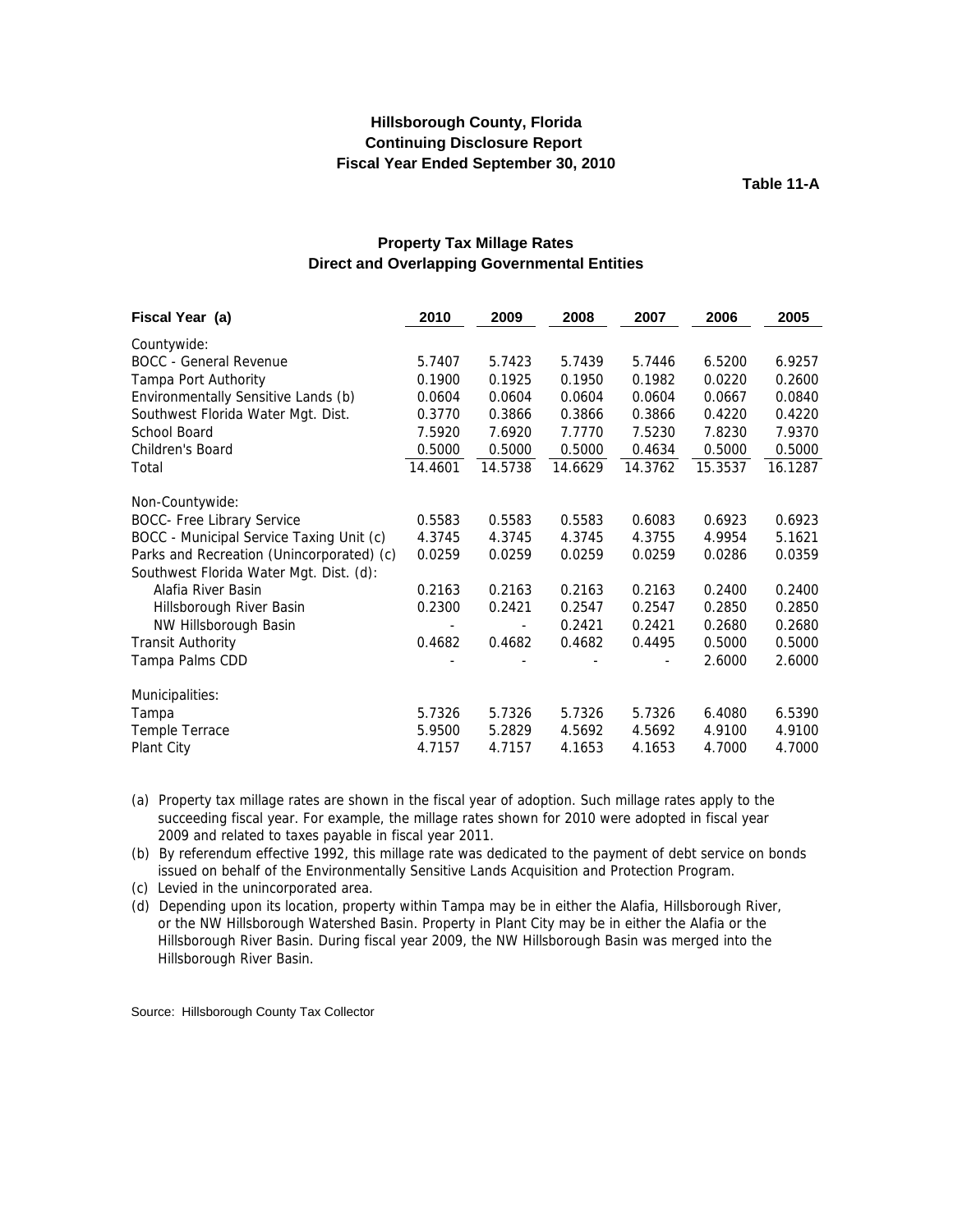**Table 11-B**

#### <span id="page-37-0"></span>**Ad Valorem Tax Levies and Collections within the Unincorporated Area of Hillsborough County (amounts in thousands)**

| <b>Calendar Year</b>                                                            | 2010(a)       | 2009 (b) | 2008    | 2007    | 2006    | 2005    |
|---------------------------------------------------------------------------------|---------------|----------|---------|---------|---------|---------|
| Taxes levied (c)                                                                | 175,996<br>\$ | 195,893  | 224,135 | 239,682 | 243,148 | 204,813 |
| Discounts allowed                                                               | 5,902         | 6,524    | 7,364   | 7,981   | 8,258   | 7,103   |
| Taxes collected with<br>respect to above                                        |               |          |         |         |         |         |
| levies                                                                          | 144,486       | 177,826  | 202.608 | 230,423 | 233,560 | 196,510 |
| Total taxes and<br>discounts                                                    | 150,388       | 184,350  | 209,972 | 238,404 | 241,818 | 203,613 |
| Total collected and<br>discounts allowed<br>representing<br>percentage of taxes |               |          |         |         |         |         |
| levied                                                                          | 85.45         | 94.11    | 93.68   | 99.47   | 99.45   | 99.41   |

(a) 2010 information as of February 28, 2011. Taxes will continue to be collected over time and final reconciliation of 2009 numbers will be shown in subsequent reports.

(b) Represents final reconciliation of 2009 information.

(c) Includes insolvencies, injunctions by court order and claims filed in bankruptcy.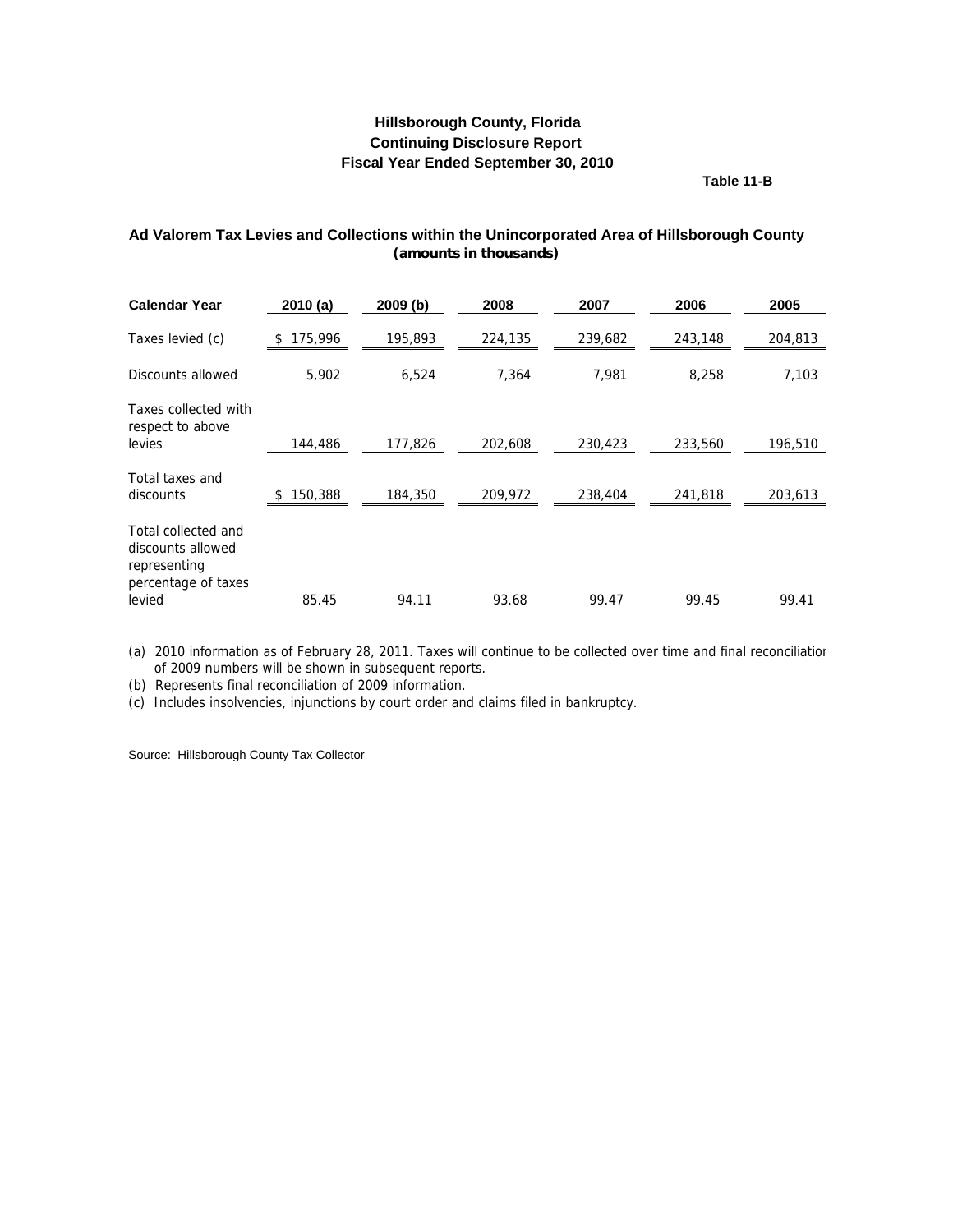**Table 11-C**

#### **Total Ad Valorem Tax Collections (amount in thousands)**

<span id="page-38-0"></span>

| <b>Calendar Year</b>                                                                      | 2010(a)         | 2009 (b)  | 2008      | 2007      | 2006      | 2005      |
|-------------------------------------------------------------------------------------------|-----------------|-----------|-----------|-----------|-----------|-----------|
| Taxes levied (c)(d)                                                                       | 1,381,062<br>\$ | 1,561,738 | 1,781,105 | 1,799,805 | 1,770,573 | 1,503,825 |
| Discounts allowed                                                                         | 46,060          | 51,618    | 58,040    | 59,643    | 59,612    | 51,715    |
| Taxes collected with<br>respect to above<br>levies                                        | 1,129,861       | 1,483,652 | 1,609,044 | 1,727,914 | 1,701,238 | 1,442,420 |
| Total taxes and<br>discounts                                                              | 1,175,921       | 1,535,270 | 1,667,084 | 1,787,557 | 1,760,850 | 1,494,134 |
| Total collected and<br>discounts allowed<br>representing<br>percentage of taxes<br>levied | 85.15           | 98.31     | 93.60     | 99.32     | 99.45     | 99.36     |

(a) 2010 information as of February 28, 2011. Taxes will continue to be collected over time

(b) Represents final reconciliation of 2009 information.

(c) Includes insolvencies, injunctions by court order and claims filed in bankruptcy.

(d) Includes all government units within the geographical area of Hillsborough County. This amount differs from that shown in the Comprehensive Annual Financial Report which represents only taxes due to the Hillsborough County financial financial reporting entity.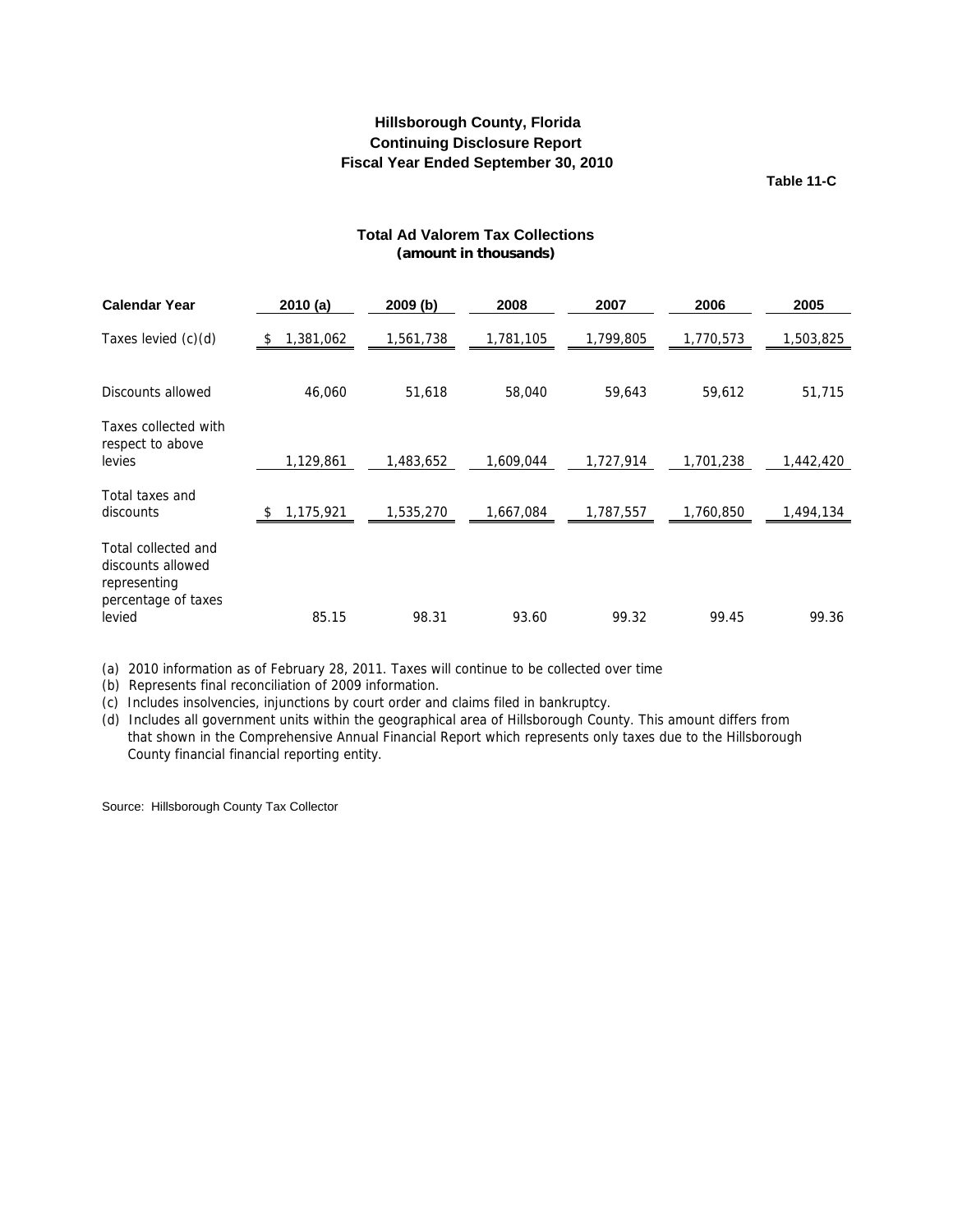**Table 11-D**

### **Assessed Value for Ad Valorem Tax Purposes for Unincorporated Hillsborough County, Florida (amounts in thousands)**

<span id="page-39-0"></span>

| <b>Calender Year</b>                  | 2010(a)          | 2009          | 2008          | 2007           | 2006           | 2005          |
|---------------------------------------|------------------|---------------|---------------|----------------|----------------|---------------|
| <b>Assessed Property Value</b>        |                  |               |               |                |                |               |
| Just value                            | \$<br>56,756,599 | 63,533,412    | 75,765,440    | 79,443,886     | 71,889,203     | 56,236,805    |
| Classified agriculture                | 122,338          | 319,024       | 349,077       | 340,057        | 329,785        | 285,311       |
| Classified pollution                  |                  |               |               |                |                |               |
| Control devices                       | 80,564           | 68,371        | 67,146        | 73.132         | 58,043         | 57,271        |
| Just value agricultural               | (1,982,518)      | (2,535,474)   | (3,044,368)   | (3,060,362)    | (2,569,089)    | (2,056,739)   |
| Just value pollution                  |                  |               |               |                |                |               |
| Control devices                       | (80, 564)        | (68, 371)     | (67, 145)     | (73, 132)      | (58, 043)      | (57, 271)     |
| Governmental exemptions               | (97,686)         | (3, 190, 891) | (3,460,525)   | (3,207,410)    | (2,805,341)    | (2,367,699)   |
| Institutional exemptions              | (1,617,070)      | (1,460,698)   | (1, 542, 843) | (1,591,330)    | (1,490,416)    | (1, 261, 464) |
| Net Assessed Value                    | 53,181,663       | 56,665,373    | 68,066,782    | 71,924,841     | 65,354,142     | 50,836,214    |
| Lands available for taxes             | (568)            | (389)         | (229)         | (265)          | (252)          | (392)         |
| Widow's exemption                     | (6, 015)         | (5,876)       | (5,810)       | (5, 795)       | (5, 712)       | (5,680)       |
| Disability exemption                  | (256, 918)       | (255, 710)    | (257, 699)    | (244, 186)     | (213, 349)     | (183, 318)    |
| Homestead exemption                   | (8,488,409)      | (8,942,099)   | (9,016,414)   | (4,711,770)    | (4,585,857)    | (4,466,670)   |
| Assessment differential value         | (4,454,605)      | (3, 259, 482) | (7,956,717)   | (12, 773, 357) | (12, 476, 165) | (7,055,266)   |
| Assess reduction parents/grandparents | (4,700)          | (4, 498)      | (4,072)       | (3, 289)       | (2, 273)       | (893)         |
| Disabled veteran's homestead discount | (648)            | (657)         | (923)         | (568)          |                |               |
| Taxable value for operating millages  | 39,969,800       | 44,196,662    | 50,824,918    | 54, 185, 611   | 48,070,534     | 39,123,995    |

(a) 2010 values certified upon completion of Value Adjustment Board review.

Source: Hillsborough County Property Appraiser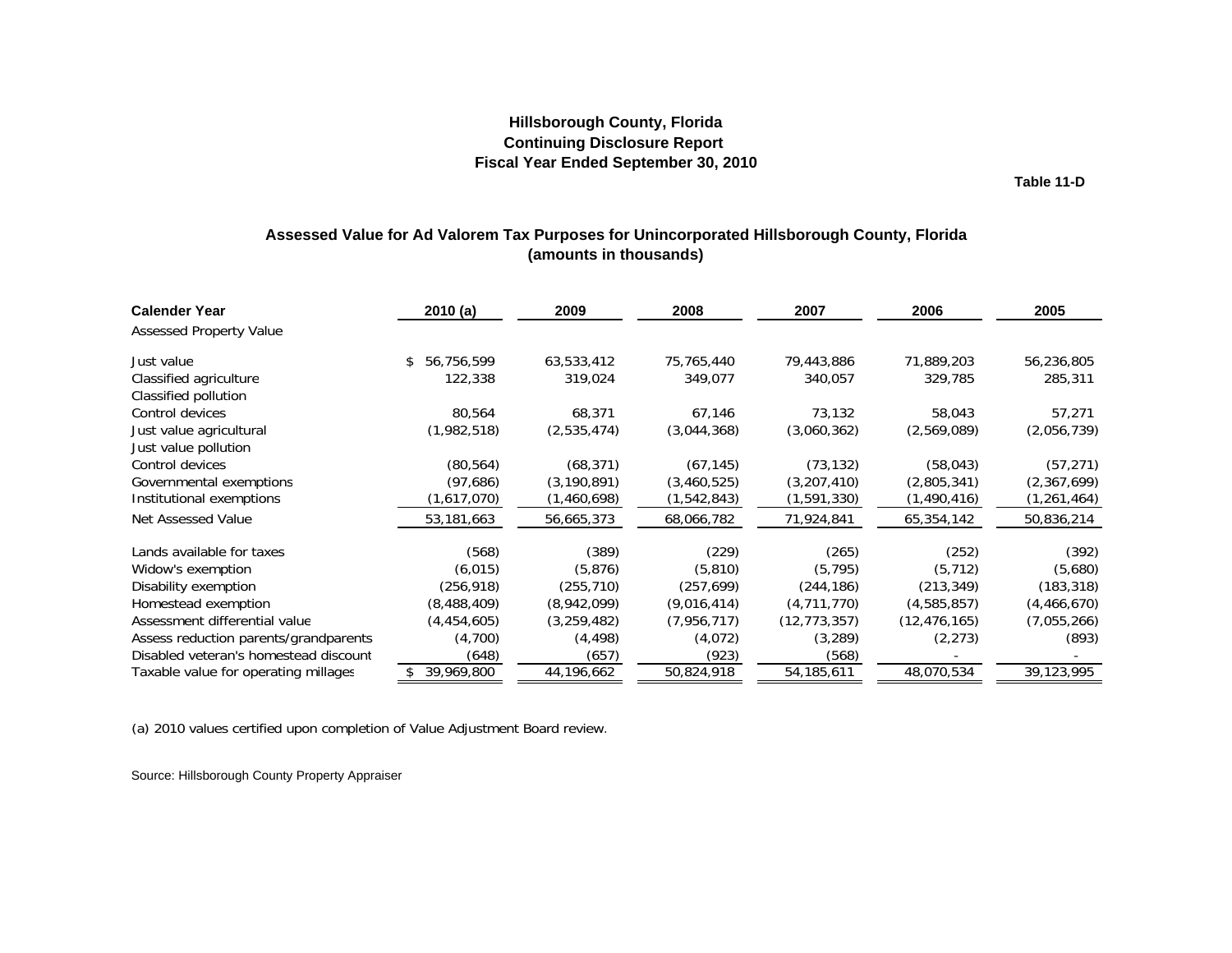**Table 11-E**

#### **Countywide Assessed Value for Ad Valorem Tax Purposes (amounts in thousands)**

<span id="page-40-0"></span>

| <b>Calendar Year</b>                           | 2010 (a)         | 2009           | 2008           | 2007           | 2006           | 2005           |
|------------------------------------------------|------------------|----------------|----------------|----------------|----------------|----------------|
| Assessed property value                        |                  |                |                |                |                |                |
| Just value                                     | 93,788,734<br>\$ | 105,955,072    | 125,772,114    | 129,849,694    | 119,643,746    | 96,036,951     |
| Classified agriculture<br>Classified pollution | 126,498          | 327,316        | 358,255        | 348,070        | 336,335        | 291,980        |
| control devices                                | 84,084           | 71,810         | 70,515         | 76,504         | 61,110         | 59,745         |
| Just value agricultural                        | (2,086,588)      | (2,657,464)    | (3, 176, 657)  | (3, 190, 414)  | (2,661,893)    | (2, 139, 549)  |
| Just value pollution                           |                  |                |                |                |                |                |
| control devices                                | (84,084)         | (71, 810)      | (70, 515)      | (76, 504)      | (61, 110)      | (59, 745)      |
| Governmental exemptions                        | (3, 217, 255)    | (8,372,072)    | (9, 108, 996)  | (8,624,726)    | (8,467,429)    | (7, 576, 719)  |
| Institutional exemptions                       | (38, 683)        | (3,462,816)    | (3,717,502)    | (3,516,829)    | (3, 425, 419)  | (3, 135, 826)  |
| Net assessed value                             | 88,572,706       | 91,790,036     | 110,127,214    | 114,865,795    | 105,425,340    | 83,476,837     |
| Lands available for taxes                      | (946)            | (523)          | (238)          | (291)          | (298)          | (481)          |
| Widow's exemption                              | (9,048)          | (8,946)        | (8,956)        | (8,987)        | (9,008)        | (9, 103)       |
| Disability exemption                           | (340, 380)       | (342, 478)     | (346, 657)     | (330, 451)     | (291, 975)     | (252, 579)     |
| Homestead exemption                            | (11, 877, 355)   | (12, 933, 807) | (13,080,906)   | (6,821,991)    | (6,678,593)    | (6, 533, 355)  |
| Assessment differential value                  | (11, 364, 025)   | (5,884,685)    | (13, 373, 862) | (20, 271, 133) | (20, 187, 341) | (12, 276, 879) |
| Historic property exemption                    | (41, 539)        | (46, 698)      | (57,082)       | (40, 913)      | (24, 671)      | (17, 502)      |
| Assess reduction parents/grandparents          | (5, 533)         | (5, 339)       | (4,883)        | (3,865)        | (2,822)        | (1,099)        |
| Disabled veterans homestead discount           | (889)            | (1,053)        | (1,221)        | (690)          |                |                |
| Taxable value for operating millages           | 64,932,991       | 72,566,507     | 83,253,409     | 87,387,474     | 78,230,632     | 64,385,839     |

(a) 2010 values certified upon completion of Value Adjustment Board review.

Source: Hillsborough County Property Appraiser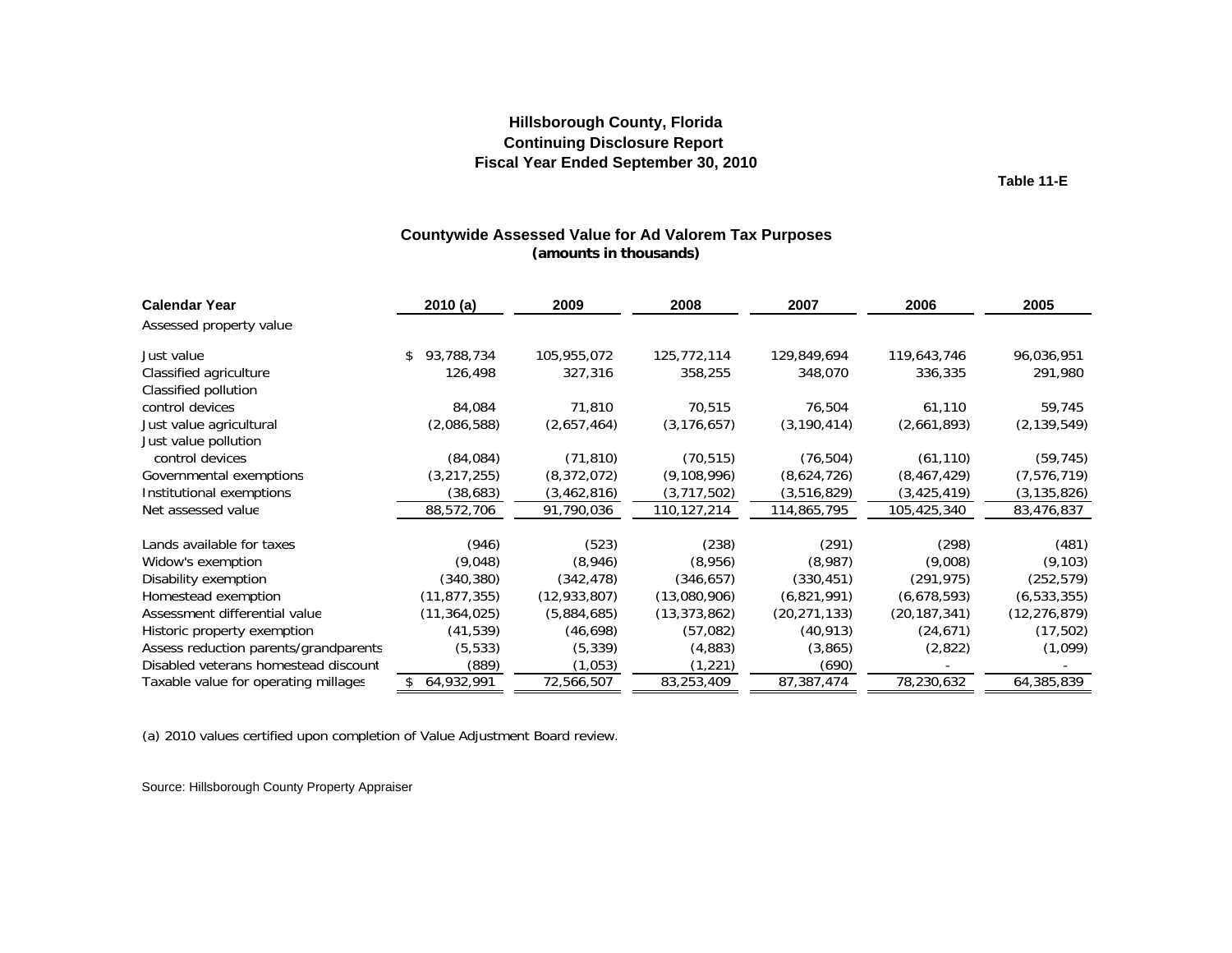**Table 11-F**

## <span id="page-41-0"></span>**Fiscal Total Unincorporated Unincorporated Year County County County Area as % of Total** 2002 1,055,807 688,953 65.25 2003 1,083,520 708,210 65.36 2004 1,115,960 734,430 65.81 2005 1,142,850 756,450 66.19 2006 1,172,970 781,350 66.61 2007 1,204,750 804,340 66.76 2008 1,224,520 815,910 66.63 2009 1,234,010 824,380 66.80 2010 1,245,870 832,430 66.82

## **Unincorporated Area and Total Population**

Source: Hillsborough County City-County Planning Commission U.S. Department of Commerce, Census Bureau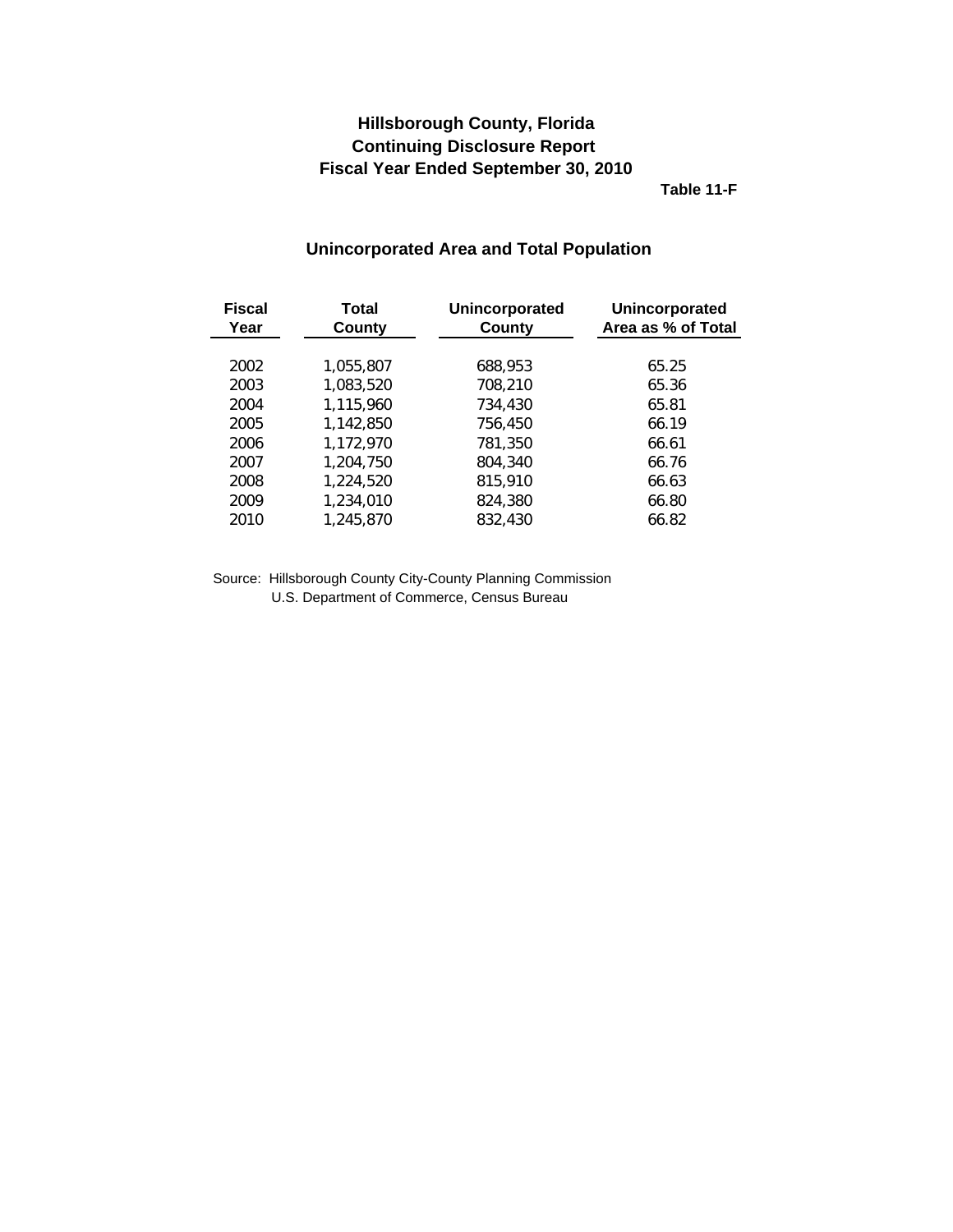**Table 12-A**

#### **Historical Waste Supply Delivered to System (Tons) Fiscal Years 2005 Through 2010**

<span id="page-42-0"></span>

| <b>Fiscal Year</b>           | 2010       | 2009       | 2008       | 2007       | 2006       | 2005       |
|------------------------------|------------|------------|------------|------------|------------|------------|
| Facility capacity (a)        | 570,000    | 370,000    | 370,000    | 370,000    | 370,000    | 370,000    |
|                              |            |            |            |            |            |            |
| Processible waste            | 559,232    | 557,013    | 619,442    | 656,273    | 664,648    | 649,081    |
| Non-processible waste        | 57,359     | 73,450     | 82,531     | 97,129     | 83,008     | 89,518     |
| City of Tampa ash            | 71,675     | 79,287     | 83,913     | 87,829     | 91,149     | 91,710     |
| Yard/wood waste              | 137,997    | 152,721    | 172,397    | 198.867    | 200,924    | 212,786    |
| Recycling                    | 32,838     | 33,628     | 35,076     | 35,102     | 36,260     | 37,184     |
| Total waste received         | 859,101    | 896,099    | 993,359    | 1,075,200  | 1,075,989  | 1,080,279  |
| Less: processible waste      | (559, 232) | (557, 013) | (619, 442) | (656, 273) | (664, 648) | (649, 081) |
| Less: yard/wood waste        | (137, 997) | (152, 721) | (172, 397) | (198, 867) | (200, 924) | (212, 786) |
| Less: recycling              | (32, 838)  | (33,628)   | (35,076)   | (35, 102)  | (36, 260)  | (37, 184)  |
| Add: diversion               | 2,331      | 137,437    | 262,095    | 295,390    | 294,648    | 279,081    |
| Add: Hillsborough County ash | 127,233    | 103,167    | 86,974     | 83,334     | 86,925     | 91,482     |
| Total waste to landfill      | 258,598    | 393,341    | 515,513    | 563,682    | 555,730    | 551,791    |

(a) An additional burn unit came on line fiscal year 2010, which expanded capacity to 570,000 tons.

(b) Beginning in 2006, amounts reflect tonnage at point of receipt. This represents a change in source of information from previous disclosure reports and is consistent with feasibility report information.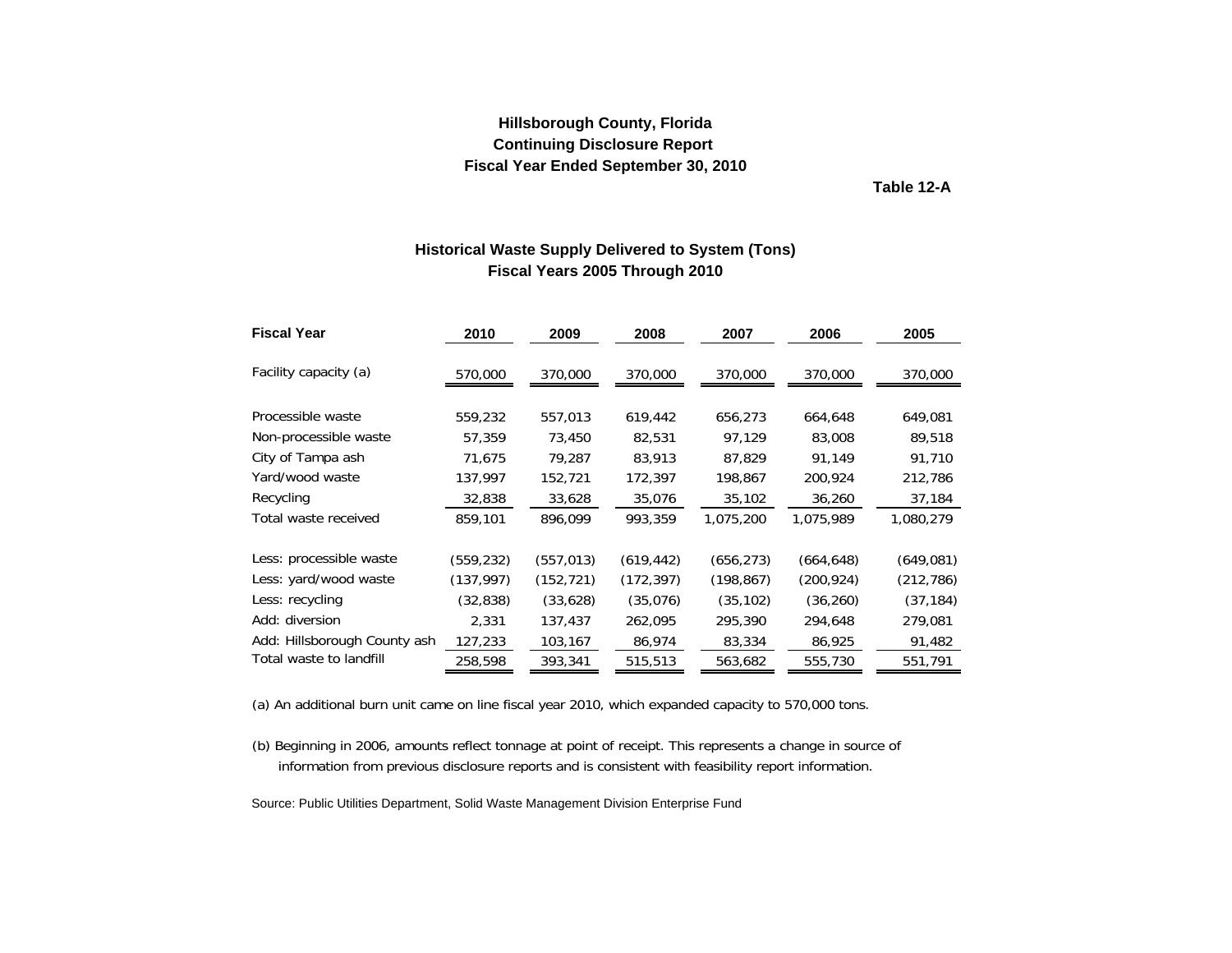**Table 12-B**

## **Solid Waste and Resource Recovery Debt Service Coverage Table (amounts in thousands)**

<span id="page-43-0"></span>

| <b>Fiscal Year</b>                      | 2010         | 2009   | 2008   | 2007   | 2006   | 2005     |
|-----------------------------------------|--------------|--------|--------|--------|--------|----------|
| Revenues                                |              |        |        |        |        |          |
| Assessments                             | 54,640<br>\$ | 51,544 | 46,075 | 40,118 | 38,518 | \$36,310 |
| <b>Tipping Fees</b>                     | 23,669       | 24,715 | 28,157 | 26,932 | 26,650 | \$25,951 |
| <b>Electric Revenues</b>                | 18,726       | 18,250 | 17,129 | 16,542 | 15,812 | \$14,921 |
| <b>Other Revenues</b>                   | 758          | 330    | 605    | 546    | 671    | \$380    |
|                                         |              |        |        |        |        |          |
| <b>Gross Revenues</b>                   | 97,793       | 94,839 | 91,966 | 84,138 | 81,651 | \$77,562 |
| Less Cost of Operation and Maintenance  | 79,016       | 78,719 | 63,911 | 70,296 | 66,995 | \$63,260 |
| Net Revenues                            | 18,777       | 16,120 | 28,055 | 13,842 | 14,656 | 14,302   |
| Maximum Bond Service Requirement (a) \$ | 11,802       | 11,802 | 11,802 | 11,802 | 12,572 | \$12,576 |
| Debt Service Coverage                   | 1.59x        | 1.37x  | 2.38x  | 1.17x  | 1.17x  | 1.14x    |

(a) Interest earnings on the Debt Service Reserve Fund have not been subtracted from the Maximum Bond Service Requirement, but if available in the future, such earnings can be used to satisfy the rate covenant requirement set forth in the Bond Resolution.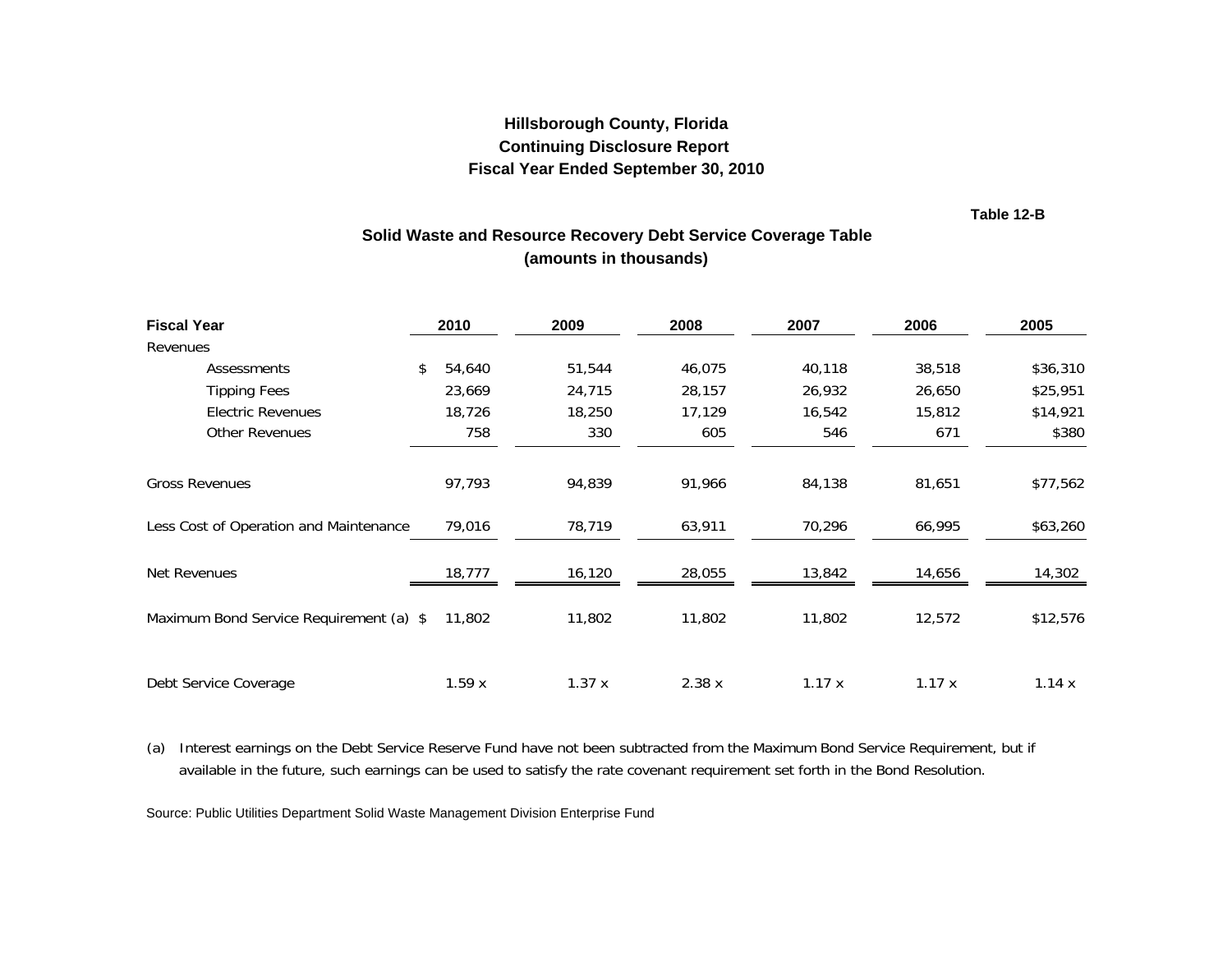**Table 12-C**

#### **Resource Recovery Facility Historical Steam/Electrical Generation Fiscal Years 2004-2010 (a)**

<span id="page-44-0"></span>

| <b>Fiscal Year</b>               | 2010      | 2009      | 2008      | 2007      | 2006      | 2005      | 2004      |
|----------------------------------|-----------|-----------|-----------|-----------|-----------|-----------|-----------|
| Total steam flow (M lbs/yr)      | 2,156,636 | 2,285,915 | 2,179,810 | 2.249.445 | 2,292,592 | 2,274,603 | 2,250,906 |
| Boiler availability (%)(b)       | 91.80%    | 91.59%    | 87.43%    | 90.40%    | 91.40%    | 91.60%    | 88.30%    |
| Gross power (MWh)(c)             | 328,580   | 222,818   | 217.187   | 221.171   | 227.675   | 222,584   | 206,415   |
| In-plant use (MWh)(d)            | 41.744    | 29.597    | 27,905    | 28,206    | 28,835    | 28,332    | 26,312    |
| Net power(e) (MWh)               | 286,851   | 193,222   | 189,282   | 192,965   | 198,840   | 194,252   | 180,103   |
| MWh per M lb steam               | 0.152     | 0.097     | 0.100     | 0.098     | 0.099     | 0.098     | 0.092     |
| Turbine availability $#1$ (%)(f) | 98.33%    | 99.14%    | 98.91%    | 99.90%    | 97.80%    | 99.30%    | 89.20%    |
| Turbine availability $#2$ (%)(f) | 90.82%    | NА        | <b>NA</b> | NА        | <b>NA</b> | <b>NA</b> | <b>NA</b> |

#### Notes:

(a) Steam and electric data is reported from September through August.

(b) Percent of time boilers were able to process waste.

(c) Total electricity produced.

(d) Total electricity used to operate the facility (gross minus net).

(e) Total electricity sold.

(f) Percent of time the turbine-generator was available to produce electricity.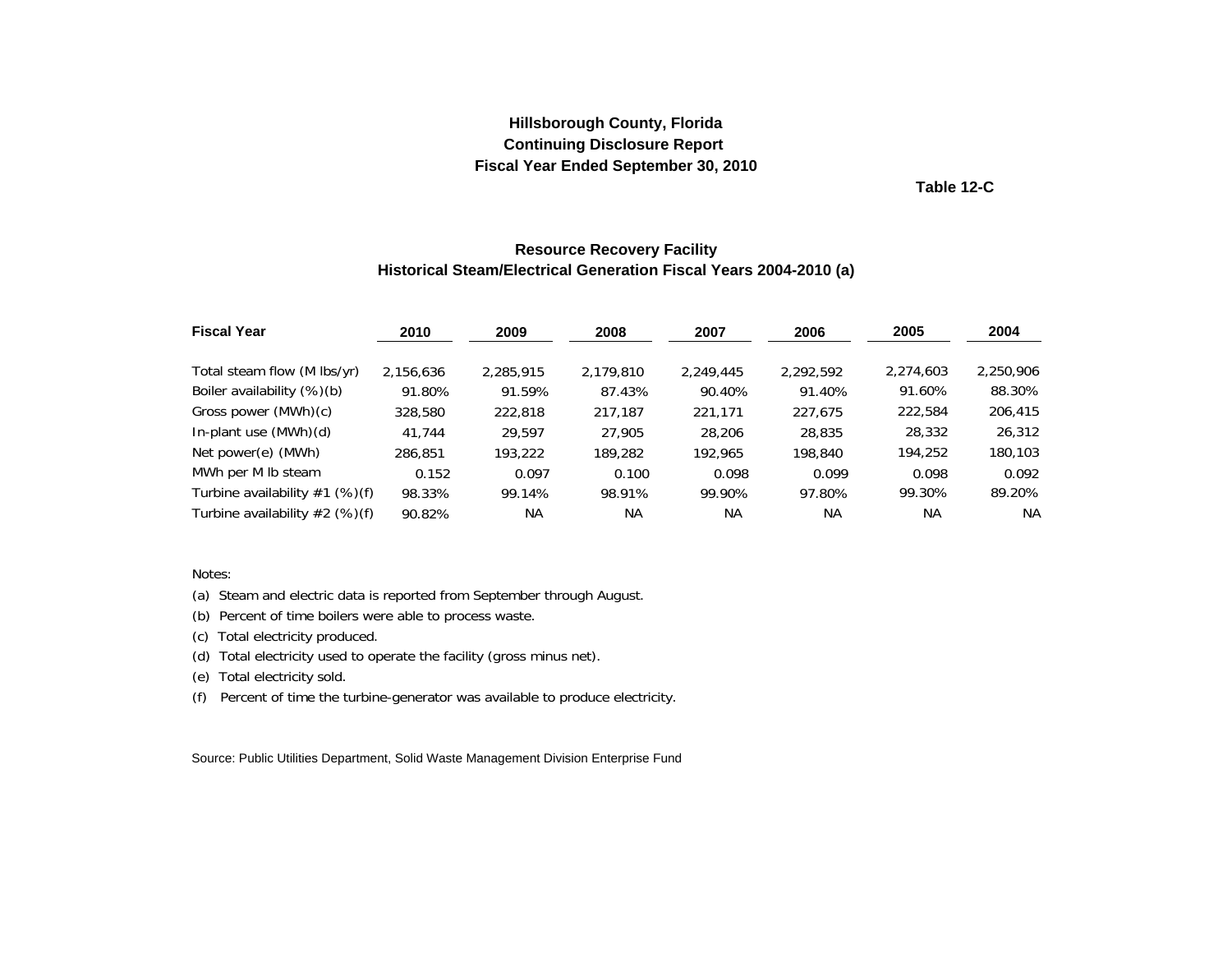**Table 12-D**

## **Historical Billing Units Fiscal Years 2004-2010**

<span id="page-45-0"></span>

| <b>Fiscal year</b> | 2010    | 2009    | 2008    | 2007    | 2006    | 2005    | 2004    |
|--------------------|---------|---------|---------|---------|---------|---------|---------|
|                    |         |         |         |         |         |         |         |
| Disposal           | 275,961 | 275.344 | 272.624 | 263.884 | 248,696 | 238.134 | 226.329 |
| Collection         | 249.317 | 248,894 | 245.517 | 240,700 | 233,563 | 225.657 | 214.516 |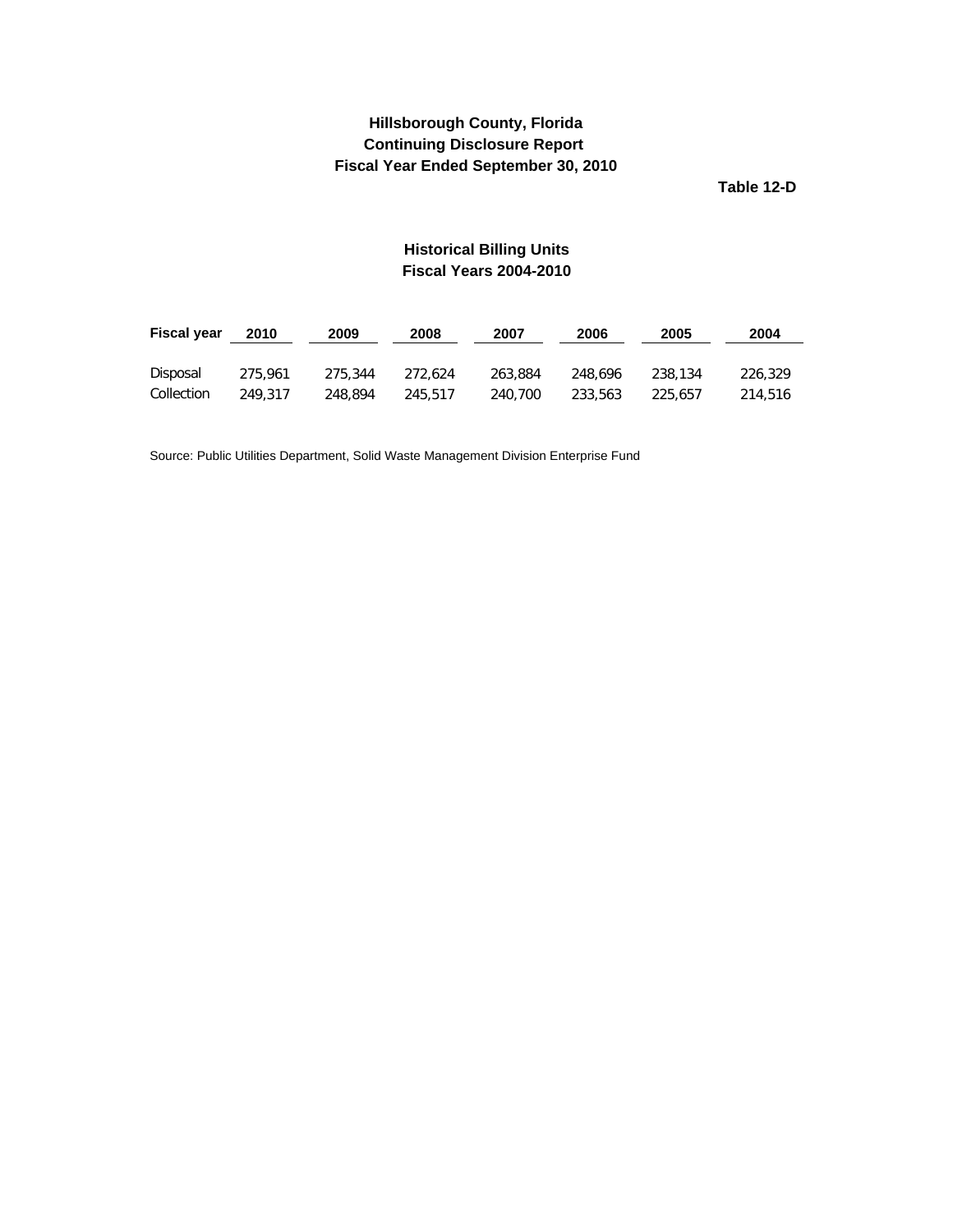**Table 12-E**

<span id="page-46-0"></span>

| <b>Fiscal Year</b>             | 2010        | 2009   | 2008   | 2007  | 2006  | 2005  |
|--------------------------------|-------------|--------|--------|-------|-------|-------|
| Annual Assessments<br>Disposal | 93.35<br>\$ | 90.63  | 87.99  | 85.43 | 85.43 | 85.43 |
| Collection                     | 128.93      | 118.44 | 105.61 | 85.16 | 85.16 | 85.16 |
| <b>Tipping Fees</b>            |             |        |        |       |       |       |
| Municipal processable          | 62.10       | 60.28  | 60.28  | 54.23 | 54.23 | 54.23 |
| Municipal non-processable      | 33.90       | 32.90  | 32.90  | 32.07 | 32.07 | 32.07 |
| Commercial processable         | 68.40       | 66.41  | 66.41  | 56.48 | 56.48 | 56.48 |
| Commercial non-processable     | 41.00       | 39.79  | 39.79  | 34.06 | 34.06 | 34.06 |
| Yard/wood waste                | 30.60       | 29.75  | 29.75  | 18.76 | 18.76 | 18.76 |
| Tire                           | 80.20       | 77.83  | 77.83  | 37.33 | 37.33 | 37.33 |

# **Historical Solid Waste Rates Fiscal Years 2005-2010**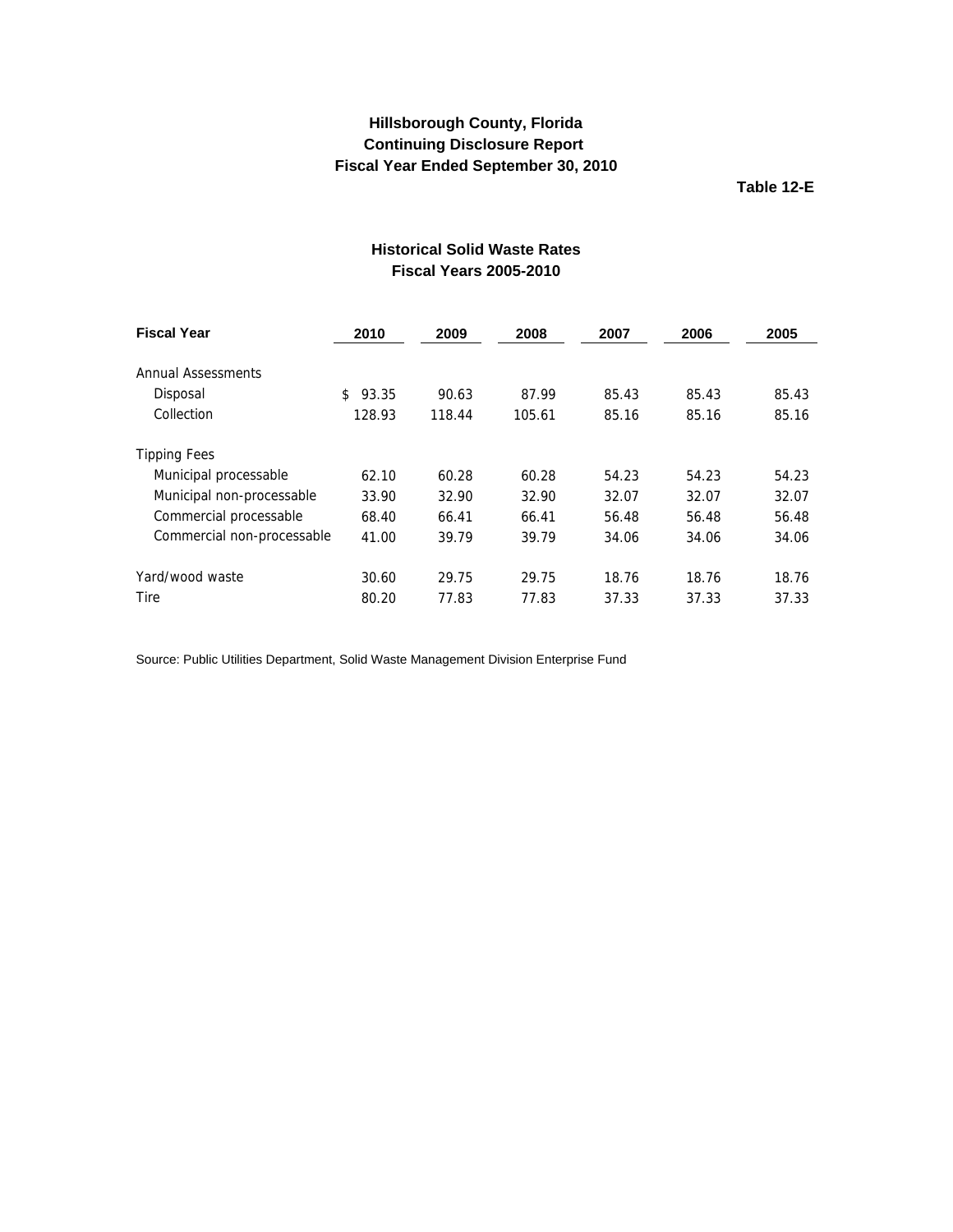**Table 12-F**

#### **Historical Operating Statistics and Coverage Levels for Fiscal Years 2006-2010 (amounts in thousands)**

<span id="page-47-0"></span>

| <b>Fiscal Year</b>                                   | 2010         | 2009      | 2008      | 2007      | 2006     |
|------------------------------------------------------|--------------|-----------|-----------|-----------|----------|
| Total operating revenues                             | \$<br>97,793 | 94,840    | 91,966    | 84,138    | 81,651   |
| Plus: operating grants                               | 100          | 77        | 22        | 80        | 63       |
| Plus: investment earnings                            | 2,854        | 5,633     | 8,604     | 11,005    | 4,863    |
| Less: fair value change                              | (663)        | 198       | 518       | (299)     | (244)    |
| Less: debt service accounts interest earnings        | (49)         | (3,530)   | (6, 293)  | (1, 565)  | (474)    |
| Less: landfill closure escrow account earnings       | (868)        |           |           |           | (1, 143) |
| Total gross revenues                                 | 99,167       | 97,218    | 94,817    | 93,359    | 84,716   |
| Total funds required:                                |              |           |           |           |          |
| Total operating expenses                             | 93,267       | 89,430    | 74,773    | 80,616    | 77,064   |
| Less: depreciation                                   | (14, 251)    | (10, 710) | (10, 862) | (10, 321) | (10,069) |
| Total cost of operation and maintenance              | 79,016       | 78,720    | 63,911    | 70,295    | 66,995   |
| Income available for bond service                    | 20,151       | 18,498    | 30,906    | 23,064    | 17,721   |
| Bond service requirements:                           |              |           |           |           |          |
| Series 2004 - interest requirement                   |              |           |           | 11        | 852      |
| Series 2004 - principal requirement                  |              |           |           |           | 11,675   |
| Series 2006A - interest requirement                  | 5,270        | 5,436     | 5,535     |           |          |
| Series 2006A - principal requirement                 | 1,915        | 4,525     | 2,285     |           |          |
| Series 2006B - interest requirement                  | 1,835        | 1,841     | 1,841     | 616       |          |
| Series 2006B - principal requirement                 |              |           |           |           |          |
| Total debt service requirement                       | 9,020        | 11,802    | 9,661     | 627       | 12,527   |
| Less: investment earnings from debt service accounts | (49)         | (110)     | (101)     | (39)      | (474)    |
| Total bond service requirements                      | \$<br>8,971  | 11,692    | 9,560     | 588       | 12,053   |
| Bond service coverage (1.10 required)                | 2.25x        | 1.58x     | 3.23x     | 39.22 x   | 1.47x    |
| 10% of bond service                                  | 897          | 1,169     | 956       | 59        | 1,205    |
| Other required deposits:                             |              |           |           |           |          |
| Renewal and replacement account                      | 2,390        | 846       | 1,343     | 1,684     | 1,624    |
| Excess funds available                               | \$<br>7,893  | 4,791     | 19,047    | 20,733    | 2,839    |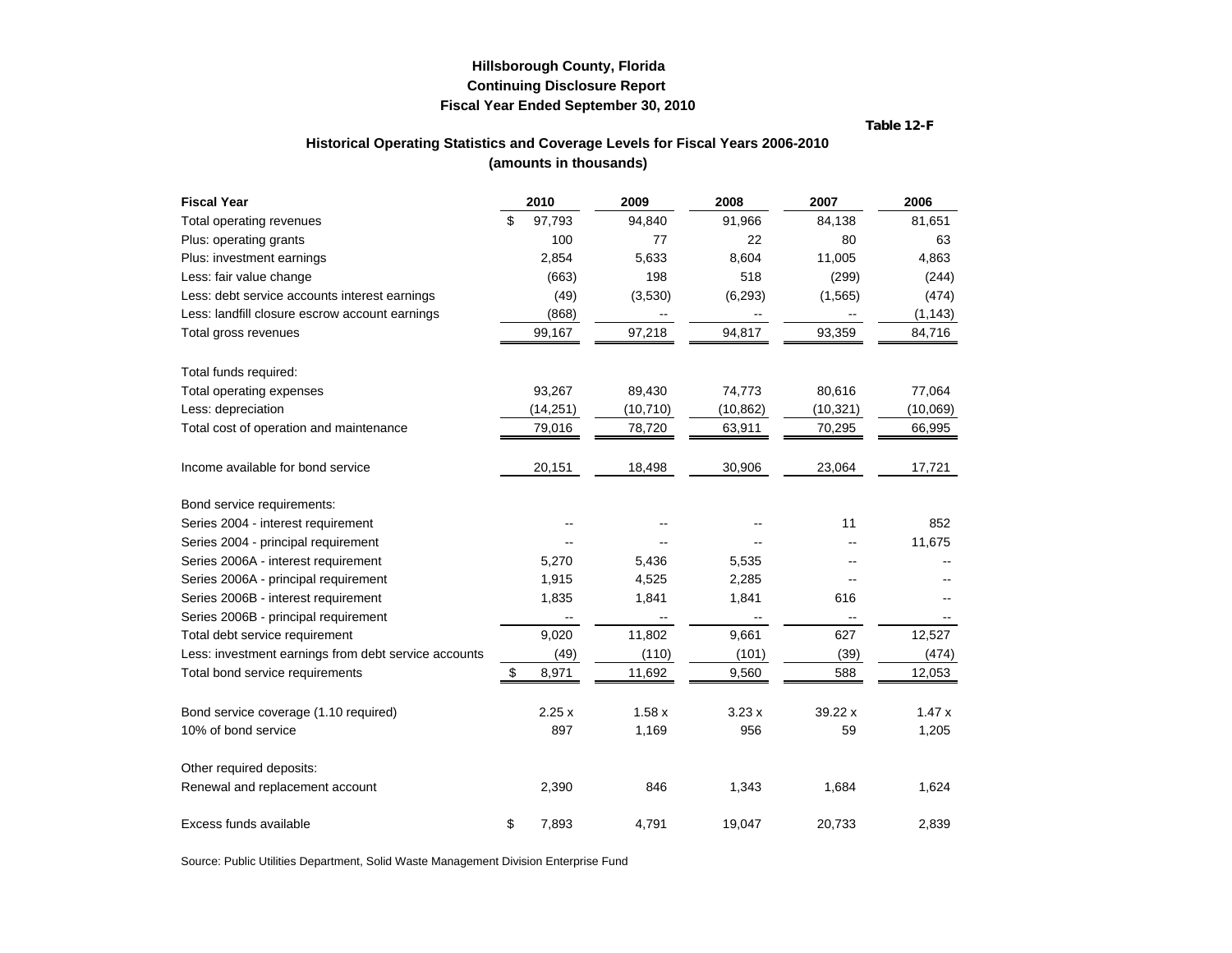**Table 13-A**

#### **Hillsborough County, Florida Historical Capacity Assessment Revenues (a)**

<span id="page-48-0"></span>

| <b>Fiscal</b><br>Year (b) | Total<br>Levied | <b>Discounts</b><br>Allowed (c) | Total<br>Collected (d) | <b>Percent</b><br>Collected (e) |
|---------------------------|-----------------|---------------------------------|------------------------|---------------------------------|
| 2006                      | \$<br>۰         | $\overline{\phantom{a}}$        | 352,707                | N/A                             |
| 2007                      | 10,153,074      | 355,972                         | 9,793,875              | 99.97                           |
| 2008                      | 10.169.516      | 350,492                         | 9.903.234              | 100.86                          |
| 2009                      | 10,155,746      | 354,050                         | 9,876,755              | 100.77                          |
| 2010                      | 10.141.613      | 358,382                         | 9,885,059              | 101.04                          |

#### **Note: This table relates to the Capacity Assessment Special Assessment Revenue Bonds, Series 2006 issued to finance capital improvements within the 106 Units on which Capacity Assessments were made.**

- (a) Historical amounts collected are not pledged to the 2006 Bonds. There were 106 Capacity Assessment Units in FY 2006, which amounts will decline gradually over time due to prepayments and the expiration of particular assessments.
- (b) Based on assessed values and Capacity Assessments levied as of January 1 of the preceding calendar year.
- (c) Early payment discount: 4% for November, 3% for December, 2% for January, and 1% for February.
- (d) Includes interest charged for late payments, prepayment of assessments for future years and proceeds of tax certificate sales, if any, relating to assessments in previous years
- (e) Total amount collected divided by total capacity assessments levied net of discounts

Source: Hillsborough County Tax Collector Annual Reports County Finance Department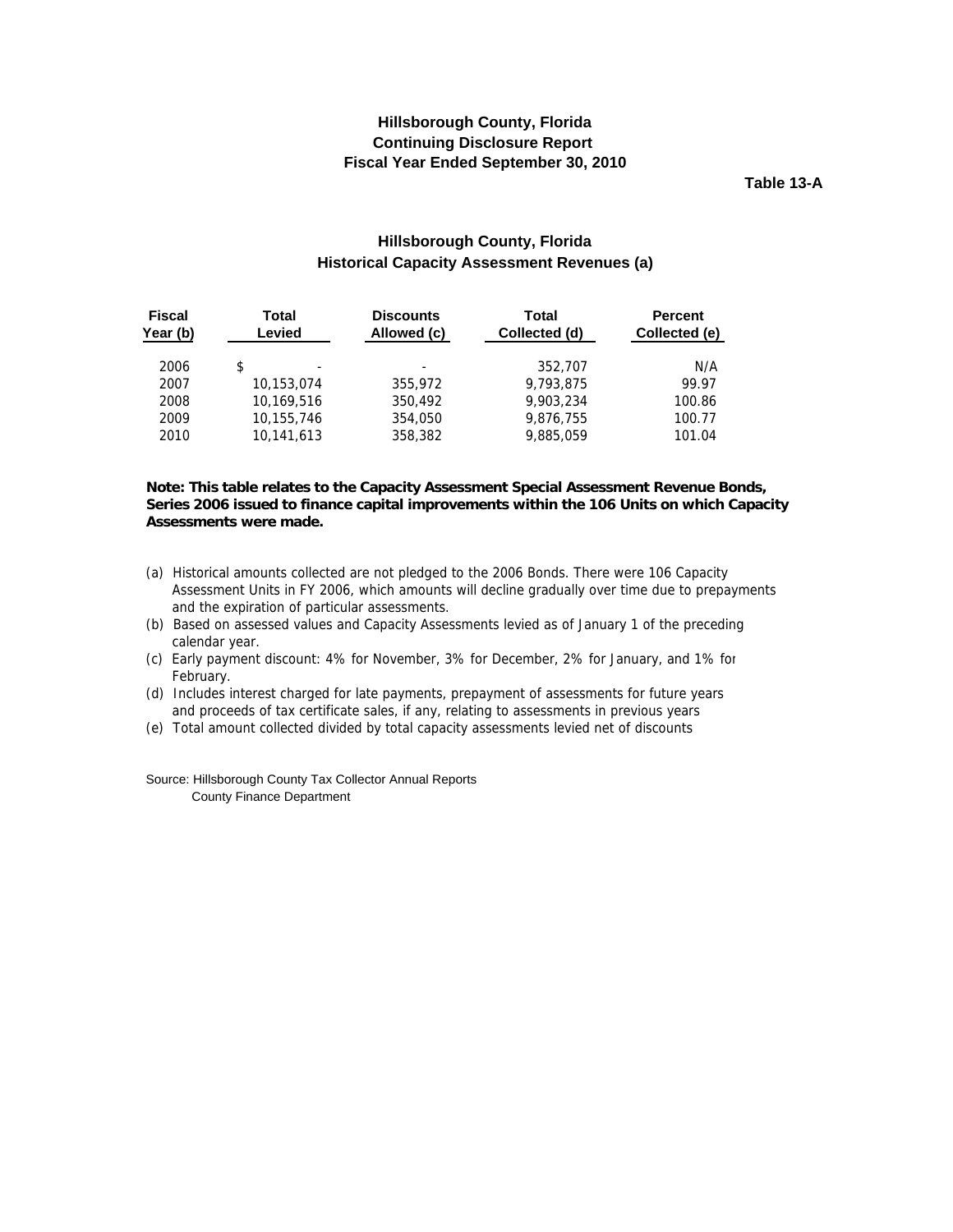**Table 13-B**

#### **Principal Taxpayers (amounts in thousands)**

<span id="page-49-0"></span>

|                                        |                            | <b>Taxes</b><br>Levied<br>for FY 09 |         |      | Percentage<br>of Total<br><b>Taxes Levied</b> |
|----------------------------------------|----------------------------|-------------------------------------|---------|------|-----------------------------------------------|
| <b>Taxpayer</b>                        | <b>Type of Business</b>    |                                     |         | Rank |                                               |
| Tampa Electric Company                 | Electric utility           | \$                                  | 32,380  |      | 1.9%                                          |
| Verizon Communications Inc.            | <b>Telecommunications</b>  |                                     | 26,455  | 2    | 1.5                                           |
| Hillsborough County Aviation Authority | Airport                    |                                     | 11,040  | 3    | 0.6                                           |
| Camden Operating LP                    | Real estate                |                                     | 6.475   | 4    | 0.4                                           |
| Liberty Property                       | Property management        |                                     | 4.913   | 5    | 0.3                                           |
| Post Apartment Homes LP                | Real estate                |                                     | 4,585   | 6    | 0.3                                           |
| Highwoods/Florida Holding LP           | Real estate management     |                                     | 4.391   |      | 0.3                                           |
| Mosaic Company                         | Mining/fertilizer minerals |                                     | 4.206   | 8    | 0.2                                           |
| Wal-Mart                               | Retail stores              |                                     | 4.048   | 9    | 0.2                                           |
| <b>Brighthouse Networks</b>            | Communications             |                                     | 3,432   | 10   | 0.2                                           |
|                                        |                            |                                     | 101.925 |      | 5.9%                                          |

Since 2010 property tax rolls were not levied and opened for collections until November 1, 2010, final data for the 2010 property tax levy is not available. Taxes levied during a fiscal year are collected in the following fiscal year. Therefore, the amounts shown as levied for fiscal year 2009 were actually received in fiscal year 2010.